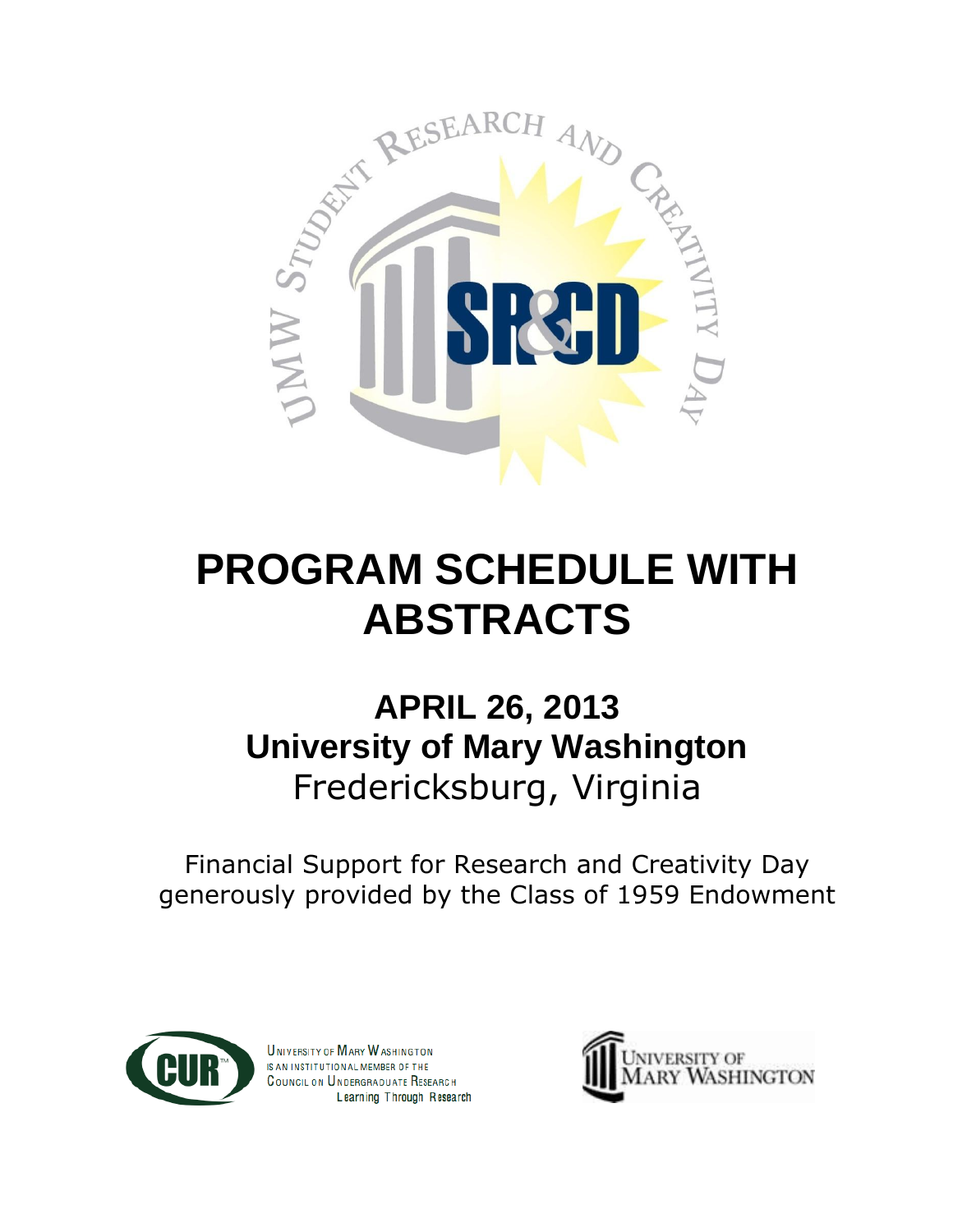# **Schedule of Events**

## **April 26, 2013**

**Researcher Registration/Poster and Art Work Set-up 8:30 am - 9:30 am in the Great Hall and Meeting Room 4**

**Oral Sessions 9:30 am-5:15 pm**

Woodard Meeting Rooms 1, 2, 4 & Red Room

## **Poster Sessions 12:00– 12:45pm**

The Great Hall *refreshments served for all*

**Original Music Performance 12:45-1:25pm**

The Great Hall

**Researcher Registration, continued 12:00 noon – 1:15pm**

The Great Hall

**Additional Exhibits and Sessions** 

Melchers Hall **10:00 am – 4:00 pm**

**Poster Pick-up starting at 4:30 pm**

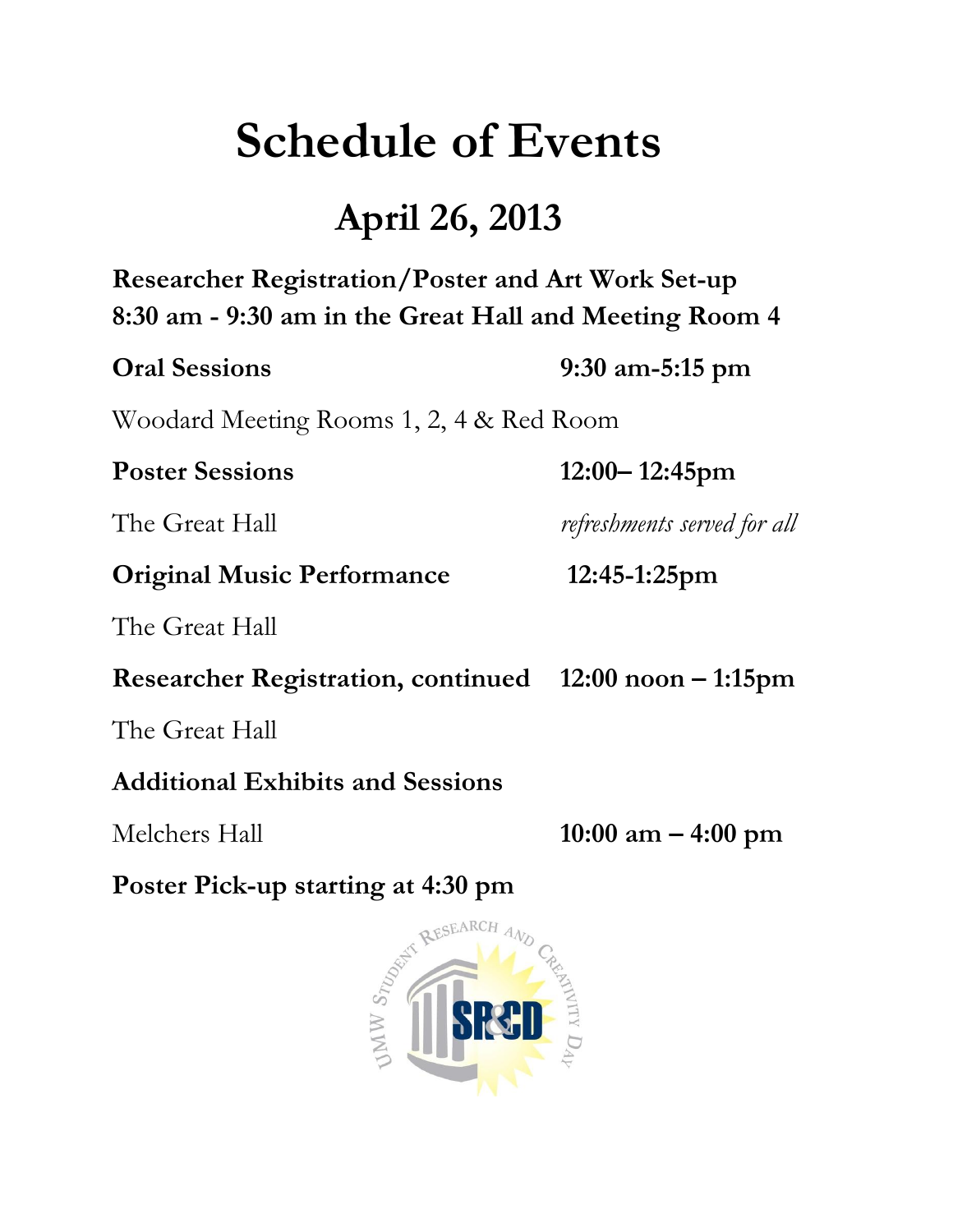

## **Sessions in Melchers Hall**

## **1:30 – 3:30, Room 207 Session Chair: Drs. Marjorie Och and Joseph Dreiss (Art and Art History)**

## **Individual Studies in Art History**

Anne R. Grasselli, "Looking Out, Looking In: The Window Motif in Impressionist Depictions of Paris", (Marjorie Och)

Chelsea L. Neal, "Renaissance Self-Fashioning and the Antiquities Collection of Isabella d'Este", (Marjorie Och)

Michael P. Nolan, "Napoleon Bonaparte and the Art of an Empire", (Joseph Dreiss)

Kristine S. Woeckener, "The Influence of Titian and Rubens on the Equestrian Portraits of Velazquez", (Marjorie Och)



## **Oral Sessions – Woodard Campus Center**

## **9:30-10:30**

## **Meeting Room 1**

**Session Chair: Dr. Hai Nguyen (Physics)**

Emily J. Brenton, "Exploring the Relationship Between Race, Body Image and Risky Sexual Behavior of Teenage Girls in Caroline County," (Debra Schleef)

Luke M. Mendelsohn, "How Economies Recover: A Closer Look at the Role of Federal Funds Rate in Influencing Economic Recoveries," (Steve Greenlaw and Margaret Ray)

Charlotte A. Johnson, "US and EU Food Security Policy," (Jason Davidson and Marcel Rotter)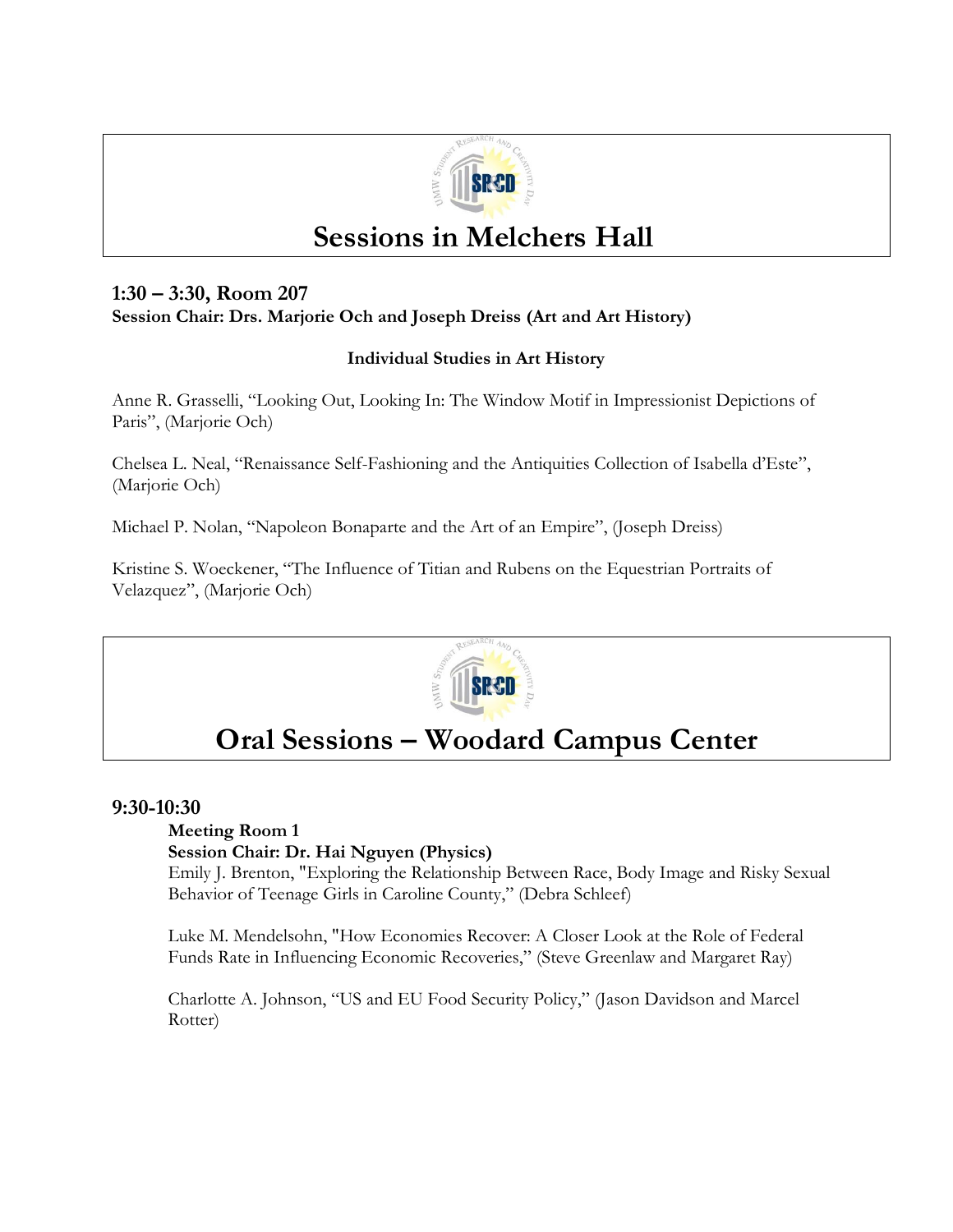## **Red Room**

## **Session Chair: Dr. Janet Asper (Chemistry)**

Emily Scheuer, "Don Junipero and El Moro Muza: Anti-Independence As Shown in Pro-Spanish Media in the 1860s," (Ana Chichester)

Ethan M. Bottone, " 'Virginia is for Writers' High School Writing Center Initiative," (Gwendolyn Hale)

Russell D. Michelson, "Communication Center Consultation Methods," (Esther Yook)

## **10:45 – 11:45**

**Meeting Room 1 Session Chair: Dr. Warren Rochelle (English) Panel: Stories and Storytellers: English 470B Fiction Seminar Students Read their Creative Work** Danny Ryer, "The King's Game"

Bryanne Salazar, "Hula Hoop"

Faye Haymond, "Season Four Behind Closed Doors"

Anna Joppich, "Inside the Wall"

Margaret Murphy, "His and Hers"

## **Meeting Room 2**

## **Session Chair: Dr. Debra Schleef (Sociology and Anthropology)**

Bethany M. Akers, "Agent-Based Modeling of Human Trafficking," (Stephen Davies)

Thikiri L. Yee, "A Greener Earth: The Latest Advancements in Green Polymer Chemistry," (Janet Asper)

Thomas Pacheco, "Overcoming the Theory-Practice Problem of Empowerment in Speaking Centers," (Esther Yook)

Danielle C. DeVille and Mariah A. Young, "Achieving the Unachievable: The Effectiveness of a Communication Center in the Absence of a Communication Department," (Esther Yook)

## **Meeting Room 4**

## **Session Chair: Dr. Mindy Erchull (Psychology)**

Kate L. Miceli, "The Role of Republican Women Senators in the 112<sup>th</sup> Senate," (Rosalyn Cooperman)

Morgan E. Downing, "Who Would Help? Factors Influencing Bystander Efficacy in Three Categories of Rape," (Miriam Liss)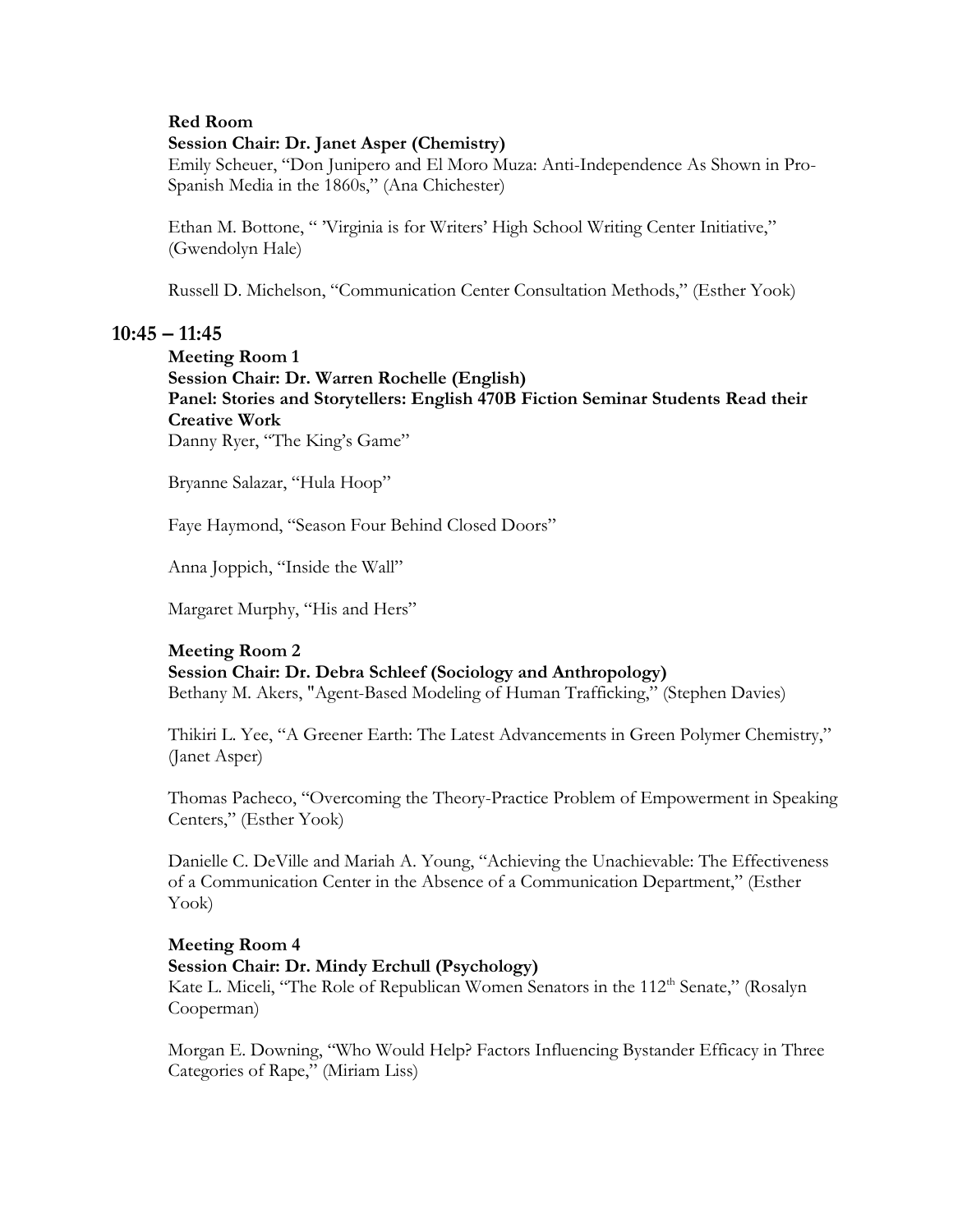Aissata Traore, "Women's Experiences in the American Legal Field," (Kristin Marsh)

Jesse B. Vanous, Claire Growney, Melissa Peters, "The Effect of Arousing Emotional Facial Expressions on the Positivity Bias in Older Adults" (Hilary Stebbins)

## **11:00 – 12:15**

## **Red Room**

## **Session Chair: Dr. Nora Kim (Sociology) Panel: Race and Higher Education**

Hannah Walker, Virginia L. King and Alexa Faraone, "Campus Racial Climate at University of Mary Washington: Choosing Mary Washington"

James Moore, Nick Eghtessad and Christina Gaul, "Campus Racial Climate at University of Mary Washington: Interacting with Professors"

Jennifer Sherba, Andrew Moeller and Aisha Martin, "Campus Racial Climate at University of Mary Washington: Interacting with Administrators and Staff Members"

Paul Crowley, Ashley Rowles and Katherine Mayo, "Campus Racial Climate at University of Mary Washington: Interaction with Students"



## **Poster Sessions – Great Hall and Room 4 12:00 noon – 12:45 pm**

- Shannon M. Ball, Katherine Branum, Khamani Williamson, "Game-based Learning" (Mary Kayler)
- Kathie A. Belrose-Ramey, "Learning Molecular Techniques Necessary to Locate the Binding Sequence of RAI1 within the CLOCK Regulatory Region" (Deborah Zies)
- Victoria E. Bennett, Della N. Gibson, "How the Framing of Metaphors Affects Public Policy Toward the Mentally Ill" (Denis Nissim-Sabat)
- Abbygail S. Brooks, Sara L. Murphy, Cameron L. Stewart, Stephen M. Wist, Erin Humphreys, "Bomb Calor" (Ray Scott)
- Daniel E. Browne, "Nematology as Vehicle for Undergraduate Education" (Theresa Grana)
- Christopher J. Burgess, "An Examination of the Loss of Pharyngealization in Maltese" (Paul Fallon)
- Molly Burns, Virginia Tittermary, "UMW Students' Perception of Scientists", (Leanna Giancarlo)
- Michael A. Carlo, Abigail A. Kimmitt, "Evaluating the Effects of Capture and Handling Time on Three Physiological Stress Indicators in the Tufted Titmouse (*Baeolophus bicolor*)" (Andrew Dolby)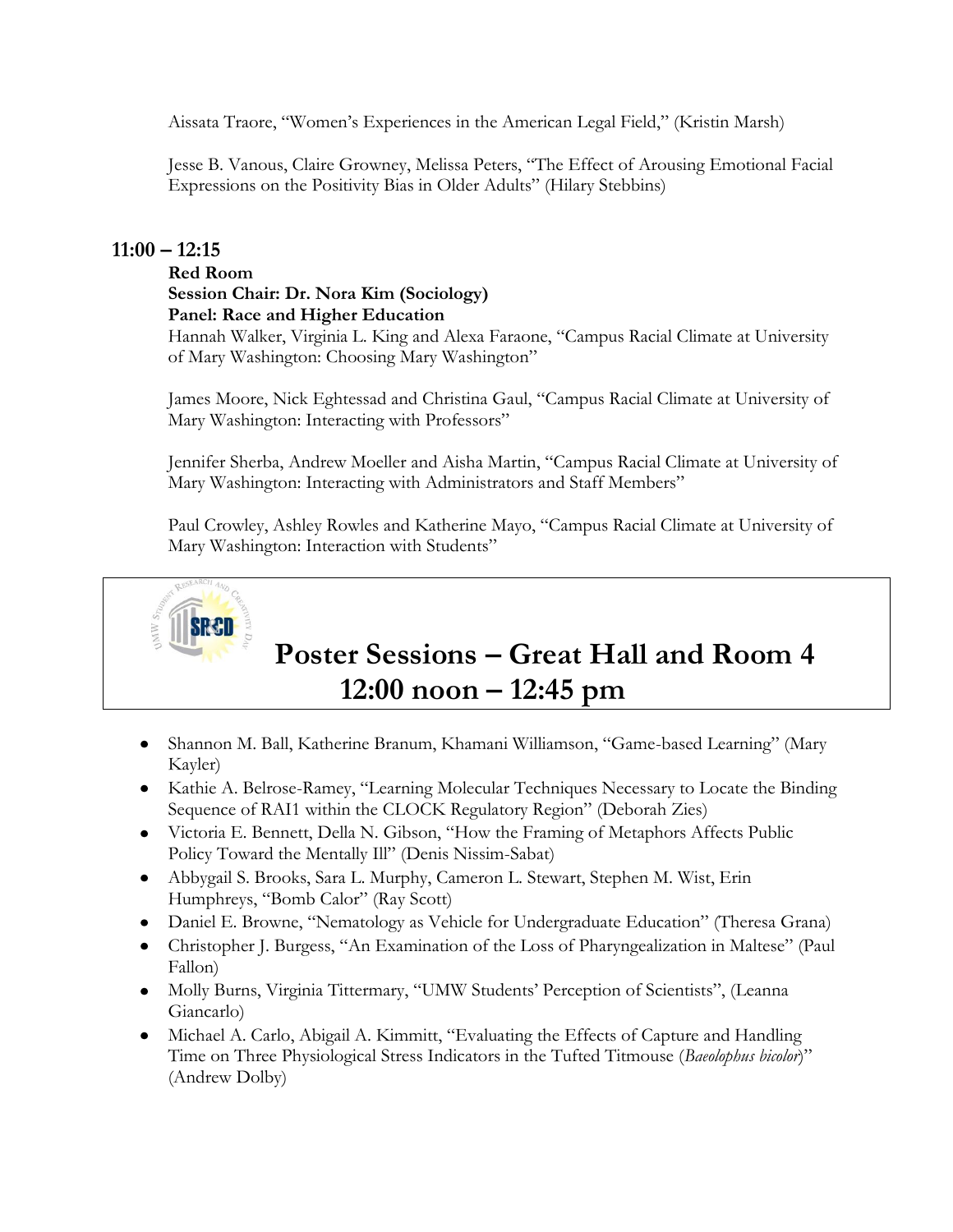- Rossanna M. Catahan, Keelin E. Haw, Brennan W. Miller, "UMW EagleICE (Internet Computing Experience)" (Stephen Davies and Karen Anewalt)
- Elyse V. Clark, "Comparative Analysis of Watershed Erosion, Reservoir Sedimentation and Sediment Trace Metals in two Virginia Lakes", (Ben Odhiambo Kisila)
- Robert P. Clark, "Comparative Spatial Erosional Analysis Using RUSLE and USPED Models" (Ben Odhiambo Kisila)
- Jeff Davidson, "An Adsorption Phenomena: Analyzing Carboxylic Acid Molecules Via STM" (Leanna Giancarlo)
- Jessica A. Dochney, Thy N. Mai, "Describing Nematode Diversity" (Theresa Grana)
- Thomas J. Eldridge, Arsela Hameed, "Validating Adsorption theory in Light of Langmuir and Freundlich Models: A Comparative Study between a Theoretical and Experimental Model of Adsorption" (Leanna Giancarlo)
- Ashley T. Elliot, Holly Richters, Erin E. Stewart, "A Comparative Analysis of the Health of the Ni River and Massaponax Creek in Spotsylvania County" (Michael Bass)
- Patrick Emsley, Kristina Southern, Mae A. Carpenter, "Spectroscopic Analysis of Solvent Composition Using a Solvatochromic Probe Dye" (Leanna Giancarlo)
- Erica L. Falvey, Kelly Sanborn, Alison Litvin, " 'Real Life' and Gaming" (Mary Kayler)
- Darren M. Getts, "An Acousto-Optical Modulated Mach Zehnder Interferometer" (Hai Nguyen)
- Rachel A. Goldsmith, Charlea A. Kimbleton, "Styrofoam vs. Cornstarch" (Janet Asper)
- Zachary C. Goodwyn, "CPU Monitoring Software for the LittleFe Compute Cluster" (David Toth)
- Amanda M. Halprin, Carisa Chaplin, Cameron Kostyack, "Stereotypes, Gamers, and Violence" (Mary Kayler)
- Dana C. Bargh, Brittany S. Harris, Rachel M. Cote, "The Effect of Acid on the Synthesis of Chlorapentaaminecobalt(III) Chloride" (Ray Scott)
- Lonnie A. Harris, William D. Davis, Jerome M. Mueller, "Synthesis and Analysis of Aspirin and its Copper Complex" (Ray Scott)
- Lonnie Harris, Jake Rieder, "Oppenheimer: Savior or Destroyer?" (Leanna Giancarlo)
- Robert F. Higgins, Mae A. Carpenter, "Poly(ethylene glycol) Tagged Guanidinylation Reagents Based on Thiourea and Guanylpyrazole" (Janet Asper)
- Robert F. Higgins, Jennifer Larson, Rafia Virk, "Viscosity of Sugar Solutions: Dependence on Concentration, Temperature and Chain Length" (Leanna Giancarlo)
- Andrew N. Hogan, "The Effects of Brain Derived Neurotrophic Factor on Y79 Retinoblastoma Cells" (Rosemary Barra)
- Ngoc Quyen Huynh, "Saturated Spectroscopy of Rubidium" (Hai Nguyen)
- Karmel James, Brooke A. Andrews, "Modification of Bipyridine Ligands for the Development of a Tethered Carbon Dioxide Reduction Catalyst" (Nicole Crowder)
- Karmel James, Monica Chiu, "Equilibrium Determination of Bromocresol-Green using Beer's Law and Ionic Strength" (Leanna Giancarlo)
- Yireda Jilili, Rohina Shafiq, Kristin Frye, "The Birth of the Mad, Bad and Evil" (Leanna Giancarlo)
- Eric M. Johnson, "Modifying Copper Surfaces with Azide-terminated Phosphonic Acids: A Platform for Surface Functionalization via Click Chemistry" (Nicole Crowder)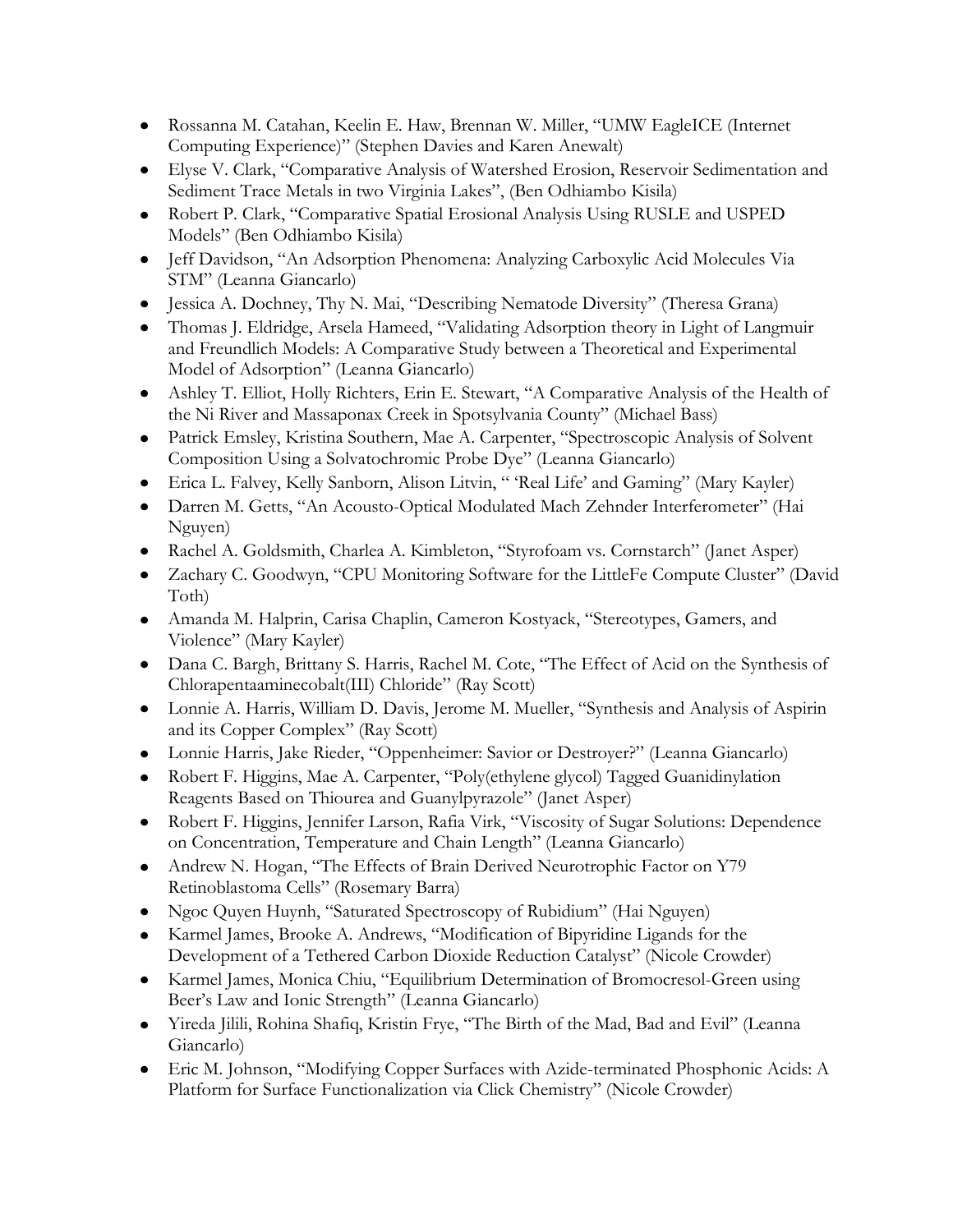- Anna K. Kania, "Improving Efficiency of Genomic Sequencing from Nematode Species" (Theresa Grana)
- Virginia L. King, "Effects of Bisphenol A on Wnt Gene Expression in Developing Rats", (Deborah O'Dell)
- Susanna N. Kirschner, Jenna C. Stockton, Teresa E. Fenn, "Fractionation of Metal Contaminants in Acid Mine Drainage-Impacted Soil and the Effects on the Surrounding Ecosystem" (Melanie Szulczewski)
- William K. Langston, David Maguire, Raihana Sherdil, "Kinetic and Thermodynamic Investigation of Binding Between Lysozyme and Eosin-Y" (Leanna Giancarlo)
- Sarah R. Marzec, "Free-living Soil Nematode Population Dynamics at an *Asimina tiloba* site in Virginia" (Theresa Grana)
- Hannah J. Mills, Erin N. Keener, "The Effect of Stress on Children's Eating Behavior" (Chris McBride)
- Lauren Nelson, "Spectroscopic Experiments" (Hai Nguyen)
- Jacqueline H. Nova, "The Geospatial Analysis of the Marcellus Shale and Utica Shale Subsurface Geological Formations" (Brian Rizzo)
- Amanda L. Parker, "Paleoecological Succession of Reef and Lagoonal Deposits in the Dominican Republic Approaching the Middle Holocene Thermal Maximum" (Neil Tibert)
- Chris F. Petroff, Ian M. Barry, "Lower Cretaceous Nonmarine Ostracodes from the Cedar Mountain Formation, Utah" (Neil Tibert)
- Jessica A. Queitzsch, "Inducing Germination/Propagation in Mountain Laurel, Kalmia latifolia L." (Stephen Fuller)
- Shelby C. Sanders, "Age and Paleo-environmental Significance of Upper Paleozoic Ostracodes from the Appalachian and Eastern Illinois Basins" (Neil Tibert)
- Rebekah Selbrede, Sally Brown, "The Good, the Bad, and Everything in Between" (Leanna Giancarlo)
- Grace Sey, David R. Elliott, Chad Hatch, "The Solvolysis of 2-chloro-2-methylpropane: A Kinetic Study" (Leanna Giancarlo)
- Katherine E. Vanderpool, "Imbiber Beads A Clean Environmentally Friendly Absorbent Polymer" (Janet Asper)
- Margaret F. Walker, "Effects of Dam Removal on Riparian Vegetation Abundance, Distribution, and Biodiversity" (Alan Griffith)
- Frank Womble, "How Polymer Chemistry Makes Us Safer" (Janet Asper)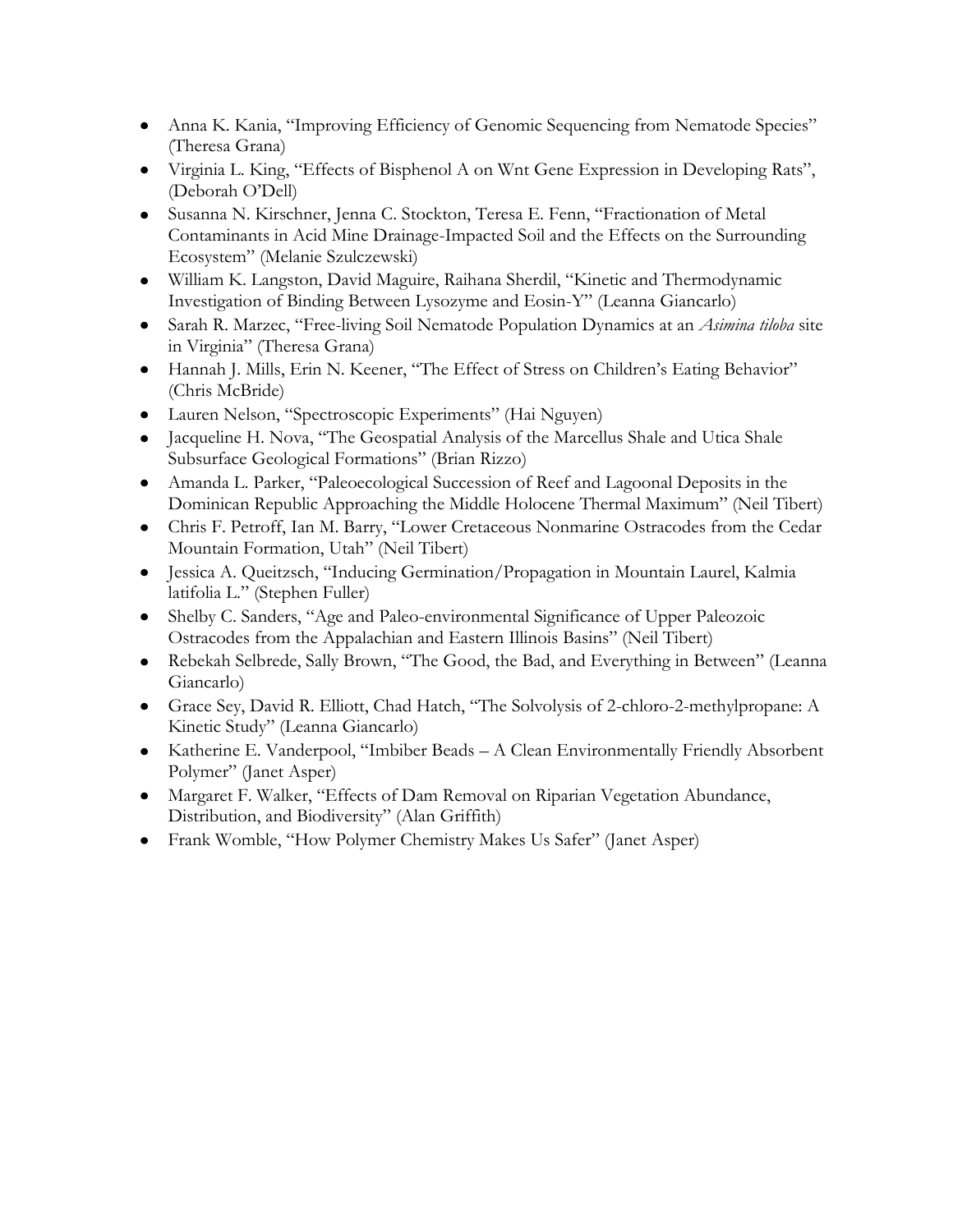

## **Original Music Performance – Great Hall 12:45 noon – 1:25 pm**

| Prelude for piano                         |                                                                                                                                                                                                                                                | Stephen Hennessey    |
|-------------------------------------------|------------------------------------------------------------------------------------------------------------------------------------------------------------------------------------------------------------------------------------------------|----------------------|
|                                           | Christian Peabody, piano                                                                                                                                                                                                                       |                      |
| Broken, then Mended                       |                                                                                                                                                                                                                                                | Paige Naylor         |
|                                           | Paige Naylor, voice and electronics                                                                                                                                                                                                            |                      |
| Night-Time Glow                           |                                                                                                                                                                                                                                                | Alexandra Swords     |
|                                           | fixed media                                                                                                                                                                                                                                    |                      |
| Rex                                       |                                                                                                                                                                                                                                                | Becky Brown          |
|                                           | Becky Brown, processed harp and voice                                                                                                                                                                                                          |                      |
| A Familiar Voice                          |                                                                                                                                                                                                                                                | Cara Wimberley       |
|                                           | fixed media                                                                                                                                                                                                                                    |                      |
| <b>Transitions</b>                        |                                                                                                                                                                                                                                                | Zachary Clay Fichter |
| Corbels                                   | Paige Naylor and Katherine Preseren, soprano voices<br>Lindsay Bulls, flute<br>Christian Peabody, trumpet<br>Nate Masters, tenor saxophone<br>Becky Brown and John White, vibraphone<br>Lukas Chandler, piano<br>Stephen Hennessey, contrabass | Katherine Preseren   |
|                                           | Paige Naylor, soprano voice<br>Christian Peabody, piano                                                                                                                                                                                        |                      |
| The Epic of Gilgamesh: The Forest Journey |                                                                                                                                                                                                                                                | Christian P. Peabody |
|                                           | Paige Naylor, soprano voice<br>Lindsay Bulls, flute<br>Nate Masters, tenor saxophone<br>John White, vibraphone<br>Zach Fichter, tam-tam<br>Becky Brown, harp<br>Lukas Chandler and Katherine Preseren, piano<br>Stephen Hennessey, contrabass  |                      |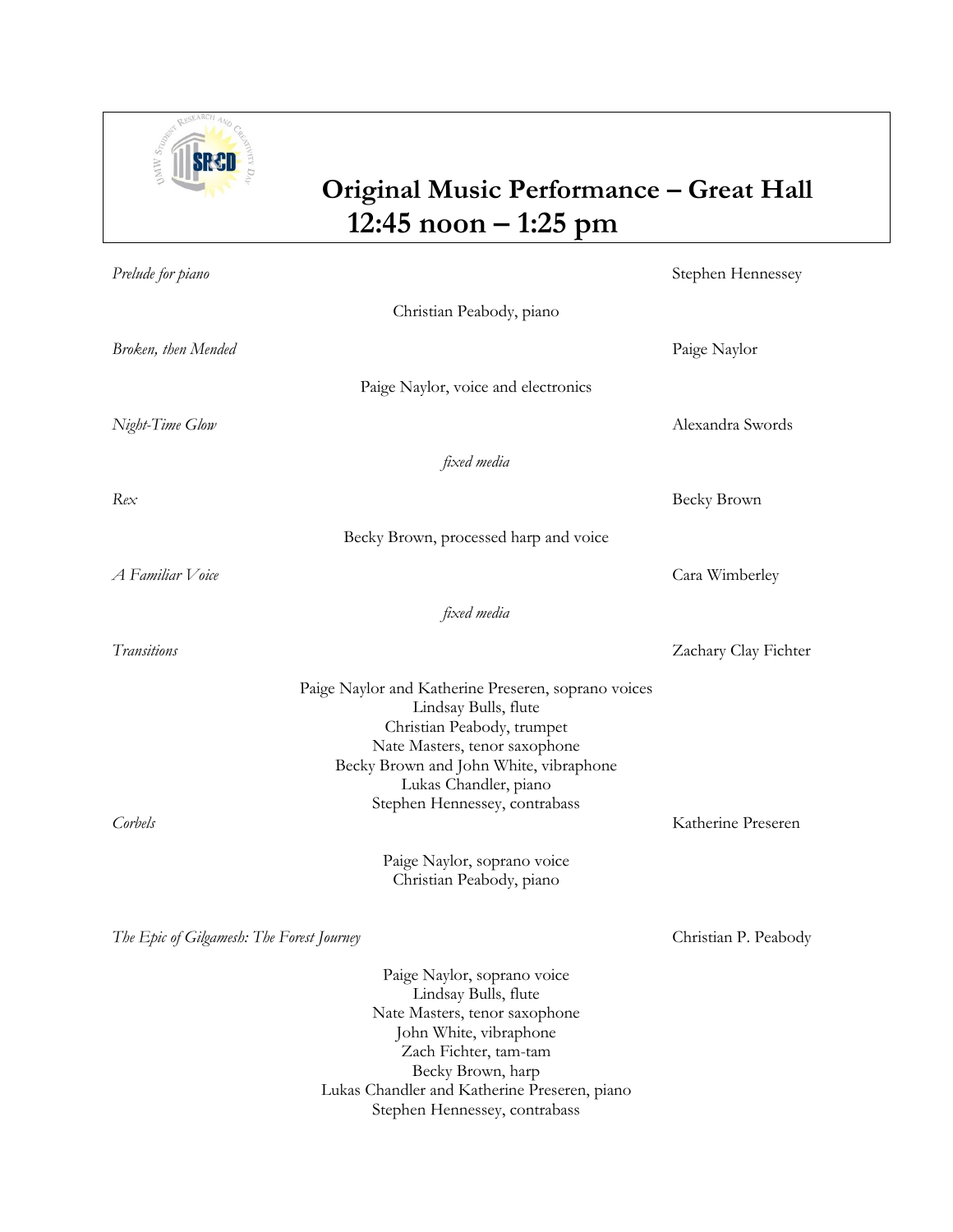Dancers: Randi Bryan, Haley Kane, Grace May, Kat Rios-Vargas, Leah Slaughter, Maggie Wilder

*I. El Tango Ancioso* Nate Masters

Lindsay Bulls, flute Paul Rawlins, trombone John White, crotales Nate Masters, congas Becky Brown, harp Lavar Edmonds, cello Jackson Wright, bass

*II. Klango* John White

Lindsay Bulls, flute Paul Rawlins, trombone Nate Masters, congas John White, percussion Becky Brown, harp Lavar Edmonds, cello Jackson Wright, bass

## **12:30 – 2:00**

## **Red Room Session Chair: Dr. Liane Houghtalin (Classics) Panel: Leaders and Generals, Authors and Art: Current Studies in Ancient Civilization** Sebastian Langenberg, "Plutarch's Perceived Leadership of Pericles, as Read in the *Pericles*"

Kathryn Stiltz, "The Mystery of the Cult Statue of Artemis at Ephesus"

Catherine Anna Carbone, "Hellenistic Influence on Buddhist Thought and Artistic Tradition"

Matthew Meyer, "The Emperor Who Never Was: Flavius Aetius"

Lori W. Brown, "Bacchus and Ariadne: A Journey from Greek Myth to Italian Painting"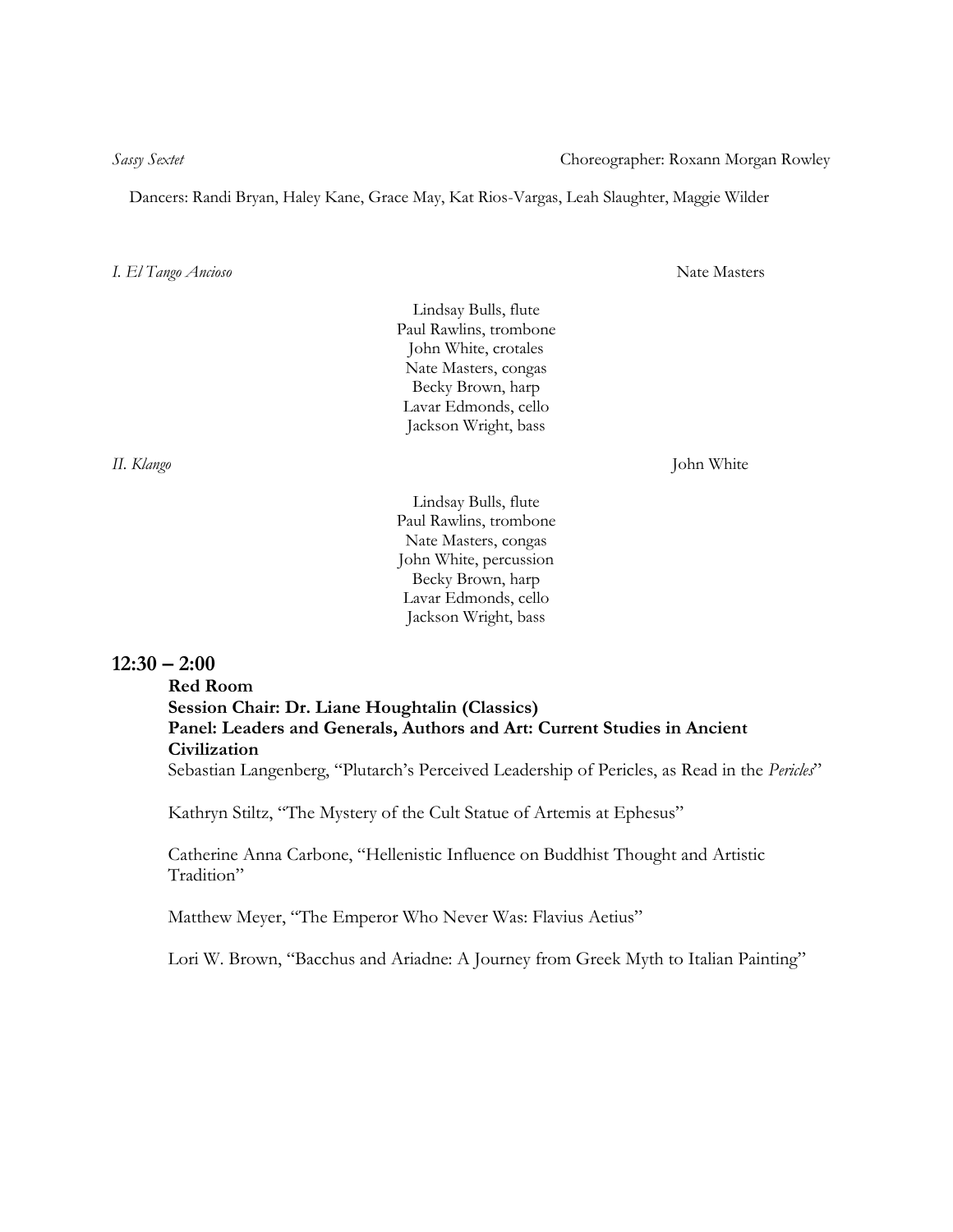## **1:00-2:00**

## **Meeting Room 1**

## **Session Chair: Dr. Theresa Grana (Biology)**

Matt Spaulding, Sam Clark and July Laszakovits, "Who's Really Behind the Lab Coat?," (Leanna Giancarlo)

Matthew Gaughan, Brittany Harris and Joe Fried, "Ozone vs Aerosol: The Ultimate Showdown," (Leanna Giancarlo)

Emily C. Pineiro and Justin E. Sahs, "How Polymer Chemistry has Revolutionized Medicine Since WWII," (Janet Asper)

Daniel E. Browne, "Polystyrene in Four Chords or Less," (Janet Asper)

## **Meeting Room 2**

## **Session Chair: Dr. Chris McBride (Psychology)**

Leanna Papp, Michelle Gnoleba, Charlotte Hagerman, Caitlin Robertson and Haley Miles-McLean, "Exploring the Sexual Double Standard through Slut-Shaming on Facebook," (Miriam Liss and Mindy Erchull)

Jessica L. Patterson, "The Integration of Moroccans in Spain," (Jose Sainz)

Susanna Parmelee, Rebecca McGillicuddy, Krysha Snyder, Rob Tsyzka, Melissa Arrowsmith, Emily DelRoss and Betsy Caulfield, "Bike|Ped|Fred, a Bicycle and Pedestrian Plan for the City of Fredericksburg," (Andrea Livi Smith)

## **2:15-3:15**

## **Meeting Room 1**

## **Session Chair: Dr. David Toth (Computer Science)**

Kathryn E. Dillinger, "Analysis of the Heat Equation with a Heat Source Term," (Leo Lee)

Osatohanmwen I. Guobadia, "Advancing Research and Education for Drug Discovery," (David Toth)

Morgan M. Brown, "Numerical Approximations to the One- and Two-Dimensional Wave Equations," (Leo Lee)

## **Meeting Room 2**

## **Session Chair: Dr. Stephen Davies**

Jessica N. White, "A Computational Simulation to Study the Factors Impacting a College Student Body's Racial Diversity," (Stephen Davies)

Michael S. Crawford, "An Individual-Based GIS Driven Model of *Aeschynomene virginica* and its Tidal Marsh environment," (Stephen Davies)

Isabelle J. Malouf, "Plasticizers, Helpful or Harmful?," (Janet Asper)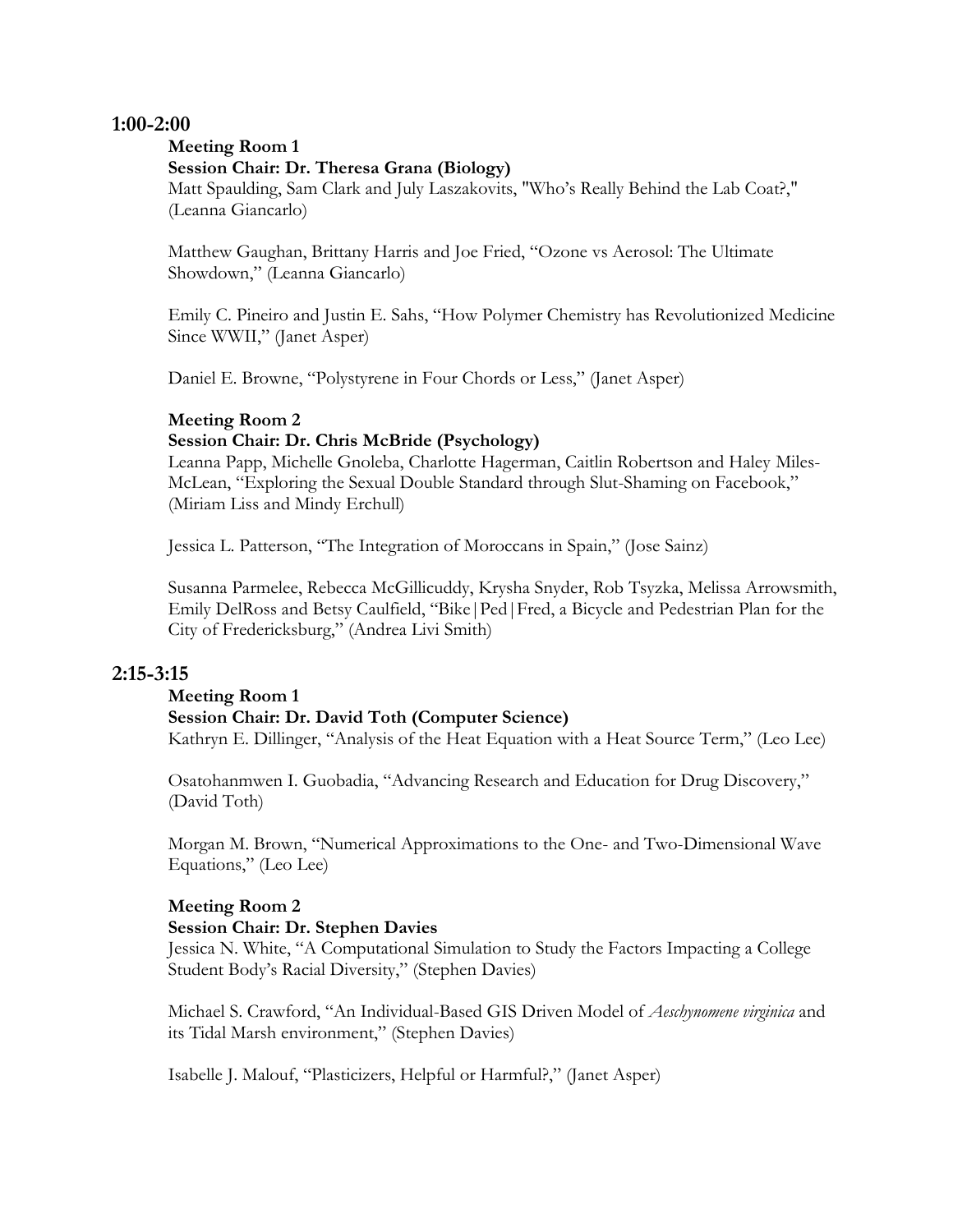Brooke A. Andrews, "Examining the Advantages and Applications of Synthetic Polymers by the Military," (Janet Asper)

## **Meeting Room 4**

## **Session Chair: Dr. Jodie Hayob (Earth and Environmental Sciences)**

Kelly M. Brown, "Mathematical Models of Honey Bee Populations: Rapid Population Decline," (Suzanne Sumner)

William S. Camp, "Nonlinear Dynamics – Applications of Duffing's Equation," (George King)

Orlando C. Stewart, Jr., "The Wonders of Superabsorbent Polymers," (Janet Asper)

## **Red Room**

**Session Chair: Dr. Richard Finkelstein (Dean of the College of Arts and Sciences)** Alexandra M. Hoenscheid, "Equally Human: On Whether Canonical Text Supports the Ordination of Women in the Roman Catholic Church," (Nina Mikhalevsky)

Haley Miles-McLean, Caitlin Robertson, Charlotte Hagerman, Michelle Gnoleba and Leanna Papp, "Conceptualizing Objectification as a Source of Insidious Trauma," (Miriam Liss and Mindy Erchull)

Katherine L. Casey, "Eight Children and Two Book Deals: Biblical Womanhood Blog Networks and Entrepreneurship," (Tracy Citeroni)

Ann Carroll, Rebecca Smith, Kathryn Callaghan, Molly Sullivan and Mara Rowcliffe, "Emerging Adulthood: A College Student, Middle-Class Perk?" (Debra Steckler)

## **3:30 – 4:30**

**Meeting Room 1**

**Session Chair: Dr. Jess Rigelhaupt (History) Panel: Oral History Interviews of the World War II Homefront: Archived and Analyzed**

Kelsey B. Matthews, "A Personal Perspective: Oral Histories of the World War II Homefront"

Kendall Simonpietri, "Not Everyone's Rosie: Different Reactions to the Interview Process"

Josephine Appiah, "Reevaluating Our Cultural Understanding of World War II"

## **Meeting Room 4**

**Session Chair: Dr. Grant Woodwell (Earth and Environmental Sciences)** Matt L. Cronin, "Performance Enhancing Drug Use in College Sports: What Factors Matter?" (Margaret Ray)

Taylor L. Knight, "Money, the Way to a High School Diploma," (Steve Greenlaw and Margaret Ray)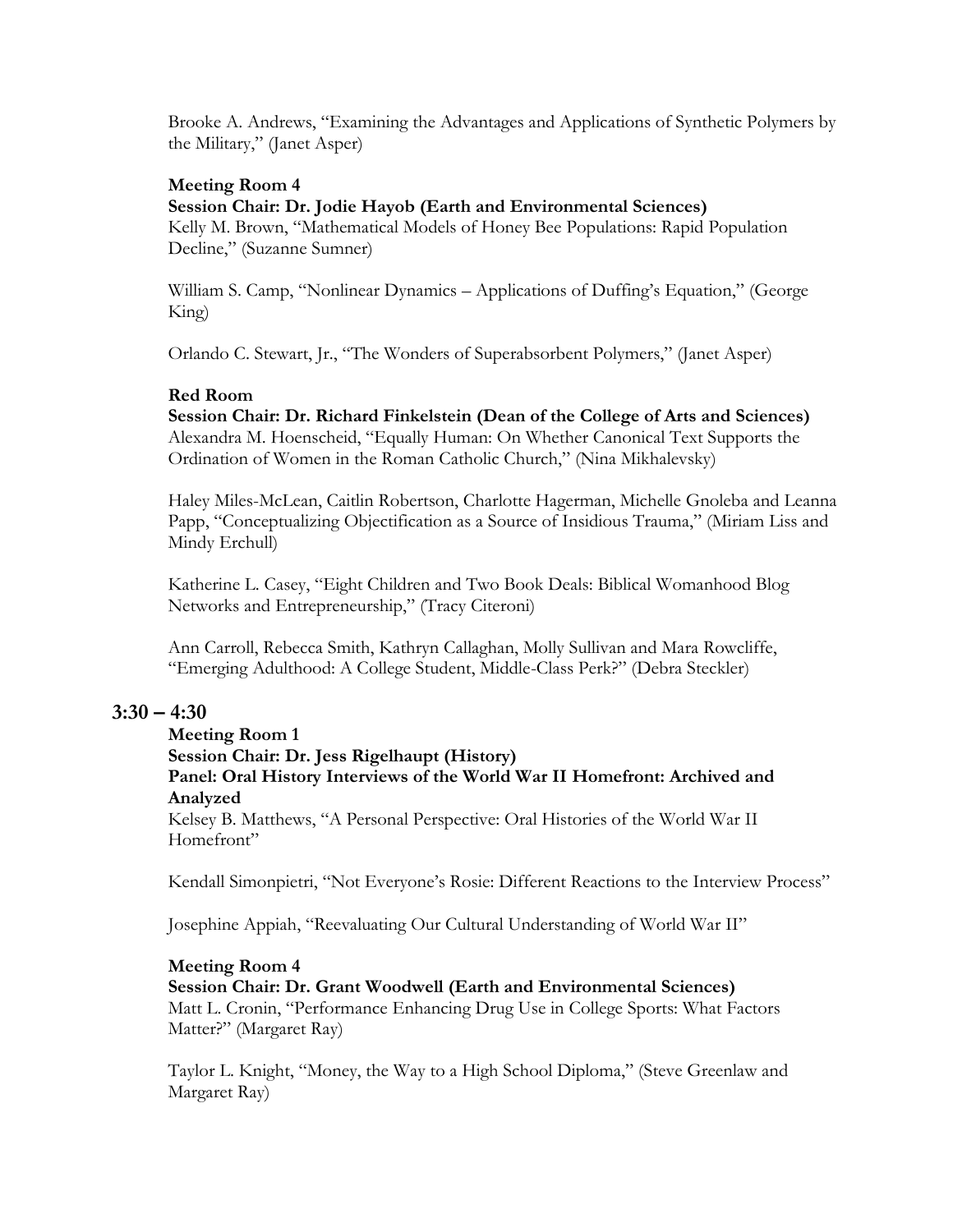Shirley N. Martey, "Thirty Year Plan for Efficient use of Coal Energy in China," Elizabeth Larus)

Erica Christian, Andrea Fritch, Eric Knapp and Mercedes McWaters, "Facilitation versus Overshadowing: Does Multimodal Input Help or Hinder Object Recognition?" (Jennifer Mailloux and David Stahlman)

## **4:00 – 5:15**

## **Meeting Room 2 Session Chair: Dr. Steve Greenlaw (Economics) Panel: Economics Senior Thesis Presentations**

Nicole Cochrane, "Repayment Incentives in Individual-liability Microfinance" (Shawn Humphrey)

Laura Dick, "Responses to Formal Institutional Reform: A Theoretical Framework and Case Study" (Shawn Humphrey)

Patrick Marek, "Behavior of Modern Unemployment: A Disaggregated Analysis of the Growing Disparity between Output Growth and Employment Growth" (Steve Greenlaw)

Chris Rieve, "Effects of State Welfare Spending on Violent Crime in the United States" (Bob Rycroft and Bill Lofquist)

Andrew Thomas, "North Dakota and the Effects of the Oil Boom" (Bob Rycroft)





Listed Alphabetically By Student Researcher

**Student Researcher: Bethany M. Akers Major: Computer Science Research Mentor(s): Dr. Stephen Davies**

**Project Title: Agent-based modeling of human trafficking**

Human Trafficking is a global phenomenon, encompassing both unskilled slave laborers and forced prostitution, which has often been overlooked and under-researched. With growing knowledge about the issue, many government and social organizations strive to produce useful information in order to illuminate the severity of the issue. Despite attempts on behalf of many of these groups, whose common goal is making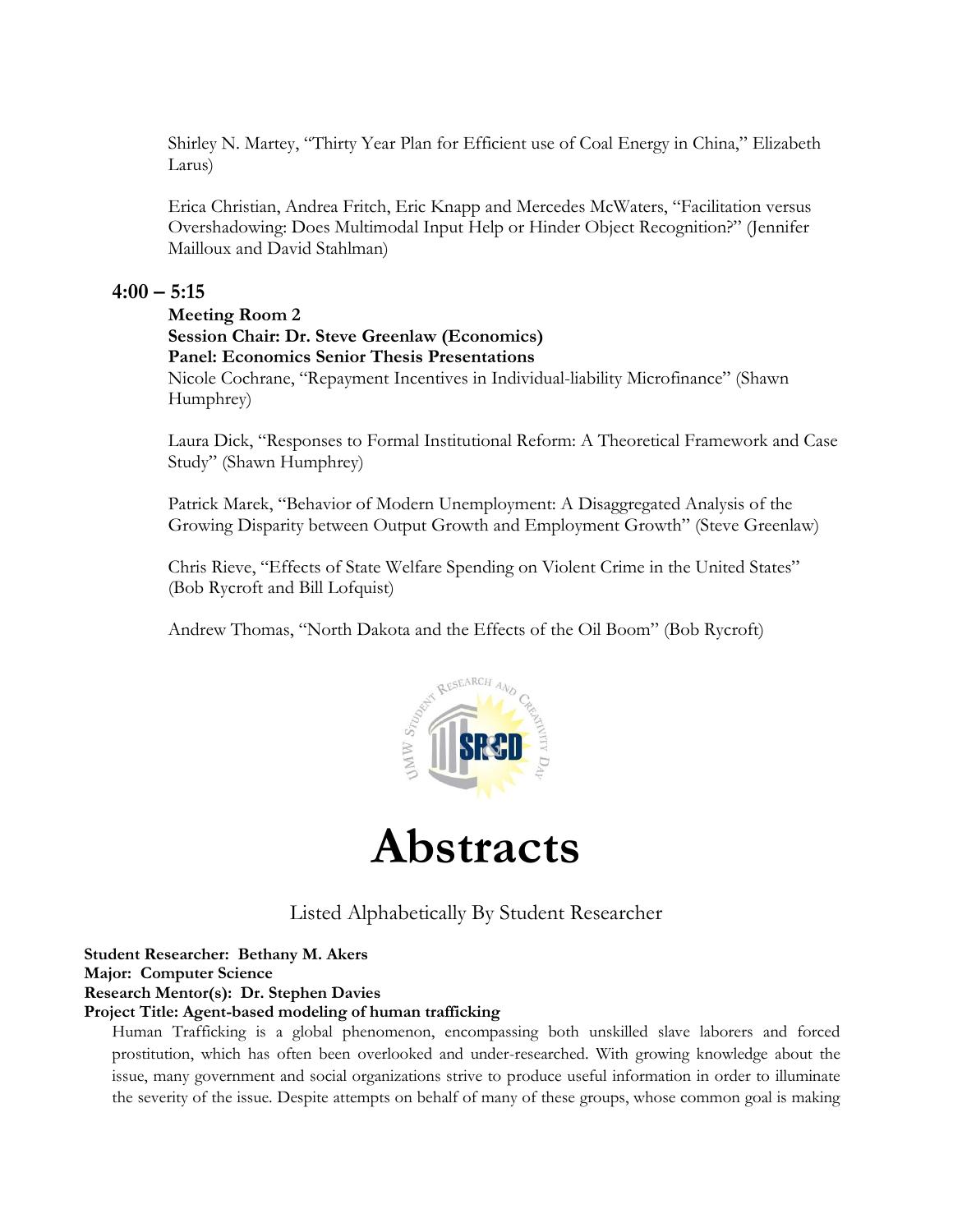a difference in the wide-spread problem of human trafficking present today, there continues to be inaccurate and contradictory information about the subject. Ultimately, the goal of this project is to shed light on the areas of human trafficking which need to be clarified, allowing for the development of more meaningful and accurate information about how to alleviate some of the causes of this global phenomenon. Using simulation, a method of modeling the behavior of a system by including a variety of factors and scaling them to be manageable, this project will produce a model for human trafficking trends. Simulation allows a computer program to mimic a real-world phenomenon and allows us to learn valuable information about how that phenomenon would behave if some of its parameters were tweaked. This project models a series of unknown factors such as the victims' escape frequency, the rate at which they are reacquired into the system, the demand for victims at various locations, and the rate at which retirement probability increases. By exploring the impact of these factors on the simulation, it becomes apparent which areas of modern day human trafficking need to be further explored in order to address and resolve the issue. This is accomplished by using the Java programming language and the Mason agent-based modeling toolkit. The impact of this project will be presented with visuals elements including graphs and a map of the simulation.

## **Student Researchers: Brooke Andrews and Ariel M. Davati**

## **Major: Chemistry**

## **Research Mentor(s): Dr. Janet Asper**

## **Project Title: Examining the Advantages and Applications of Synthetic Polymers by the Military**

While polymers have seen a recent universal explosion in applications, a specific case study is the rapidly expanding field of polymers designed for use in the military. A survey of uses for polymers in the military will be presented, from plastic explosives to protective clothing and anti-tank armor and artillery. The respective structures and methods of production will be explored, lending themselves to a discussion of the versatility and extensive commercial applications for polymers. The history of plastic explosives will be discussed, beginning from the development of commercial explosives in the late nineteenth century and extending to modern formulations as military-grade weapons. Protective clothing, most notably that which is made from Kevlar® (produced by DuPont) will be explored, including a discussion of the synthetic fiber used to make the fabric and its other applications. Polymers are also used in conjunction with ceramics to reinforce tank exteriors and as a lightweight alternative for construction of anti-tank missiles. The benefits of both applications will be presented. Each specific polymer, for all applications will be compared to previous materials, and the benefits of the synthetic route will be highlighted. The presentation will end with a demonstration.

## **Student Researchers: Shannon M. Ball, Katherine Branum and Khamani Williamson Major:**

#### **Research Mentor(s): Dr. Mary Kayler**

#### **Project Title: Game-based Learning**

Because high school can often be a dull and unengaging place that undermines its mission of educating young people, the question of whether or not games should be in high school curriculums was studied, and this question required research into the effectiveness of games in an academic setting. This research was conducted through a survey of three students. The three survey participants were all teenage girls. Two were in high school, a sophomore and a senior, and the third was a college freshman. Each participant was asked 18 questions regarding how often they play games as well as their experiences with games in school and how those experiences affected their learning. The results were analyzed through thorough reading and coding. The students unanimously agreed that games played in their classrooms engaged them and helped them to learn the material they needed to know. Comparing these survey results with others conducted both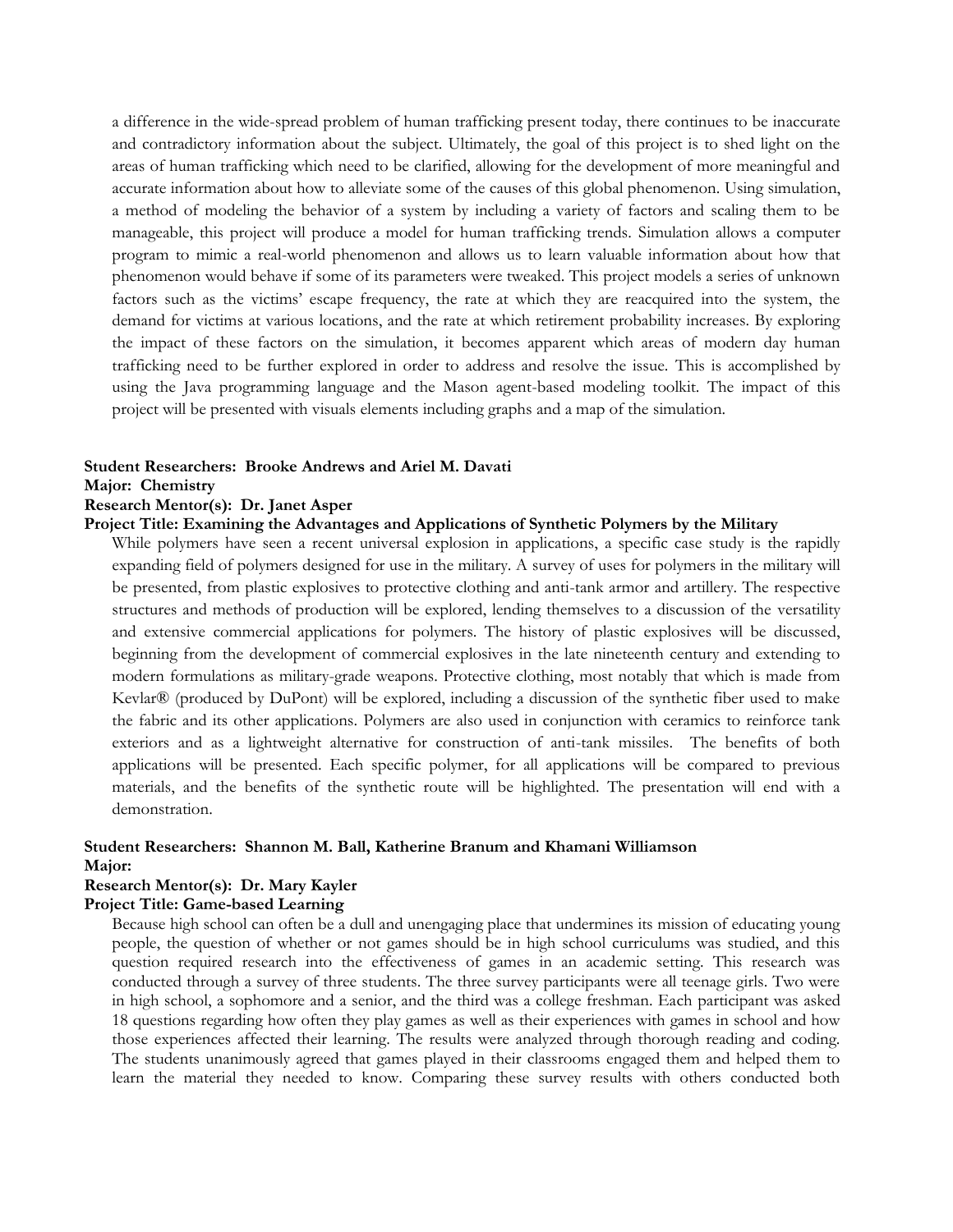nationally and internationally, I have been led to conclude that high schools should involve games into their curriculums.

## **Student Researcher: Kathie A. Belrose-Ramey**

#### **Major: Biology**

**Research Mentor(s): Dr. Deborah Zies**

## **Project Title: Learning Molecular Techniques Necessary to Locate the Binding Sequence of RAI1 within the CLOCK Regulatory Region**

Smith-Magenis Syndrome (SMS) is a neurobehavioral disorder characterized by mental retardation, sleep disturbances, obesity and self- injurious / attention seeking behavior. The major symptoms of SMS are caused by haploinsufficiency of the retinoic acid-induced 1 (RAI1) gene, which is a transcription factor involved in the regulation of many other genes. Previously, a Chromatin Immunoprecipitation-microarray chip (ChIP-chip) experiment was conducted to determine genes regulated by RAI1. One of the genes identified was Circadian Locomotor Output Cycles Kaput (CLOCK). The region of CLOCK that was present in the chip was used to create a pGL3 luciferase reporter gene construct. Previous studies showed that transcription from this construct was increased when the plasmid is cotransfected with RAI1, suggesting that the RAI1 binding site was located within the cloned fragment. Furthermore, deletions to this construct were made and showed that the binding site is within a 50 bp region. Concerns about possible false positive results with the pGL3 reporter gene vector led to the decision to move the CLOCK regulatory region to an updated reporter system (pGL4-Clock(-)). The goals of my project have been to create some of the same constructs in the pGL4 system, compare the luciferase assay results of the new pGL4 constructs against the previous pGL3 constructs, while learning core molecular biology skills. Currently, I have two successful constructs and am in the process of completing a third. During the summer of 2013 I will begin luciferase assay testing to determine if either of these pGL4 constructs give similar results to the pGL3 constructs. From there, serial deletions will be made from the new constructs until the binding sequence of RAI1 is identified. The overall goal is to continue serial deletions of the CLOCK regulatory region until the smallest functioning region is identified, which should be the RAI1 binding site. The identification of the RAI1 binding site would enable researchers to identify other genes regulated by RAI1 and could lead to new treatments for Smith-Magenis Syndrome.

## **Student Researcher: Victoria E. Bennett**

**Major: Psychology**

## **Research Mentor(s): Dr. Denis Nissim-Sabat**

## **Project Title: How the Framing of Metaphors Affects Public Policy Toward the Mentally Ill**

Metaphors have been shown to influence people decisions toward campaigns, ads, and politics. Specifically, studies have looked at how metaphors have influenced attitudes toward crime and obesity. We examined the effect of blaming and victimization metaphors on public policy attitudes toward the mentally ill. It was hypothesized that victimization metaphors, as compared to blaming metaphors, would lead to decreased institutionalization, increased government funding, as well as increased rights and opportunities. The results showed no significant differences between the three conditions. This may be explained by the recent Newtown, CT shooting and stigma associated with the mentally ill. Additionally, metaphors may not influence people with strongly held beliefs toward an issue.

**Student Researcher: Ethan M. Bottone Major/Sponsor: UMW Writing Center Research Mentor(s): Dr. Gwendolyn Hale Project Title: "Virginia Is for Writers" High School Writing Center Initiative**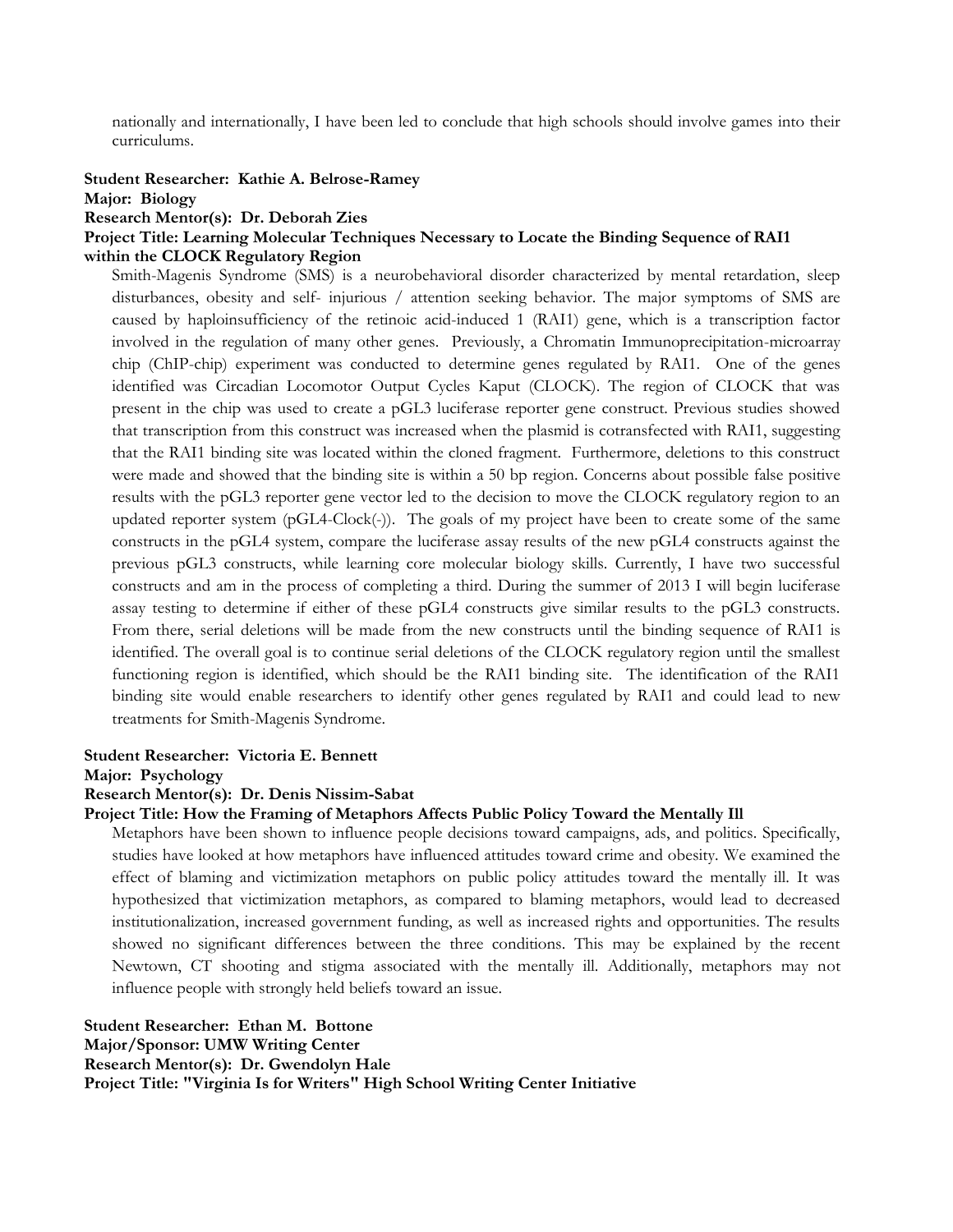The "Virginia Is for Writers" Initiative is a project in which we are attempting to set up writing centers in high schools across the state, as well as bringing already existing writing centers into a network of centers that promote writing and tutoring in high schools in an effort to prepare students for life after graduation, be it college or work.

## **Student Researcher: Emily J. Brenton**

#### **Major: Sociology**

## **Research Mentor(s): Dr. Debra Schleef**

## **Project Title: Exploring the Relationship Between Race, Body Image and Risky Sexual Behavior of Teenage Girls in Caroline County**

Existing sociological literature indicates that there is a complex relationship between BMI, perceived weight, race, and risky sexual behavior. Overall, the literature suggested that girls who are overweight or obese or perceive themselves to be so are less likely to engage in sexual activity, but if they do they are more likely to engage in risky sexual behaviors. Race also comes into play because the black community is traditionally more accepting of a variety of body types than the white community. I sought to untangle the relationship between these variables by using data from the Rappahannock Regional Youth Survey, specifically focused on Caroline County High School adolescent females. My goals were not only to determine what kind of a relationship existed between the variables, but also to use my findings to recommend sexual health or sexual education tactics specifically geared toward groups with different attitudes about sex and weight.

## **Student Researchers: Abbygail S. Brooks, Sara L. Murphy, Cameron L. Stewart, Stephen M. Wist and Erin Humphreys Major: Chemistry**

## **Research Mentor(s): Dr. Ray Scott**

## **Project Title: Bomb Calor**

Thermochemistry is the study of energy and work of chemical systems. It is used to determine nutritional information as well as energy both released and consumed in chemical reactions. Enthalpy and internal energy are both key concepts in the thermochemistry discipline. Enthalpy is defined as the total energy of a chemical system, where as Internal energy is defined as the total energy contained within specific substances. A 6200 Parr Bomb Calorimeter was used to calculate the internal energy and enthalpy values of various molecules [with an emphasis on biomolecules]. The heat capacity of the bomb calorimeter was calculated by combustion of benzoic acid to be 2372 cal/oC. The substances combusted were acetylsalicylic acid, benzoic acid, linolenic methyl ester, glycine, and sucrose. The internal energy and enthalpy change of the molecules were calculated from the data. Those values were then compared to standard internal energy and enthalpy values in order to determine the accuracy of the data collected from the bomb calorimeter. An M&M was also combusted to determine its caloric content which is 5.33Kcal/g.

## **Student Researcher: Kelly M. Brown**

#### **Major: Mathematics**

## **Research Mentor(s): Dr. Suzanne Sumner**

## **Project Title: Mathematical Models of Honey Bee Populations: Rapid Population Decline**

Recent reports of honey bee colony deaths worldwide [vanEngelsdorp et al, 2009] have prompted interest in mathematical models to study the decrease of bees within a colony. Some factors contributing to the colony losses include Varroa mites, viruses, brood diseases, pesticides, inadequate nutrition, climate and seasonal changes, and the stresses of moving colonies for crop pollination. A new condition, Colony Collapse Disorder (CCD), describes mass colony deaths with no clear cause, and CCD features empty hives with dead brood and very few adult bees, yet adequate food stores, all signs of rapid depopulation. No one agent is thought to cause CCD [Watanabe, 2008], and CCD is blamed on a combination of multiple stressors.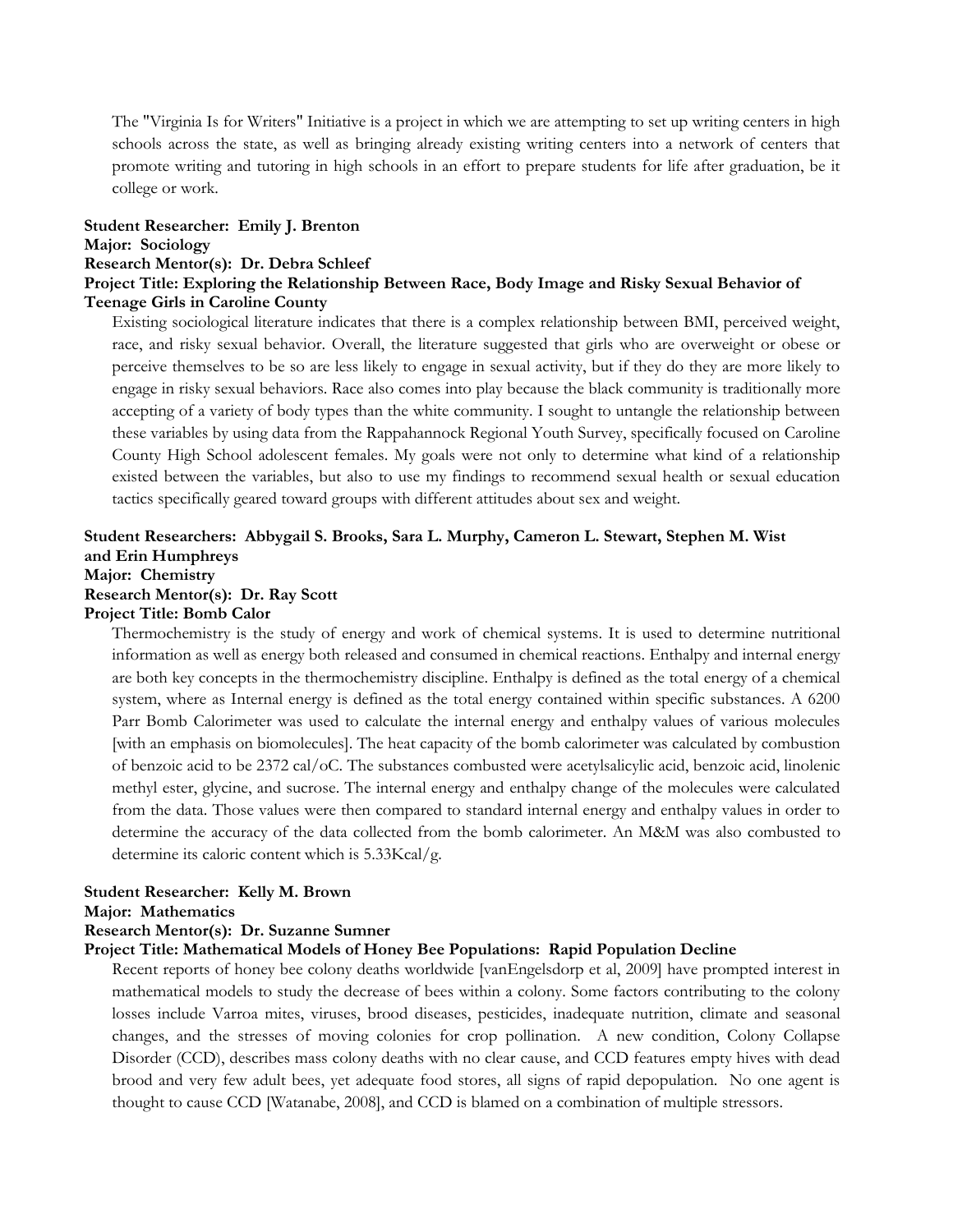Khoury et al [2011] derived a single-colony model with two differential equations describing the hive bee and forager bee populations. Labor tasks among honey bees differ by age: the younger hive bees H perform maintenance tasks within the hive and the older forager bees F perform more hazardous tasks outside the hive, such as collecting nectar, pollen, or water. The hive bees H change at a rate dependent on their emergence rate from pupae and the transition rate to foraging. The forager bees F change at a rate dependent on the transition rate from hive bees and their death rate. Khoury et al [2011] consider the hive bee death rate to be negligible. Brown has extended this model to refine some of the parameters and include a hive bee death rate. The model predicts the existence of a stable positive equilibrium in which both hive bees and forager bees persist when forager death rates are low. Past a threshold level when forager death rates are high, colony failure is inevitable as the hive bee and forager bee numbers are driven to zero.

#### **Student Researcher: Lori W. Brown**

#### **Major: Classics**

## **Research Mentor(s): Dr. Liane Houghtalin**

## **Project Title: Bacchus and Ariadne: A Journey from Greek Myth to Italian Painting**

The power of pagan myth permeated much of artistic and literary life during the Renaissance in Europe. Classical images of mythological figures and settings inspired the works of artists from Michelangelo to Botticelli, defining the spirit of the age and influencing the direction of religion, commerce, and politics. Yet, there is clear evidence that the influence of purely Greek myth is nearly absent from the works of Renaissance artists. This presentation will follow the evolution of Greek myth as it moved into Roman culture and from Roman culture into 16th Century European life. It will also explore why purely Greek myth virtually disappeared during the Renaissance. Finally, through an in-depth examination of Titian's *Bacchus and Ariadne,* it will explain the specific reasons why one Renaissance artist chose Roman influences over those from the Greek mythological tradition.

## **Student Researcher: Morgan M Brown**

## **Major: Mathematics**

#### **Research Mentor(s): Dr. Jangwoon (Leo) Lee**

## **Project Title: Numerical Approximations to the One- and Two-Dimensional Wave Equations**

In this thesis we use numerical approximation methods to model the wave equation both in one and two dimensions. We first derive approximations to the equation by use of Taylor series expansion. Then, we develop MATLAB code to solve these approximations in a discretized space-time mesh with increasingly small changes in distance over an increasingly large amount of time. We compare the output of these programs to simple examples completed by hand to be sure of their accuracy, and then use them in real world applications to solve problems more efficiently and quickly than is possible for a human to do alone. The desired outcome of this project has been achieved: to create an algorithm which results in a system of equations and corresponding computer program to approximate the wave equation under given conditions.

## **Student Researcher: Daniel E. Browne Sponsoring Department: Chemistry Research Mentor(s): Dr. Janet Asper**

## **Project Title: Polystyrene in Four Chords or Less**

From the grim confines of the Jepson organic chemistry labs comes Daniel Browne, troubadour and aspiring chemist, singing the riveting story of polystyrene with his ukulele. Beginning with its accidental discovery in the nineteenth century from the distilled resin of a sweetgum tree, he takes us through the discovery of polystyrene's formation mechanism, to this spring semester at UMW, where students in Dr. Asper's first Honors Organic Chemistry class explored polystyrene synthesis for themselves.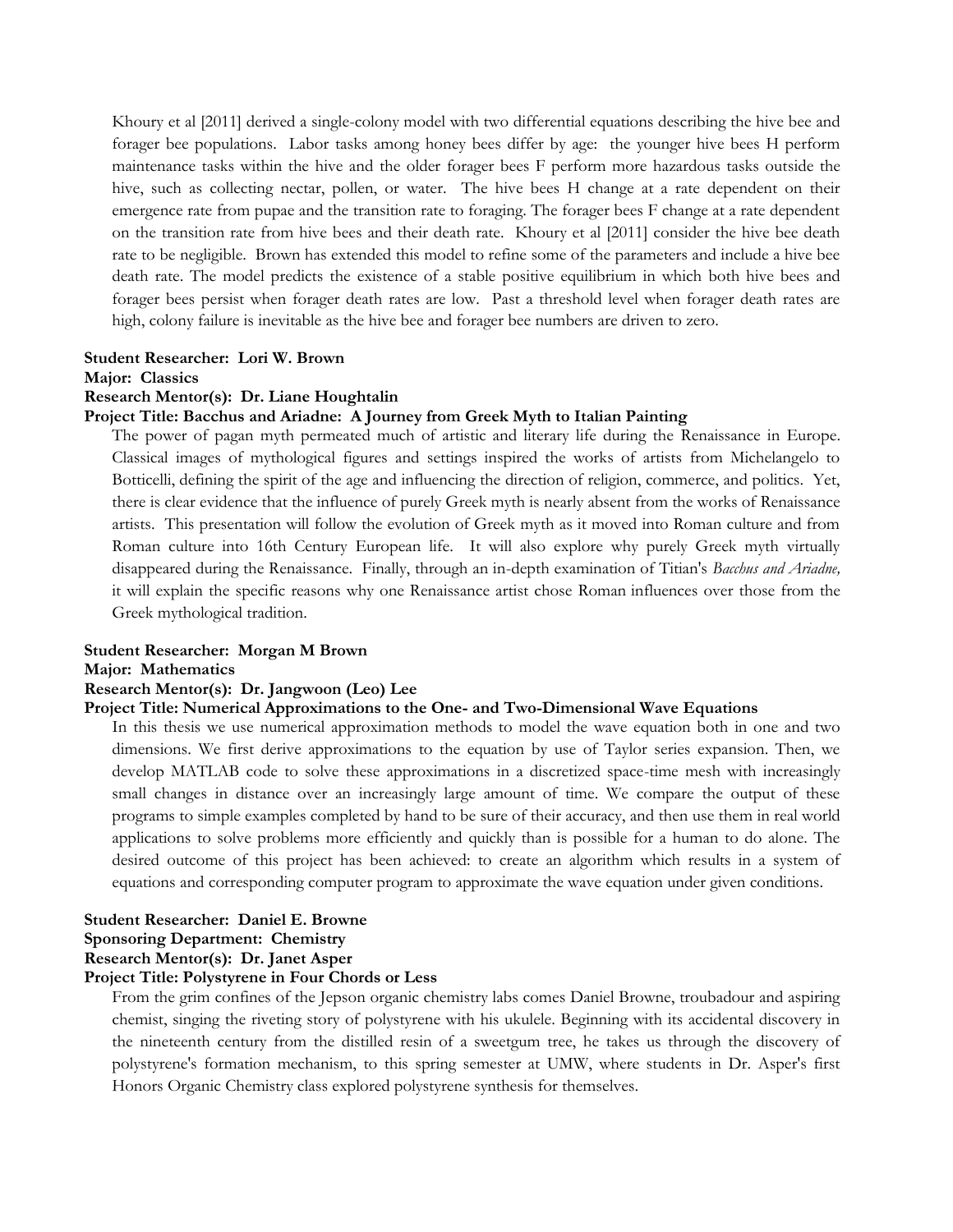## **Student Researcher: Daniel E. Browne Major: Biology Research Mentor(s): Dr. Theresa Grana**

## **Project Title: Nematology as Vehicle for Undergraduate Education**

By the findings of a joint NSF and AAS committee in 2010, life sciences education is in dire need of revision to include more active and engaging experiences for undergraduates, reflect current trends in biology and accurately reflect what real research is like. In accordance with this report, a single semester freshman undergraduate laboratory course has been designed that incorporates nematology research into introductory biology curricula. Students will isolate a novel nematode strain from local soil and characterize it, introducing students to many basic molecular laboratory techniques. Planned modules include behavioral assays, visualization, DNA sequencing and phylogeny building, and professional research presentation skills. Presented here is the course plan and protocols for the course which will be piloted in Fall 2013.

## **Student Researcher: Christopher J. Burgess**

**Major: International Affairs**

## **Research Mentor(s): Dr. Paul Fallon**

## **Project Title: An Examination of the Loss of Pharyngealization in Maltese**

The modern Maltese language evolved from an older dialect of Siculo-Arabic that was brought to the island by the Fatimid Caliphate. As Malta has been occupied by Europeans over the centuries and become increasingly isolated from Arabic speaking countries, its language has lost some of its Semitic traits. The Pharyngealized, or Emphatic, consonants represent a trait common to Semitic languages, but uncommon to many other language families. Despite Maltese still being considered a Semitic language, it has lost these Pharyngealized consonants entirely.

The goal of this paper is to examine the loss of the features through several linguistic framework and what effects this has had on the language as a whole. In modern dialects of Maltese, the Pharyngealized consonants were merged with the non-Pharyngealized and adjacent vowel quality changed. For example, in

Modern Standard Arabic /s<sup>s</sup>ajf/ and /sajf/ for 'summer' and 'sword' have change to /sejf/ and /sajf/ in Maltese. William Cowan and Mary Ann Walter have both published prior work about this phenomenon and I will further examine this merger and its phonological implications through the Clements and Hume's Unified Feature Theory and Halle's Articulator Theory. This comparison will illustrate the benefits and deficits of viewing this particular phenomenon in these different ways.

## **Student Researchers: Molly Burns and Virginia Tittermary**

## **Sponsor: HONR100B**

## **Research Mentor(s): Dr. Leanna Giancarlo**

## **Project Title: UMW Students' Perception of Scientists**

In this poster, we examine the results of a survey conducted among University of Mary Washington students to determine the prevalence of the "mad" scientist stereotype. Questions in our survey included: what are the characteristics you associate with scientists? What about mad, bad, evil scientists? What characteristics of a scientist do you associate with your science professors, if any at all? Among our findings, we will be specifically looking for the common characteristics most often associated with scientists: a white lab coat, glasses, intelligence, white frizzy hair, facial hair, and lab equipment. We hope to find that University of Mary Washington students will see scientists in this way, for both real life scientists, as well as mad, bad and evil scientists.

**Student Researcher: William S. Camp Major: Physics**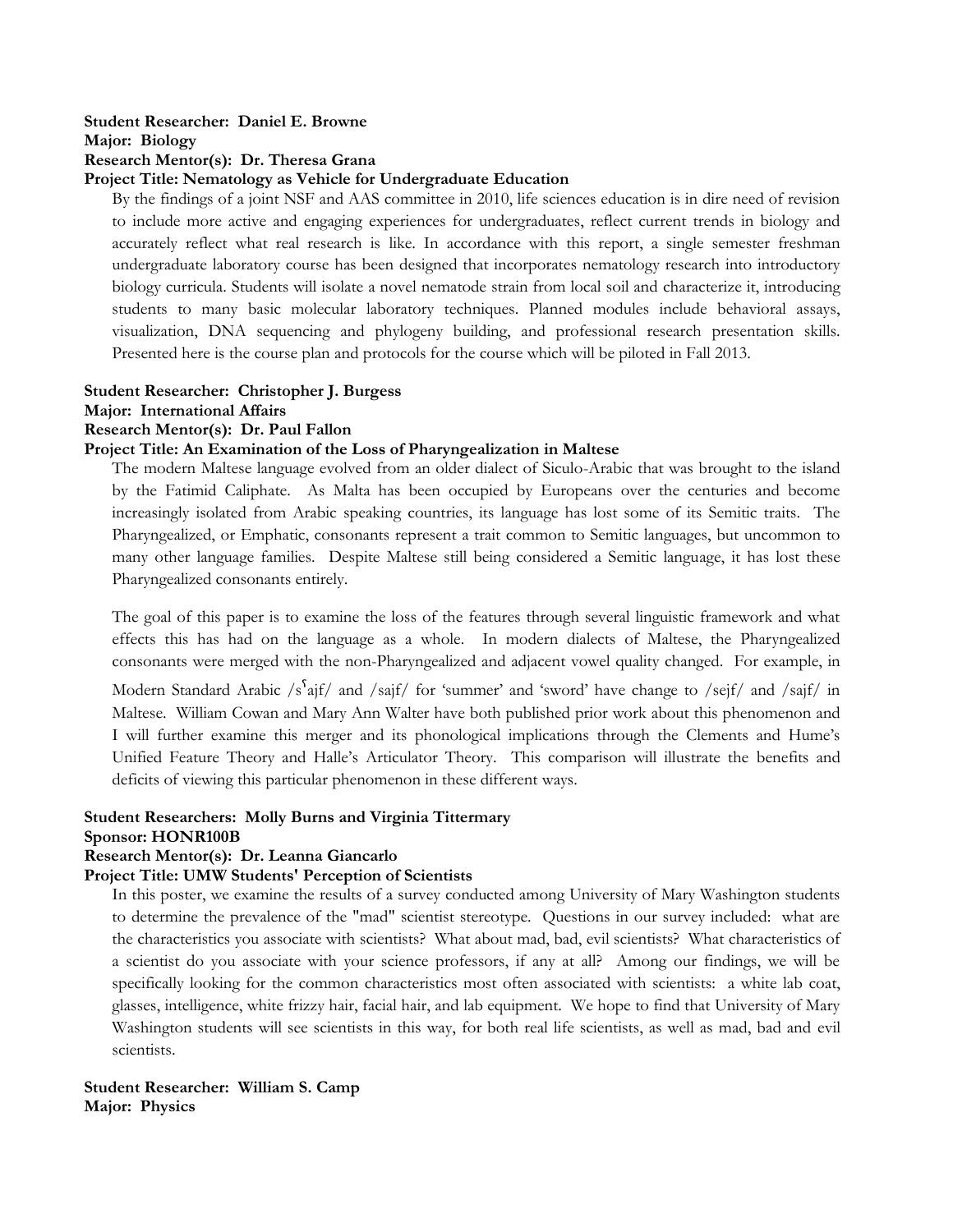#### **Research Mentor(s): Dr. George King, III**

## **Project Title: Nonlinear Dynamics – Applications of Duffing's Equation**

Nonlinear systems are predominate systems that govern the way the universe operates. Most nonlinear systems do not have an analytic solution and numerical methods are required. A nonlinear system can also lead to chaos. This is known as chaotic dynamics. Duffing's Equation is an example of a nonlinear mechanical system which exhibits a period doubling route to chaos. Mathematica was used to find a numerical solution for the nonlinear differential equation which allows us to see the period-doubling bifurcations and its strange attractor. Experimentally, a resistor-inductor-diode circuit was constructed to see the chaotic behavior inherent in a diode. In both the theoretical and experimental approach we will see that in a nonlinear system there is a sensitive dependence on initial conditions.

#### **Student Researcher: Catherine Anna Carbone Major: Classics**

## **Research Mentor(s): Dr. Liane Houghtalin**

#### **Project Title: Hellenistic Influence on Buddhist Thought and Artistic Tradition**

Long before Alexander the Great, western civilizations from the Near East to Rome knew about the existence of India. Herodotus, Ctesias, Megasthenes, Strabo and Arrian all speak about India's geography or Alexander's conquest of it. Trade routes and Persia's rule of India made India well aware of the Greeks as well. Past scholarship has presented the effects on India of Alexander's invasion and the subsequent Hellenistic colonization of India. Many studies have examined how the East and West interacted or have looked at parallels in their philosophies. Other studies have determined how Buddhist art in India changed after Alexander's conquest. None, however, have fully examined the Hellenistic influence and how its syncretism with ancient India affected Buddhist thought and image. How did Buddhism change as a result of Hellenistic influence? Even if the shift in political power was not developed, cultural convergence took place as Hellenistic colonies arose and Indian Kings combined Hellenistic characteristics with Buddhist doctrine as a measure of unification.

## **Student Researchers: Michael A. Carlo and Abigail A. Kimmitt**

## **Major: Biology**

## **Research Mentor(s): Dr. Andrew Dolby**

## **Project Title: Evaluating the effects of capture and handling time on three physiological stress indicators in the Tufted Titmouse (Baeolophus bicolor)**

All organisms face both internal and external sources of stress, which affect normal physiological function and may reduce fitness. To cope with stressors, birds have a protective physiological response known as the stress response, which consists of three components: the hormonal response, the immune response and the intracellular response. This study evaluates the relationship between acute distress due to capture and handling and biomarkers of three components of the stress response in the Tufted Titmouse (*Baeolophus bicolor*): plasma corticosterone (CORT) levels, heterophil/lymphocyte ratios (H/L), and heat shock proteins (HSPs). These biomarkers are currently being used as stress indicators in both basic and applied avian research, but their relationships with each other, as well as their responses to specific stressors such as capture and handling, have been little studied. Very few studies have compared HSP, CORT and H/L values in samples taken from the same subjects at the same time, and no one has compared them in such samples taken from free ranging birds. No study has examined the effects of capture and handling procedures on HSP, CORT, and H/L by measuring each in relation to the time elapsed between the initial moment of capture and blood collection. Such experiments are necessary to determine if HSP and CORT levels and H/L values are being utilized and interpreted correctly in observational studies as indicators of stress levels in birds. The reliability of these stress assessment tools is paramount to the success of avian research concerning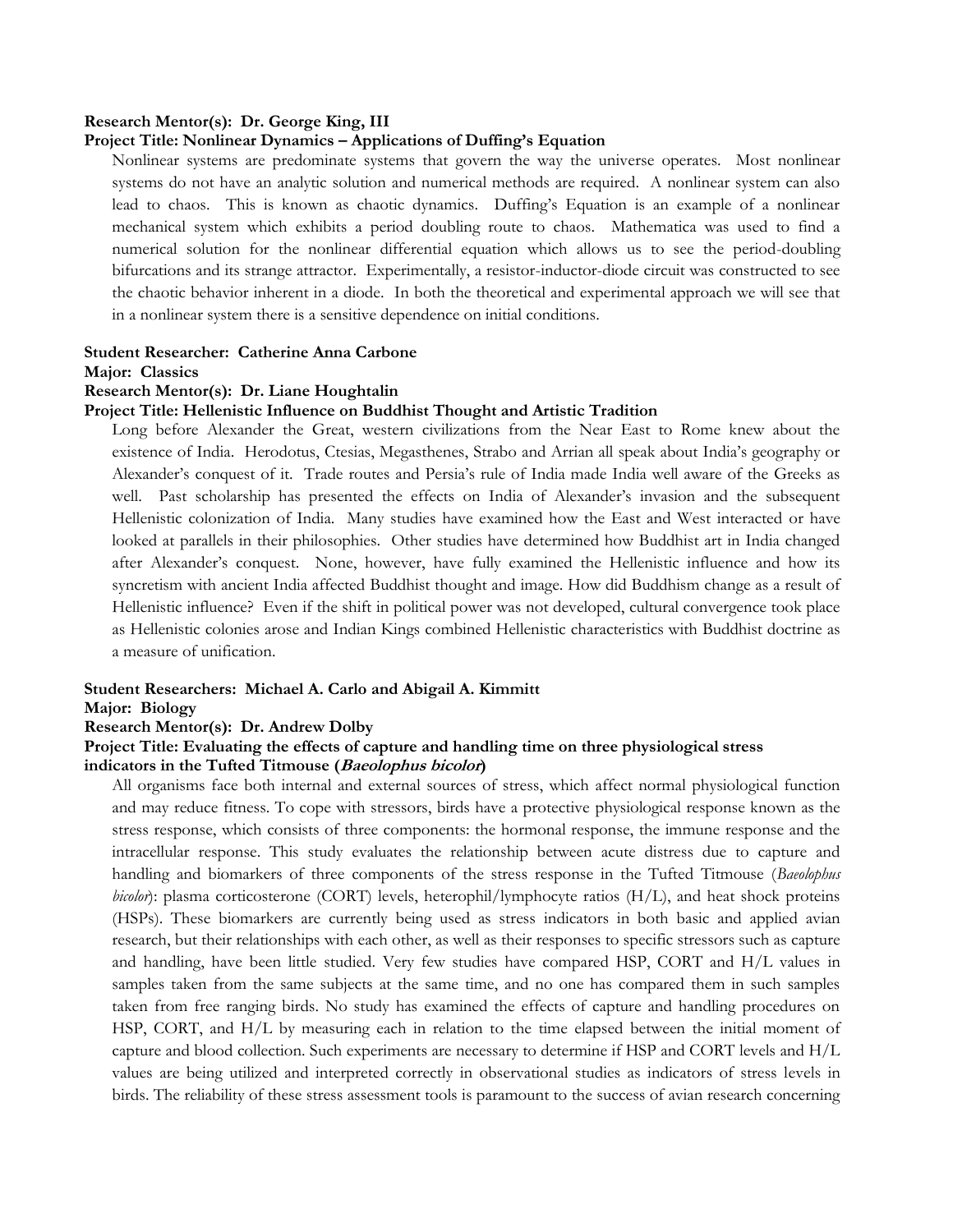bird management and conservation. In evaluating the effects of handling stress on these three physiological stress indicators, this study aims to refine the current stress assessment tools available to researchers and to help researchers choose the best stress bioindicators for their specific research purposes and effectively interpret stress data.

## **Student Researchers: Ann Carroll, Rebecca Smith, Kathryn Callaghan, Molly Sullivan and Mara Rowcliffe**

## **Major: Psychology**

## **Research Mentor(s): Dr. Debra Steckler**

## **Project Title: Emerging Adulthood: A College Student, Middle-Class Perk?**

Arnett proposed that all young adults experience the stage of emerging adulthood; however, other researchers question the stage's universality. We hypothesize that lower education level and lower socioeconomic status decrease the exhibition of emerging adulthood traits. Results partially support our hypothesis and suggest that the characteristics of Emerging Adulthood may be associated with the extent of one's college education and their family and individual income. Participants who achieved only a high school diploma or equivalent showed significantly fewer emerging adulthood characteristics than those who obtained some college and those who have a Bachelor's degree. However results suggest that individuals with lower individual incomes exhibit more emerging adult characteristics, and this finding was obtained for individuals whose family's incomes were \$75,000 and \$100,000. Curtailing college education may indicate that the individual has to make earlier commitments, foregoing the experimentation associated with Emerging Adulthood. A lower individual income may indicate that the person has not set upon a career but is still exploring their possibilities, while a middle-class family income may be the financial support an Emerging Adult needs to support this exploration. This study supports the idea that, while exceptions may exist, the stage of Emerging Adulthood may vary depending on level of college education and income.

## **Student Researcher: Katherine L. Casey Major: Women's and Gender Studies Research Mentor(s): Dr. Tracy Citeroni Project Title: Eight Children and Two Book Deals: Biblical Womanhood Blog Networks and Entrepreneurship**

Biblical Womanhood blogs form a tightly connected network designed to promote a vision of womanhood based on traditional gender roles. These bloggers are primarily wives and mothers, almost exclusively homeschooling their children, and theologically conservative. However, many of them are also highly business-oriented; their blogs are monetized, through advertisements, selling products, and consulting businesses, and a fourth of bloggers have authored and published books. Examining how these business connections fit within the broader network of Biblical Womanhood blog gives interesting insight into how Biblical Womanhood bloggers create and maintain their gendered identities online. The presentation will present a visual overview of the Biblical Womanhood blog network, followed by three case studies examining prominent bloggers, their business activities, and the gendered content of their blogs.

## **Student Researchers: Rossanna M. Catahan, Keelin E. Haw and Brennan W. Miller Major: Computer Science**

## **Research Mentor(s): Dr. Stephen Davies and Dr. Karen Anewalt**

## **Project Title: UMW EagleICE (Internet Computing Experience)**

EagleICE ("Internet Computing Experience") is a massively open online course (MOOC) offered by Computer Science professors Drs. Anewalt and Davies along with a mentor team of UMW computer science majors. The course is comparable to UMW's CPSC 110 course and teaches basic computer programming skills. The course is Web-development based and includes the use of JavaScript, JQuery, CSS, HTML, and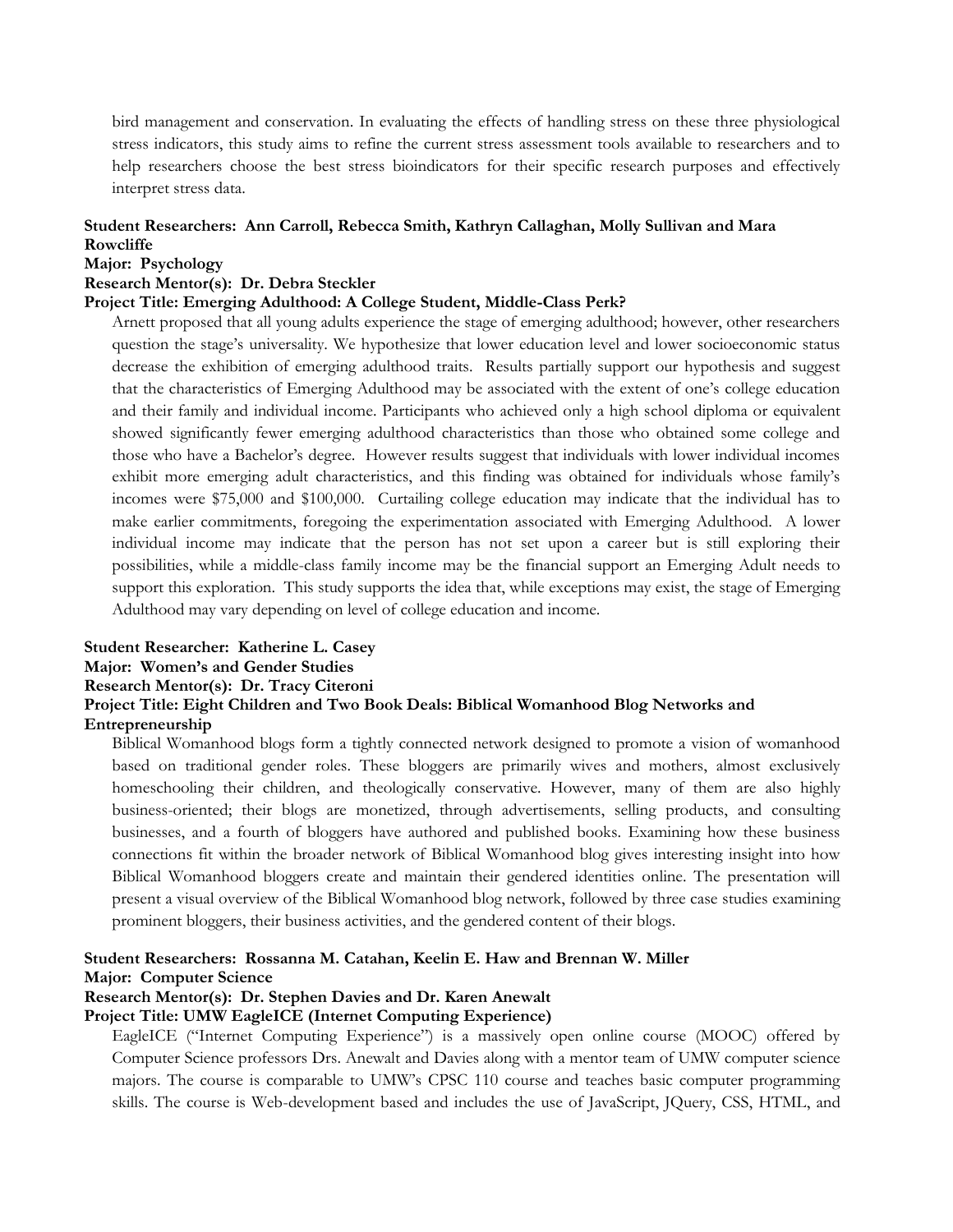Ajax. The EagleICE MOOC experience was initially designed to address the lack of software engineers in the industry while attempting to recruit more young women into computer science courses. The EagleICE team believed that the majority of people who are unfamiliar with the discipline usually make incorrect assumptions about what exactly computer science is, and it is these assumptions that cause the lack of interest. It was our aim to especially recruit young women to EagleICE primarily in hopes that we could reach them early enough to wipe away any misconceptions of what computer science actually is.

The EagleICE team reached out to local private schools (Fredericksburg Academy, Fredericksburg Christian Schools) and homeschoolers for this initial pilot course. EagleICE differs from some of the major MOOCs recently offered by MIT and Harvard in that our enrollment was exponentially smaller. This allowed us a sample size that made class size easier to manage, which made providing feedback to students much easier allowing for a more UMW-esque experience with individual mentors. The continued enrollment in the course relative to traditional MOOCs was a little better, but considering our smaller sample size it was expected and may not be indicative of the format used. Overall, the information gathered from the course will help us in further course offerings, and may potentially give us enough feedback to offer it on a national level.

## **Student Researchers: Erica Christian, Andrea Fritch, Eric Knapp and Mercedes McWaters Major: Psychology**

## **Research Mentor(s): Dr. Jennifer Mailloux and Dr. W. David Stahlman**

## **Project Title: Facilitation versus Overshadowing: Does Multimodal Input Help or Hinder Object Recognition?**

We seek to determine whether learning unfamiliar objects multimodally (both visually and haptically) will produce greater or lesser recognition compared to learning unfamiliar objects unimodally (visually or haptically). In this study, participants will explore objects using haptic and/or visual modalities, and then select learned objects from a set of objects containing those presented at learning and some other randomlyselected objects. If multimodal information facilitates learning, we predict learning objects multimodally will increase recognition compared to learning objects unimodally; however, if one type of stimulation overshadows the other type of stimulation, we predict learning objects unimodally will increase recognition compared to learning objects multimodally.

## **Student Researcher: Elyse V. Clark**

#### **Major: Environmental Science / Geology**

**Research Mentor(s): Dr. Ben Odhiambo Kisila**

## **Project Title: Comparative analysis of watershed erosion, reservoir sedimentation and sediment trace metals in two Virginia lakes**

Two contrasting reservoirs in Virginia were studied to compare their environmental evolution based on watershed soil erosion, reservoir sedimentation and sediments trace metals variations. Lake Moomaw, located in the Blue Ridge Mountains, is a relatively pristine reservoir with extreme slopes surrounded by undeveloped, protected land. Lake Pelham is located in Culpeper County, which is a more human developed area consisting of agriculture and a variety of industrial developments. The Revised Universal Soil Loss Equation (RUSLE) was used in soil erosion estimates in the two watersheds. Three sediment cores from each reservoir were used for 210Pb sediment accumulation rates estimates, as well as trace metal analysis. Bathymetric and sedimentation surveys of the two lakes were also conducted using a multi-frequency echo sounder system.

The RUSLE/SDR erosion model estimates 2.149 Mg/ha/yr for Lake Pelham, which is a 410% increase from assumed pristine conditions. For Lake Moomaw, 2.717 Mg/ha/yr of erosion was estimated, a 13% increase from pristine conditions. The average 210Pb-based sediment accumulation rates were 0.348 ±0.053  $g/cm2/yr$  for Lake Pelham and  $0.246\pm0.043$  g/ cm2/yr for Lake Moomaw. The geophysical survey results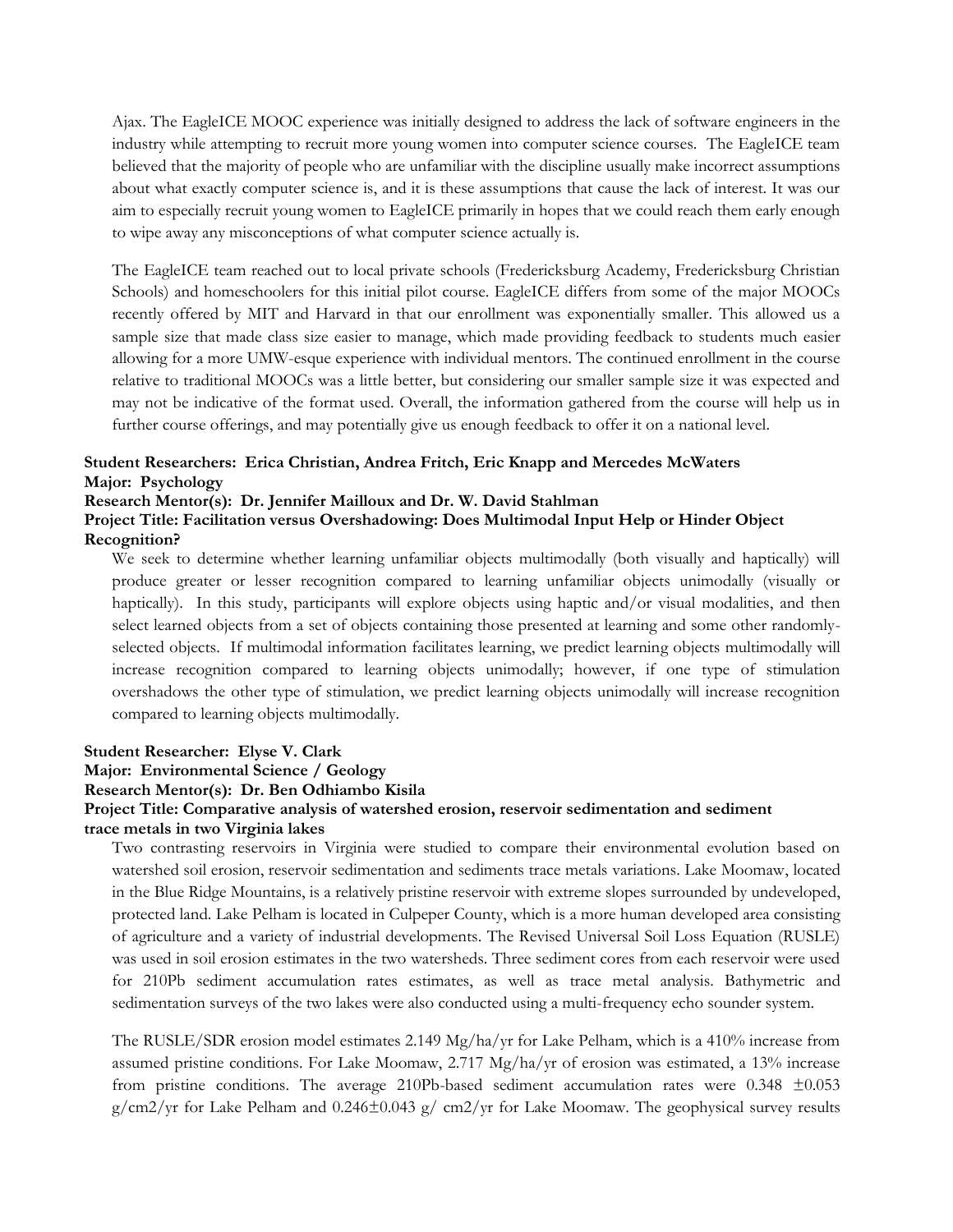estimates sediment average accumulation rates of 0.599 cm/yr and 1.514 cm/yr for Lakes Moomaw and Pelham respectively. The sediment trace metal results show that both reservoirs have moderate to high enrichment of Cu and little enrichment of Zn and Pb. Overall, Lake Moomaw has relatively low sediment accumulation and watershed erosion rates due to the pristine nature of the watershed, but is also more vulnerable due to the steep slopes that characterize the basin. Comparatively, Lake Pelham has higher erosion rates, sediment accumulation rates and high metal enrichment of Cu and Zn, which directly reflects the impact of human development on its environmental evolution.

#### **Student Researcher: Robert P. Clark Major: Environmental Geology**

## **Research Mentor(s): Dr. Ben Odhiambo Kisila**

#### **Project Title: Comparative Spatial Erosional Analysis Using RUSLE and USPED Models**

The Rappahannock River is the leading source of sediments in tons/mi2 to the Chesapeake Bay which leads to increases in eutrophication and decreases in water clarity. This study evaluates erosion rates and sediment source areas in three sub-watersheds of the Rappahannock River; Claiborne Run, Little Falls Run and Horsepen Run. Claiborne Run watershed is predominantly human developed, Little Falls is of mixed land-use whereas Horsepen Run is primarily forested. The GIS based Revised Universal Soils Loss Equation (RUSLE) model was used together with Sediment Delivery Ratios (SDR) to estimate watershed soil losses. In addition, the Unit Stream Power Erosional Depositional (USPED) model was adapted to the current ArcGIS edition (10.1) and ran to identify exact erosional and depositional areas topographically. The RUSLE/SDR model estimates that 332, 130, and 212 tons/yr are currently being delivered to Claiborne Run, Little Falls Run and Horsepen Run respectively. These results directly correspond to the level of anthropogenic impact observed, where Claiborne Run, which has the most human development, has the highest soil loss and Horsepen which is mostly forested has the least. The USPED model outputs a map identifying areas of gully and sheet erosion which can then be used in conjunction with the RUSLE/SDR results to further understand where erosional and depositional processes are occurring. These results show that human development greatly increases erosional processes and influences suspended sediment loads currently being observed in the Rappahannock River and its tributaries. The results also were able to locate major topographical contributing areas for erosion and deposition.

## **Student Researcher: Nicole Cochrane**

**Major: Economics**

#### **Research Mentor(s): Dr. Shawn Humphrey**

#### **Project Title: Repayment Incentives in Individual-liability Microfinance**

As a tool of alleviation of poverty, microfinance has been lauded for its ability to overcome barriers to lending to the poor. Since its inception, there has been a marked shift in microfinance methodologies, from the traditional group-liability lending scheme that made credit access for the poor possible to individualliability loan contracts. Without the joint-liability condition, individual-liability micro-lenders would appear to face the same barriers to lending that existed prior to the establishment of microfinance. Thus, understanding repayment incentives is critical to the practice of individual-liability microfinance contracts. Some microfinance institutions require a demonstration of ability to pay. Because the poor often function entirely in the informal sector, such demonstration is inherently difficult, raising concerns that individualliability micro-lenders are less likely to reach poorer borrowers. This paper will analyze the factors that influence the repayment of the clients of an individual-liability microfinance institution, absent certain demonstrations of ability to repay. Targeting socio-economic factors that impact repayment ability have implications for the poor and their ability to access the microcredit market.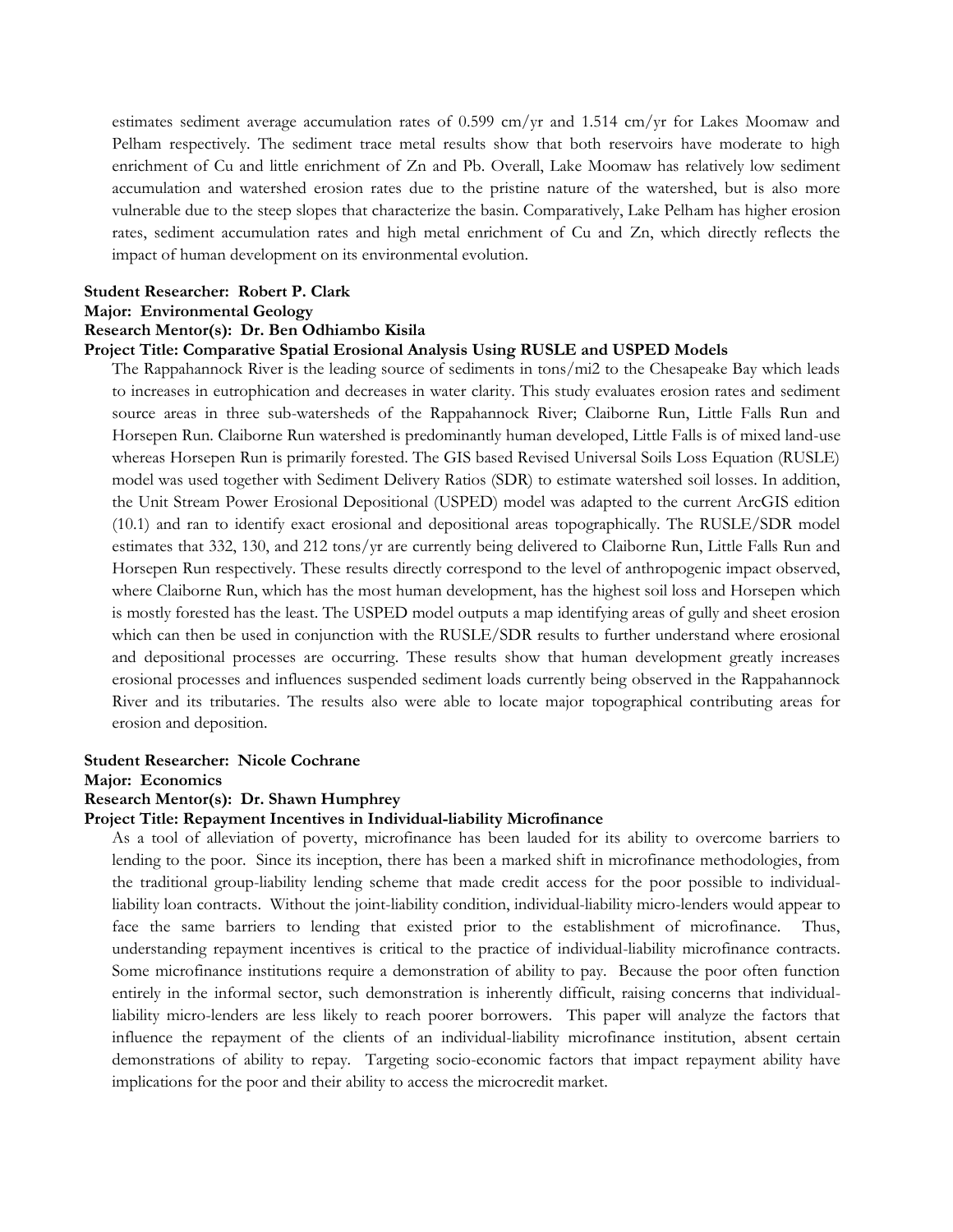## **Student Researcher: Michael S. Crawford**

**Major: Computer science**

**Research Mentor(s): Dr. Stephen Davies**

## **Project Title: An individual-based, GIS driven model of Aeschynomene virginica and its tidal marsh environment**

Since the birth of high performance computing, ecology has entered a new, computational paradigm. "Ecoinformatics" allows researchers to confront many assumptions they previously made to simplify models of natural phenomena. The mean-field assumption is one of the most prominent; can we assume that all individuals interact uniformly and thus individuals' locations in space can be disregarded? In our individualbased, GIS driven simulation of the rare plant *Aeschynomene virginica*, or Sensitive joint-vetch, we test this assumption for a tidal wetlands environment. Using empirical data to model sensitive joint-vetch and geospatial data to frame the individuals in their environment, we examine the effects hydrochory, or seed dispersal via water, localized competition with other plants, and intraspecies carrying capacity on the metapopulation dynamics of Sensitive joint-vetch. Additionally, we investigate whether joint-vetch can be saved. Can we cut away the competition and give it a leg up to establish new populations and reinforce existing? Is its current population level sustainable, or is its fate largely sealed?

## **Student Researcher: Matt L. Cronin**

#### **Major: Economics**

## **Research Mentor(s): Dr. Margaret Ray**

## **Project Title: Performance Enhancing Drug Use in College Sports: What Factors Matter?**

The use of performance enhancing drugs in sports has always been a significant issue that needs to be addressed. This analysis is a follow up on a previous study that utilized ordinary least squares regression analysis on NCAA drug testing data from 2005-2010 in order to determine if potential sports salaries effect the amount of positive drug tests within a certain college sport. Like the previous study the results of this analysis show that potential salaries or future monetary incentives play little role in performance enhancing drug use of college athletes. However the amount of strength required for each sport and other factors play a larger role in effecting the amount of observed drug use in a particular college sport.

## **Student Researchers: Paul Crowley, Ashley Rowles and Katherine Mayo**

## **Major: Sociology**

## **Research Mentor(s): Dr. Nora Kim**

## **Project Title: Campus Racial Climate at University of Mary Washington: Interaction with Students**

We surveyed Mary Washington students to explore how they perceive the campus racial climate of Mary Washington. Students are asked to identify racial composition of their friends and to assess whether students of any particular racial/ethnic background tend to segregate themselves.

## **Student Researcher: Jeff Davidson**

#### **Major: Chemistry**

## **Research Mentor(s): Dr. Leanna Giancarlo**

## **Project Title: An Adsorption Phenomena: Analyzing Carboxylic Acid Molecules Via STM**

Scanning tunneling microscopy (STM) has uses in analyzing the surface of conductors or semi-conductors, examining substances adsorbed to these surfaces, and constructing nanotechnologies. STM has been used to observe semimetals such as graphite and molecules that are physisorbed to graphite. The manner in which molecules orient themselves on graphite can be observed due to the stability of the self-assembled physisorbed adlayer. Bare graphite has been imaged via STM, and two different acid molecules dissolved in phenyloctane, octadecanoic acid and tetracosanoic acid, have been adsorbed on the graphite surface and visualized via STM. Both octadecanoic acid and tetracosanoic acid form 2-D self-assemblies on the graphite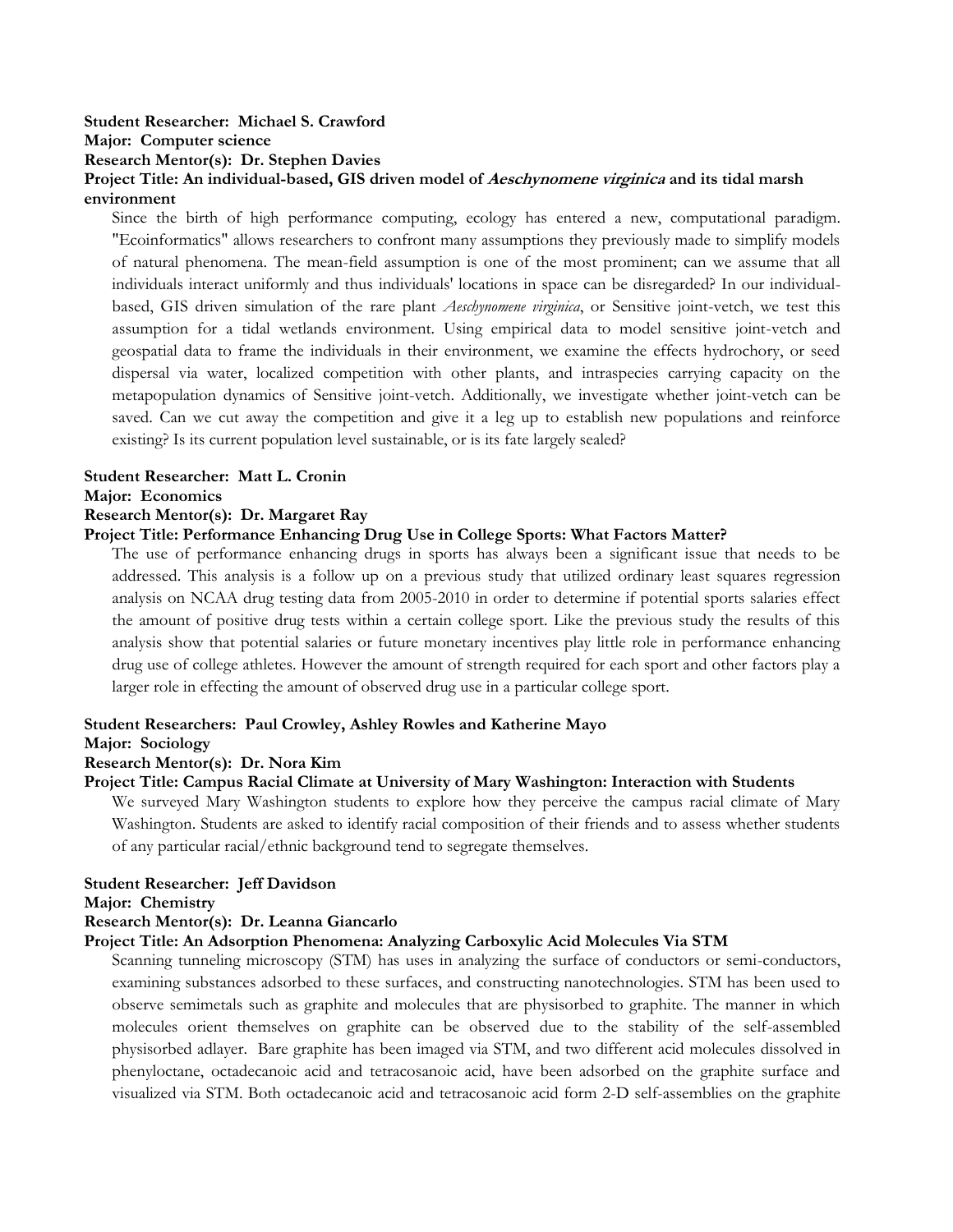yielding columns or lamellae of molecules. The lamellae show the "dark" carboxylic acid functional groups hydrogen bonding with each other; the lamellae have been used to calculate the length of an octadecanoic acid molecule to be 2.3nm, and the length of a tetracosanoic molecule to be 3.7nm. Mixtures of octadecanoic acid and tetracosanoic acid will be made and applied to graphite to find the mole percent the acid molecules adsorb to graphite equally. The mixtures will be in a range between 10-15 mol percent of tetracosanoic acid based upon research done previously.

## **Student Researchers: Danielle C. DeVille and Mariah A. Young Sponsoring Department: UMW Speaking Center Research Mentor(s): Dr. Esther Yook**

## **Project Title: Achieving the unachievable: The effeciveness of a communication center in the absence of a communication department**

In this study the authors explore the extent to which a communication center in a liberal arts college can or cannot thrive without the supportive foundation of an official communication department. After reviewing the current literature on the subject, the authors theoretiaclly explore the drawbacks, benefits and successes unique to Mary Washington's Speaking Center, which exists without a communication department. The researchers also examine data on UMW Speaking Center effectiveness collected from communication, first year seminar and speaking-across-the-curriculum professors. Ultimately, the paper concludes that while there are clear disadvantages unique to the communication center that lacks the supportive framework of a communication department, it is possible for a speaking center to succeed and thrive in the absence of the corresponding department.

## **Student Researcher: Laura Dick**

#### **Major: Economics**

## **Research Mentor(s): Dr. Shawn Humphrey**

#### **Project Title: Responses to Formal Institutional Reform: A Theoretical Framework and Case Study**

In 2009, political protests in Madagascar escalated, resulting in the removal of the president, Marc Ravalomanana, from office. This was classified by the US and other countries as a military coup, and diplomatic recognition was revoked, which also ended foreign aid, crippling the government. But one major cause of the protests was changes in formal land tenure laws, allowing multinational companies to lease huge swaths of the country. This caused outrage, as deep-seated informal institutions about land were anathema to its sale to outsiders. However, in plenty of other situations of formal land tenure reforms, the results were less violent. In my thesis, I will explore the conditions that led Malagasy citizens to react in this way, examining choices made along the way. Formal institutions were created that conflicted with pre-existing informal institutions, and in this case, the state had the power to enforce the new rules (and did). The people, then, chose to resist, and to resist actively. To fully understand this path of choices, however, I will look at the other options at each stage, and try to identify the factors that affect the costs and benefits to different actors, and thus their choices. I use a multi-player decision tree to model this process, examining the costs and benefits to both state and local actors. Although the importance of institutions and strong property rights for economic growth are clearly understood, we are far from an understanding of the complexities and unintended consequences of the institutional change needed to arrive there. This thesis begins to model a framework for more nuanced analysis of property rights reform.

**Student Researcher: Kathryn E. Dillinger Major: Mathematics Research Mentor(s): Dr. Jangwoon (Leo) Lee Project Title: Analysis of the Heat Equation with a Heat Source Term**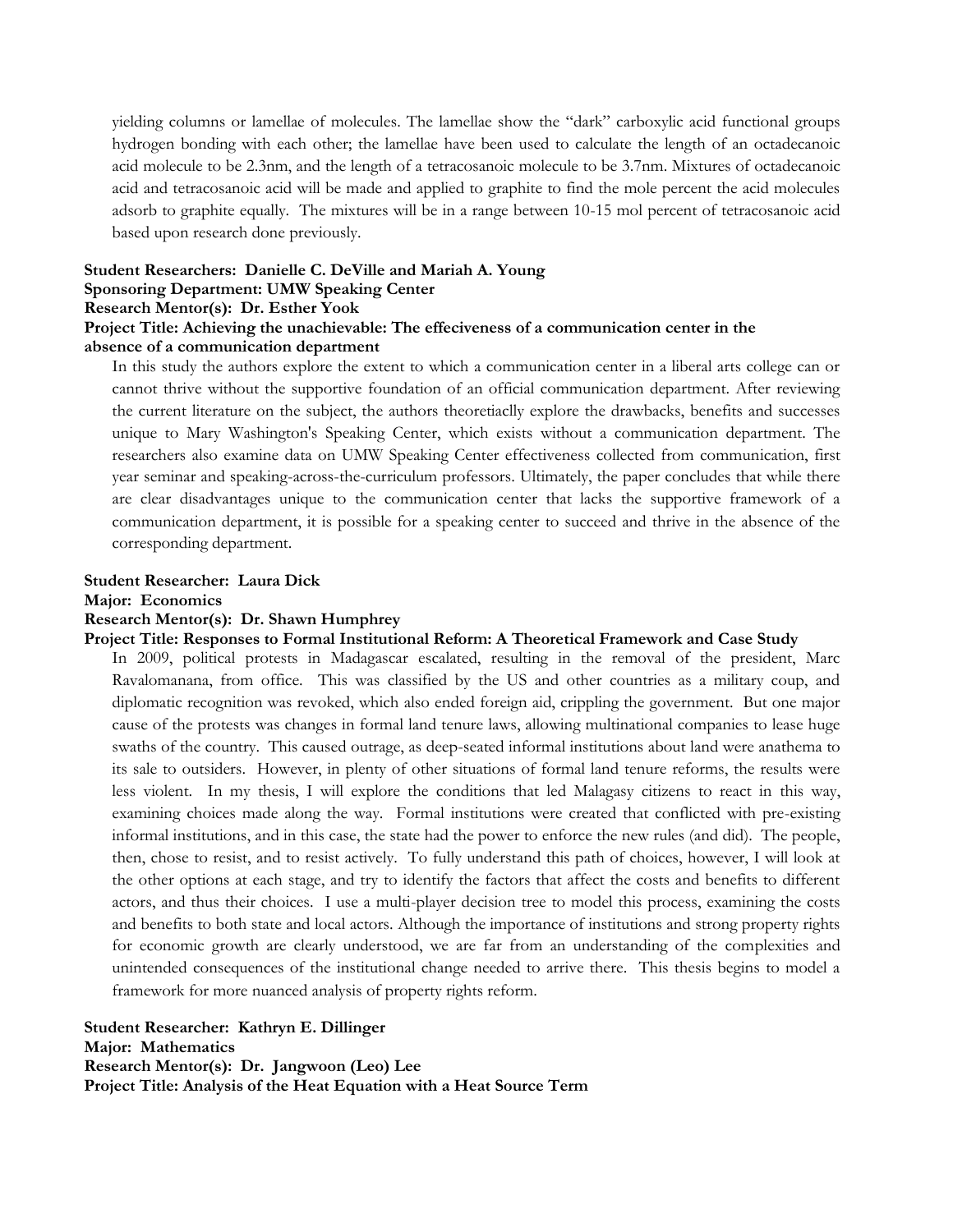In this Mathematics study, we utilize the heat equation, a partial differential equation, with a heat source term to obtain the temperature of tungsten filaments from Sylvania incandescent light bulbs. We derive the onedimensional mathematical model of the heat equation and then determine the analytical model using the method of eigenfunction expansion. By applying difference quotients to our partial differential equation, we attain three numerical models, forward difference model, backward difference model, and averaged difference model, to calculate the temperature of our light bulb filaments. We compute the actual temperatures using equations from Physics and determine how the wattage of the light bulb affects the amount of time it takes for our analytical and numerical solutions to converge to the actual temperature. Finally, we develop MATLAB codes for each of our models, so we can experiment with the three numerical models to see which produces the most accurate numerical results compared to the analytical solutions of the heat equation.

## **Student Researchers: Jessica A. Dochney and Thy N. Mai**

## **Major: Biology**

## **Research Mentor(s): Dr. Theresa Grana**

## **Project Title: Describing Nematode Diversity**

Nematodes play important roles in nutrient cycling and decomposition. The nematode phylum is one of the most diverse and abundant groups of animals, with a projected 1 million species. However, fewer than 29,000 nematode species have been described and only a few species have been studied in laboratories. The nematode, *Caenorhabditis elegans* has been well studied as a genetic and developmental model organism. Such studies have contributed to our understanding of basic cell biology, genetics, and neurobiology. Our goal is to find and describe new species of nematodes, particularly those that could build upon our understanding of Caenorhabditids. Since 2005, the number Caenorhabditds known to researchers has doubled from 22 to nearly 50. A representative of one of these new species was found on the UMW campus on the northwest side of Seacobeck Hall. Our work is part of the formal description of this new species, which will help other researchers in understanding the life history of Caenorhabditids. To describe the new species, we are taking high-resolution images, measuring identifying body features, and comparing these data to described species.

## **Student Researcher: Morgan E. Downing**

## **Major: Women's and Gender Studies**

**Research Mentor(s): Dr. Miriam Liss**

## **Project Title: Who Would Help? Factors Influencing Bystander Efficacy in Three Categories of Rape**

Previous research has investigated the rape culture that pardons perpetrators and blame victims of rapes. This study explored predictors of Rape Myth Acceptance and willingness to intervene in a possible rape situation in three categories of rape - stranger rape, acquaintance rape, and marital rape. Previous research has shown that beliefs in traditional gender roles are high predictors of victim blaming and Rape Myth Acceptance. Explicit Power-Sex Associations have also been shown to be high predictors of Rape Myth Acceptance but was only studied in men. 145 women took this survey to evaluate how Explicit Power-Sex Associations and Conforming to Feminine Norms influenced their bystander efficacy and rape myth acceptance, as well as how likely they were to encourage a victim to call the police in each of the three rape categories. Women with higher Rape Myth Acceptance and higher Explicit Power-Sex Associations had lower confidence in intervening. They also were significantly more likely to encourage the victim to call the police in a stranger rape than an acquaintance or marital rape. Finally, women with high scores of Bystander Efficacy were significantly more likely to encourage the victim to call the police in a marital rape.

## **Student Researchers: Thomas J. Eldridge and Arsela Hameed Major: Chemistry**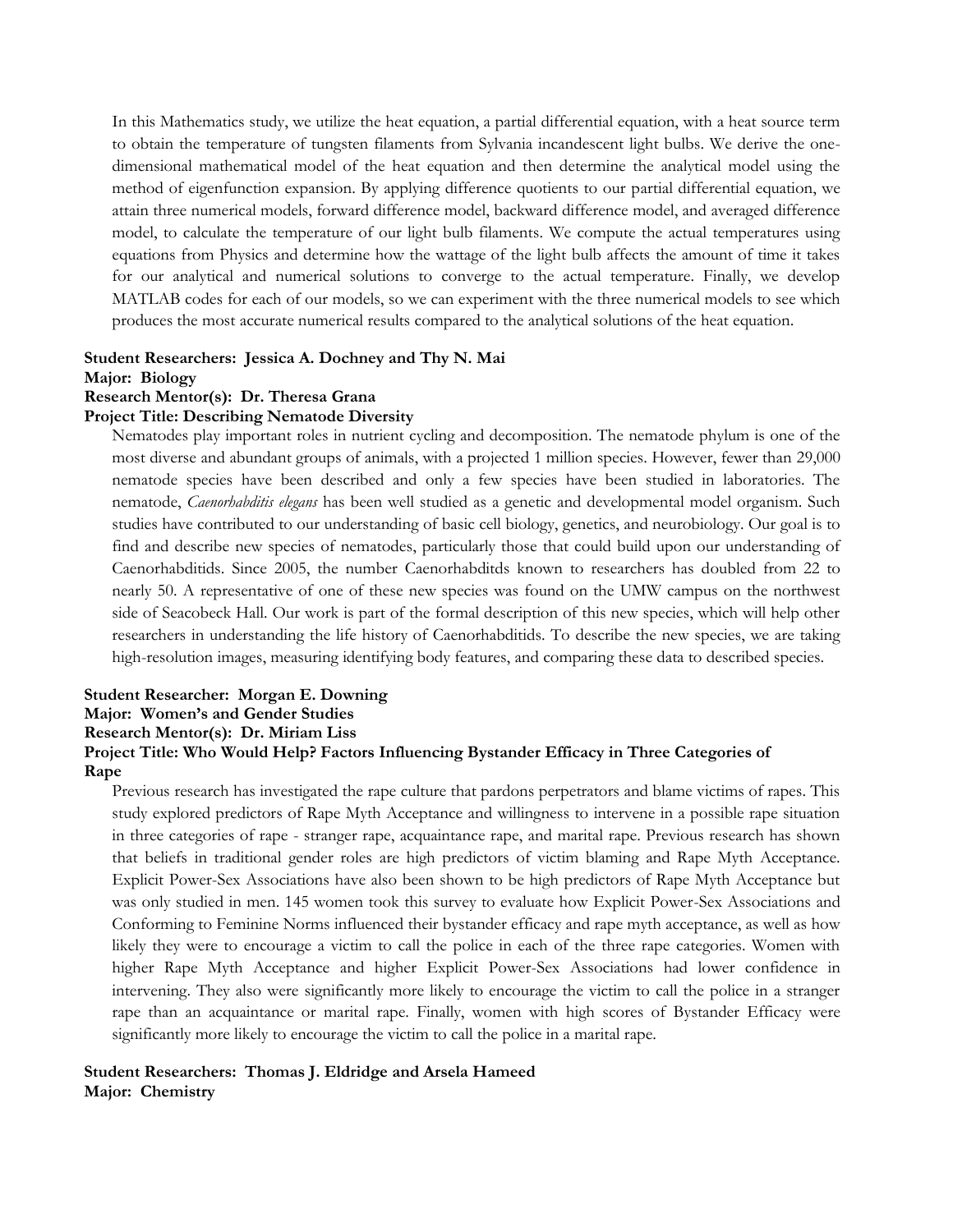#### **Research Mentor(s): Dr. Leanna Giancarlo**

## **Project Title: Validating Adsorption theory in light of Langmuir and Freundlich models: A comparative study between a theoretical and experimental model of adsorption**

The purpose of this research is to investigate adsorption theory. Adsorption is a phenomenon that occurs when a compound, known as the adsorbate, binds to a surface, known as the adsorbent. Adsorption is an important phenomenon to understand and predict since it has several chemical, biological, and industrial applications such as catalysis and chromatography. For this research, Procion Red MX-5B, a triaziline dye, was adsorbed to cellulose filter paper. The absorbance of a series of Procion Red solutions have been measured before and after adsorption equilibrium has been achieved. Using Beer's Law, the equilibration concentrations of these solutions can be determined. The Langmuir model can then determine the amount of adsorbate bound to the cellulose relative to the maximum number of binding sites and the rate at which adsorption and desportion occurs. The empirical Freundlich model can then be used to evaluate the interactions between the adsorbate and adsorbent. The results of this experiment will be compared to previous research1 in order to evaluate the accuracy of the data. Data obtained after three days of equilibration indicate a trend similar to previous work,1 as the absorbance of the Procion Red solutions have dropped noticeably and each piece of cellulose filter paper have significantly darkened in color.

References (1) Guiardo, G.; Ayllon, J.A. J. Chem. Educ., 2011, 88 (5), pp 624–628

#### **Student Researchers: Ashley T. Elliott, Holly Richters and Erin E. Stewart**

## **Major: Environmental Science**

## **Research Mentor(s): Dr. Michael Bass**

## **Project Title: A Comparative Analysis of the Health of the Ni River and Massaponax Creek in**

## **Spotsylvania County**

The main focus of this research project was to determine the health of both the Ni River and Massaponax Creek in Spotsylvania County, VA. As good representations of a rural and urban tributaries respectively, the two streams provide a good demonstration of the effects of urban development. The Ni River was also examined in anticipation of the Ni Village development and will be monitored during the building process to determine the impacts of construction on stream ecology. There are four sample sites located on Massaponax Creek and three sites on the Ni River. Each stream includes sites of either high or low human influence. At each site, macrobenthic samples were taken as a bio-indicator of pollution. These samples were corroborated by water chemistry analyses, including conductivity, dissolved oxygen levels, fecal coliform, alkalinity, calcium hardness, phosphate and nitrate concentrations and total dissolved solids, in an attempt to determine potential sources of pollution. All samples were taken within each season in order to understand seasonal variations and to monitor any changes within the stream systems. An examination of the macrobenthic results indicate the Ni River is healthier than Massaponax Creek. This is represented by the higher EPT percentages and diversity of macrobenthic individuals within the Ni River. However, Massaponax Creek has maintained good health despite increased development within its watershed.

## **Student Researchers: Patrick Emsley, Kristina Southern and Mae A. Carpenter**

#### **Major: Chemistry**

#### **Research Mentor(s): Dr. Leanna Giancarlo**

## **Project Title: Spectroscopic Analysis of Solvent Composition Using a Solvatochromic Probe Dye**

Solvatochromism, the dependence of absorbance maxima of a solute upon changes in polarity of a solvent, will be explored using Reichardt's Dye in solutions with varying ethanol concentration. Reichardt's Dye is a betaine dye and exhibits changes in electronic transition energies with changes in solvent polarity that can be qualitatively explained via consideration of differing intra- and intermolecular interactions in the ground and excited electronic states. These changes are, to some extent, predictable, and, thus Reichardt's Dye is the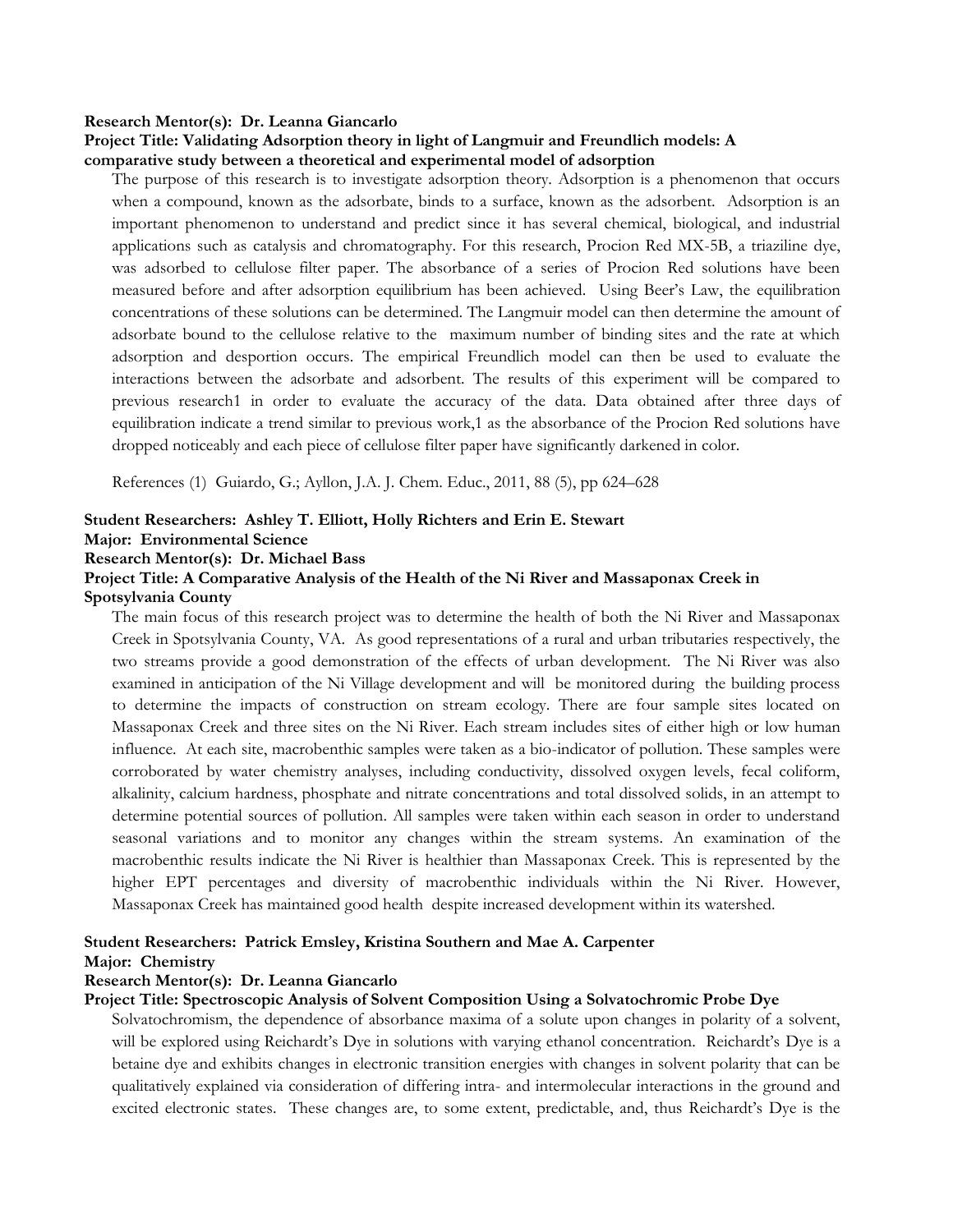basis of the empirical scale of solvent polarity known as the ET(30) scale. Theory and mathematical derivations can be utilized in order to gain a better understanding of the scale and the physical rationale for the observed color changes; however, the ET(30) scale is highly simplified, and numerous limitations exist. This study will demonstrate that a solvatochromic dye, like Reichardt's Dye, can be utilized to determine the fraction of a polar solvent, ethanol, in an unknown solution and explore the limitations that the scale possesses in terms of acidic solutions, strictly nonpolar solutions, and solutions in which preferential solvation occurs.

## **Student Researchers: Erica L. Falvey, Alison Litvin and Kelly Sanborn Sponsoring Program: HONR100 Research Mentor(s): Dr. Mary Kayler**

## **Project Title: 'Real Life' and Gaming**

We are looking at how gaming in the virtual world affects real world players, whether this be through personality, mentality, or productivity. These three catagories are addressed as well as any differences between being dedicated and being "addicted." We have each surveyed individuals with differing demographics and have compiled and analyzed our results as it pertains to our individual research focus.

## **Student Researchers: Matthew Gaughan, Brittany Harris and Joe Fried Sponsoring Program: HONR100B**

## **Research Mentor(s): Dr. Leanna Giancarlo**

## **Project Title: Ozone vs. Aerosol: The Ultimate Showdown**

In this documentary style video consider the development of chlorofluorocarbons, also known as CFCs, by Thomas Midgley and the later discovery of their negative impact by Frank Sherwood Rowland and Mario J. Molina. CFCs were used in several devices, from refrigerators to bug spray, because they do not react. However, these compounds were later found by Rowland and Molina to be destroying the plant's ozone layer, leading to Midgley's vilification and a Nobel Prize nomination for Rowland and Molina. This video, a reenactment, discusses events around 1990 after the Montreal Protocol, which restricted usage of CFCs. The purpose of this project is to discuss the role of the scientist in discovery and their responsibility if that discovery eventually is found to have an unforeseen negative impact. Even if a scientist (in this case Midgley) discovers something that is later found to adversely affect humanity, (s)he should not be vilified. The scientific community should work together to reverse/stop of the collateral damage of the discovery.

## **Student Researcher: Darren M. Getts**

## **Major: Physics / Mathematics**

## **Research Mentor(s): Dr. Hai Nguyen**

## **Project Title: An Acousto-Optical Modulated Mach Zehnder Interferometer**

We report on a versatile interferometer setup which allows for both heterodyne and path length difference interferometry. Most interferometers are designed for only one type of test or result and can be expensive or complicated to use. A different type of interferometer is needed that will allow for multiple types of investigation, is inexpensive, and easy use. We solve these problems by creating an interferometer which uses AOM's (Acousto-Optical Modulators) implemented into a modified Mach-Zehnder Interferometer. This project describes this inexpensive and multipurpose interferometer setup. With our design we demonstrate the results for the heterodyne system with the optical beat notes and interference patterns recorded by the simple path length setup will also be presented.

## **Student Researchers: Rachel A. Goldsmith and Charlea A. Kimbleton Major: Chemistry Research Mentor(s): Dr. Janet Asper**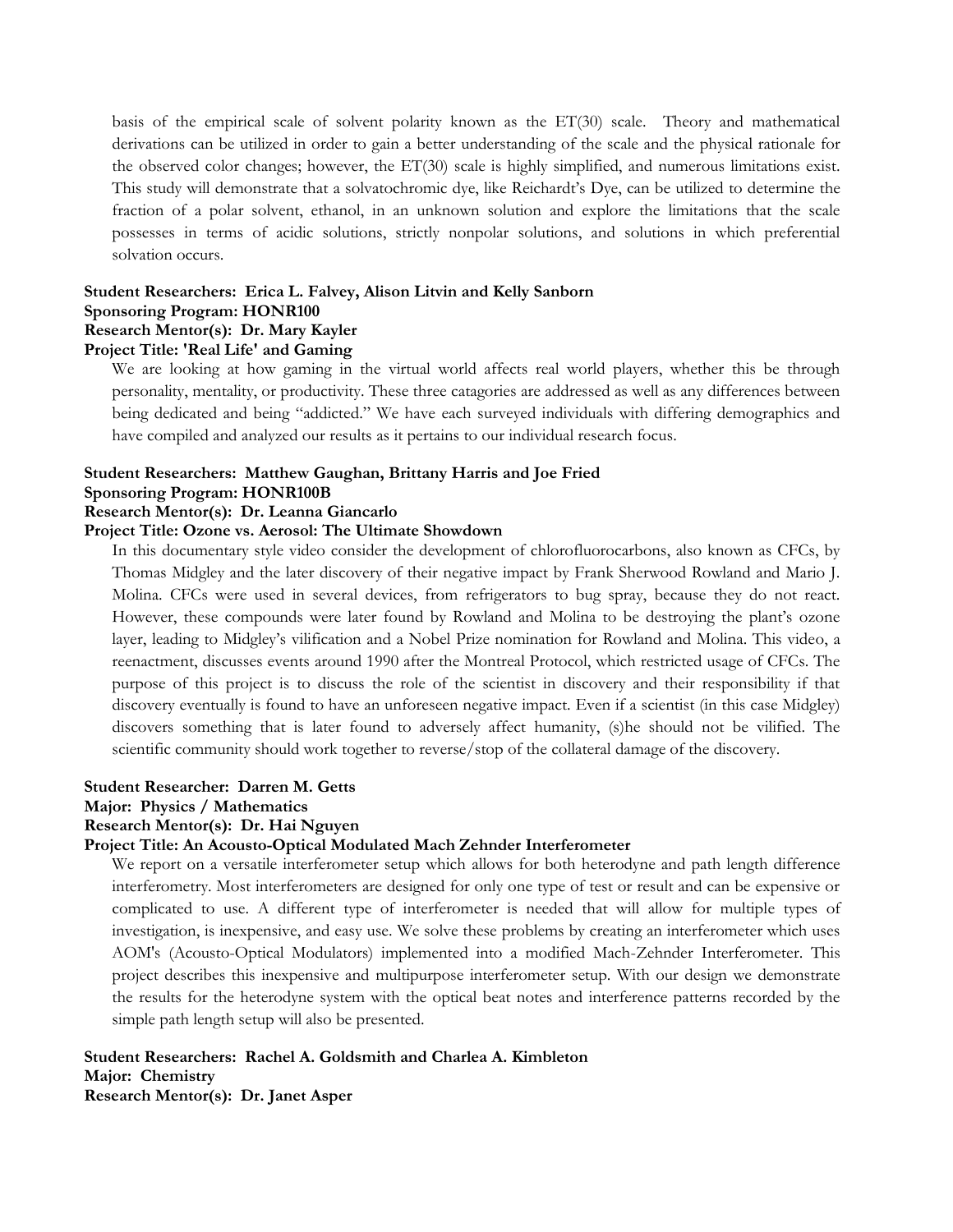## **Project Title: Styrofoam Packing Peanuts versus Cornstarch Packing Peanuts**

In today's packaging industry there are two major kinds of packing peanuts available for use. The more environmentally friendly version of the packing peanut is made from cornstarch, a naturally occurring polymer, while the other is made from a synthetic polymer; polystyrene (or Styrofoam). While both of these are polymers, they exhibit different properties. To demonstrate this, the polystyrene packing peanuts will be dissolved in acetone and the cornstarch packing peanuts will be dissolved in water. Should water be used to try and dissolve the polystyrene peanuts, it will not dissolve. The same is true for the cornstarch peanuts in acetone. The process of synthesizing polystyrene will be reviewed. The manufacturing process for both peanuts will be explained, clarifying why it is that cornstarch peanuts are the more environmentally friendly option. For the demonstration, styrofoam cups will be used instead of styrofoam packing peanuts.

## **Student Researcher: Zachary C. Goodwyn**

#### **Major: Computer Science**

## **Research Mentor(s): Dr. David Toth**

## **Project Title: CPU Monitoring Software for the LittleFe Compute Cluster**

The LittleFe compute cluster consists of 6 dual-core CPU computers networked together in one box that is the size of a desktop computer. LittleFe clusters are used by a number of computer science faculty at various institutions, including UMW, for outreach and for teaching parallel computing. One of the ways the LittleFe could be improved to make it even better for demonstrations is by adding software that monitors and graphically displays the CPU utilization of all 12 cores so that people can see which CPU cores are busy at a given time during different demonstrations. We have developed the software to perform that task. The software should be bundled with future distributions of the operating system that the LittleFe clusters run.

## **Student Researcher: Anne R. Grasselli Major: Art History**

#### **Research Mentor(s): Dr. Marjorie Och**

## **Project Title: Looking Out, Looking In: The Window Motif in Impressionist Depictions of Paris**

The Impressionist painters at the end of the nineteenth century were known for their interest and depiction of light and air with colors that captured the sense of fluidity and weightlessness of their surroundings. They painted out of doors, en plein air, and used the special quality of light to make their pictures have unique and colorful dimensions. When they chose to paint indoors they were able to use windows that presented the world around them with a clear, framed picture.

Before Baron Georges Haussmann redesigned Paris in the 1850s, there is little evidence of an artistic attraction to the city. This suggests that Haussmann's new uniform apartment buildings, wide boulevards, and integrated green spaces inspired a wave of responses that came to be known as Impressionism. Artists like Claude Monet, Camille Pissarro, Auguste Renoir, Edouard Manet, Berthe Morisot, and Gustave Caillebotte interpreted these changes, and used windows to enhance their pictures.

Impressionists used windows as a viewpoint from which they could look out on the world and paint it, sometimes giving an unusual view from above that had not previously been possible in urban settings. They also used them to define interior spaces, to allow light into them, and to serve as a link between the inside and outside worlds. Lastly, they used the rhythmic repetition of windows along streets and on building facades as prominent compositional elements in their paintings. Combining these three different perspectives of Impressionist "window" paintings reveals why the artists were so attracted to Paris and how Haussmann made important changes to the cityscape in the middle of the nineteenth century. The lives and interactions of the various artists and the fascination with the new Paris helps us understand their reactions to modern subjects and the world around them.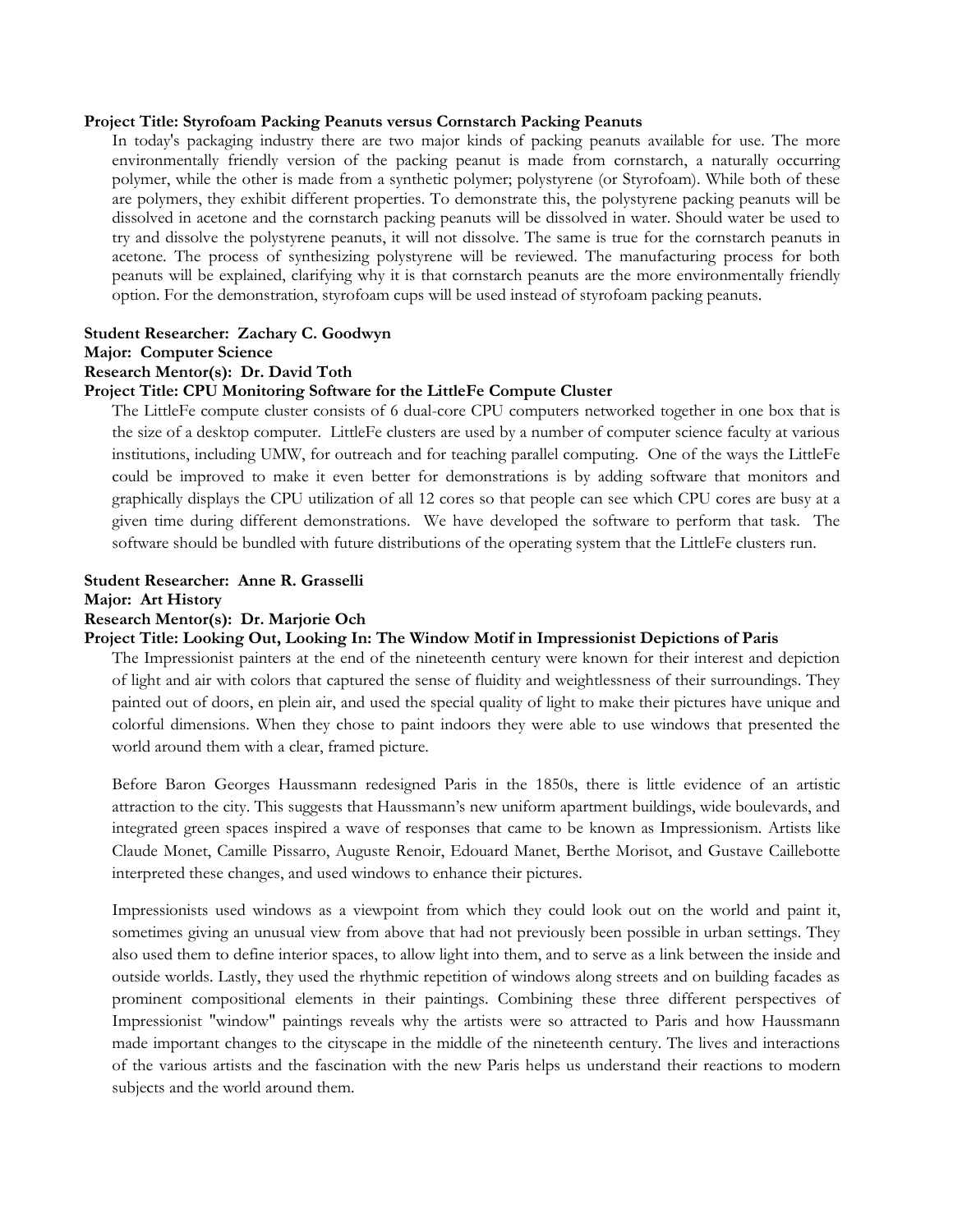## **Student Researcher: Osatohanmwen Guobadia**

**Major: Computer Science**

**Research Mentor(s): Dr. David Toth**

## **Project Title: Advancing Research & Education for Drug Discovery**

As pharmaceuticals continue to play a large role in our lives to cure diseases, drug discovery has become very important. Unfortunately, it takes many years and millions of dollars to take a drug from a concept to clinical trials and hopefully, approval. Because of the nearly infinite possible molecules that can be created, just trying different molecules in a wet lab is too expensive and is unlikely to produce the desired results. Virtual screening is a process where a computer can simulate the molecules and protein and predict how well the molecule should bind to the protein. This process can help identify potential drugs and can greatly speed up the process of drug discovery, as well as lowering the cost. Virtual screens produce a vast quantity of data that has to be analyzed to find the best possible leads for potential drugs. Processing this data manually is extremely time-consuming and error-prone. We have developed software to automate the data processing, speeding it up significantly and eliminating human errors. Because virtual screening is so useful, a number of pharmaceutical companies use the process. Therefore, it is very helpful for students to be exposed to it. However, the programs to conduct virtual screening are typically run from a command line and many biology and chemistry students are not comfortable using the command line. We have developed a graphical user interface to allow students to conduct small-scale virtual screens on a desktop computer to get comfortable with the concepts and the process before learning to conduct virtual screens through the command line on a supercomputer.

## **Student Researchers: Amanda M. Halprin, Carisa Chaplin and Cameron Kostyack Sponsoring Program: HONR100**

## **Research Mentor(s): Dr. Mary Kayler**

## **Project Title: Stereotypes, Gamers, and Violence**

An analysis of stereotypes in video games, looking at Grand Theft Auto and Call of Duty for specific examples.

## **Student Researchers: Brittany S. Harris, Dana C. Bargh and Rachel M. Cote**

## **Major: Chemistry**

## **Research Mentor(s): Dr. Ray Scott**

## **Project Title: The Effect of Acid on the Synthesis of Chlorapentaaminecobalt(III) Chloride**

An unknown cobalt coordination compound was synthesized from chloro-ligands, using a cobalt compound with a charge of 2+. This was changed to a compound of 3+, producing  $[Co(NH3)5Cl]2+$ . Through the known properties of cobalt solutions, such as color and wavelength, the identity of the newly formed compound ([Co(NH3)5Cl]2+) was determined through spectroscopy. After this, the compound was placed in a water bath and varying amounts of HCl were added in order to determine whether the reaction was catalyzed by acid or not. At regular fifteen-minute intervals, the absorbance of five different solutions with varying concentrations of solution was measured at 550nm. From this, the absorbance was calculated and a graph generated. Differing rate constants, represented by the varying slopes on this graph were used to determine the effect of the acid on the cobalt reaction.

## **Student Researchers: Lonnie A. Harris, William D. Davis and Jerome M. Mueller**

## **Major: Chemistry**

## **Research Mentor(s): Dr. Ray Scott**

## **Project Title: Synthesis and Analysis of Aspirin and its Copper Complex**

Organic chemistry is the study of carbon containing compounds bonded together with hydrogen, halides, and other elements to form complex molecules. Organic compounds are the basis of all biological life on the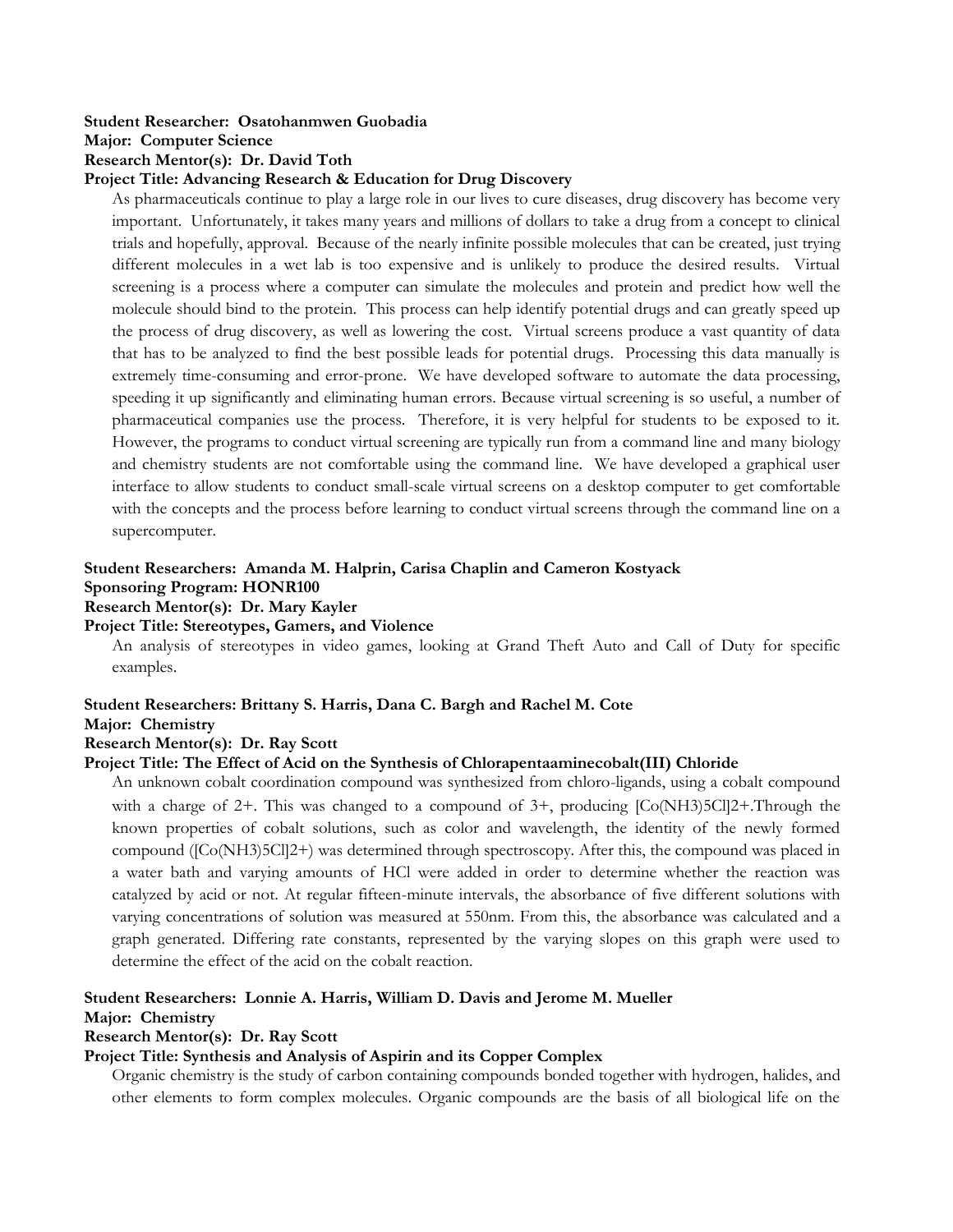planet, and also large component of manmade synthetics. The ultimate goal of this experiment was to study just one of group of organic compounds, aspirin and its derivatives. In the first part of the experiment aspirin or acetylsalicylic acid was produced for analysis. Using melting temperature, Infrared Spectrum, and a back titration the yield and purity of the aspirin produced was determined to be 96% with a small amount of impurities in the product. In the second phase of the experiment the aspirin was reacted with a copper compound to produce copper aspirinate, from which the percent copper was determined by complexometric titration. The results of this part showed that the copper content of the aspirinate was not near the theoretical value, but was probably due to undissolved aspirin in the solution. In a separate experiment, the synthesized aspirin was combusted in a Parr 6200 calorimeter, and the internal energy as well as the enthalpy was determined to be around 3600 kJ/mol.

## **Student Researchers: Lonnie Harris and Jake Rieder Sponsoring Program: HONR100B Research Mentor(s): Dr. Leanna Giancarlo**

## **Project Title: Oppenheimer: Savior or Destroyer?**

Robert Oppenheimer's work on the Manhattan project is one of the most controversial of the twentieth century. Under his skillful leadership, the United States created the most powerful weapon ever known to mankind: the atomic bomb. Since his work in the forties, there have been two prevailing opinions of Oppenheimer. On one hand, he is seen as an arbiter of destruction, leading directly to the deaths of hundreds of thousands of Japanese civilians. On the other, he is seen as the savior of thousands of American GI's and millions of Japanese civilians and soldiers who would have been lost during the planned invasion of Japan. Through a case study of his life and work, we can gain a better understanding of the nature of science in general and its interaction with society as a whole.

## **Student Researchers: Robert F. Higgins and Mae A. Carpenter**

## **Major: Chemistry**

## **Research Mentor(s): Dr. Janet Asper**

## **Project Title: Poly(ethylene glycol) tagged guanidinylation reagents based on thiourea and guanylpyrazole**

Two new guanidinylation reagents are being developed which will be evaluated for in reactions with primary and secondary amines. The poly(ethylene glycol) carbamate functionality serves as both a protetive group for the guanidine and a phase tag for Liquid Phase Organic Synthesis (LPOS). Compounds 1 and 2 have been prepared in modest yields, and have been characterized by 1H NMR, 13C NMR and MALDI-TOF-MS. Their effectiveness in guanidinylating primary and secondary amines will be discussed.

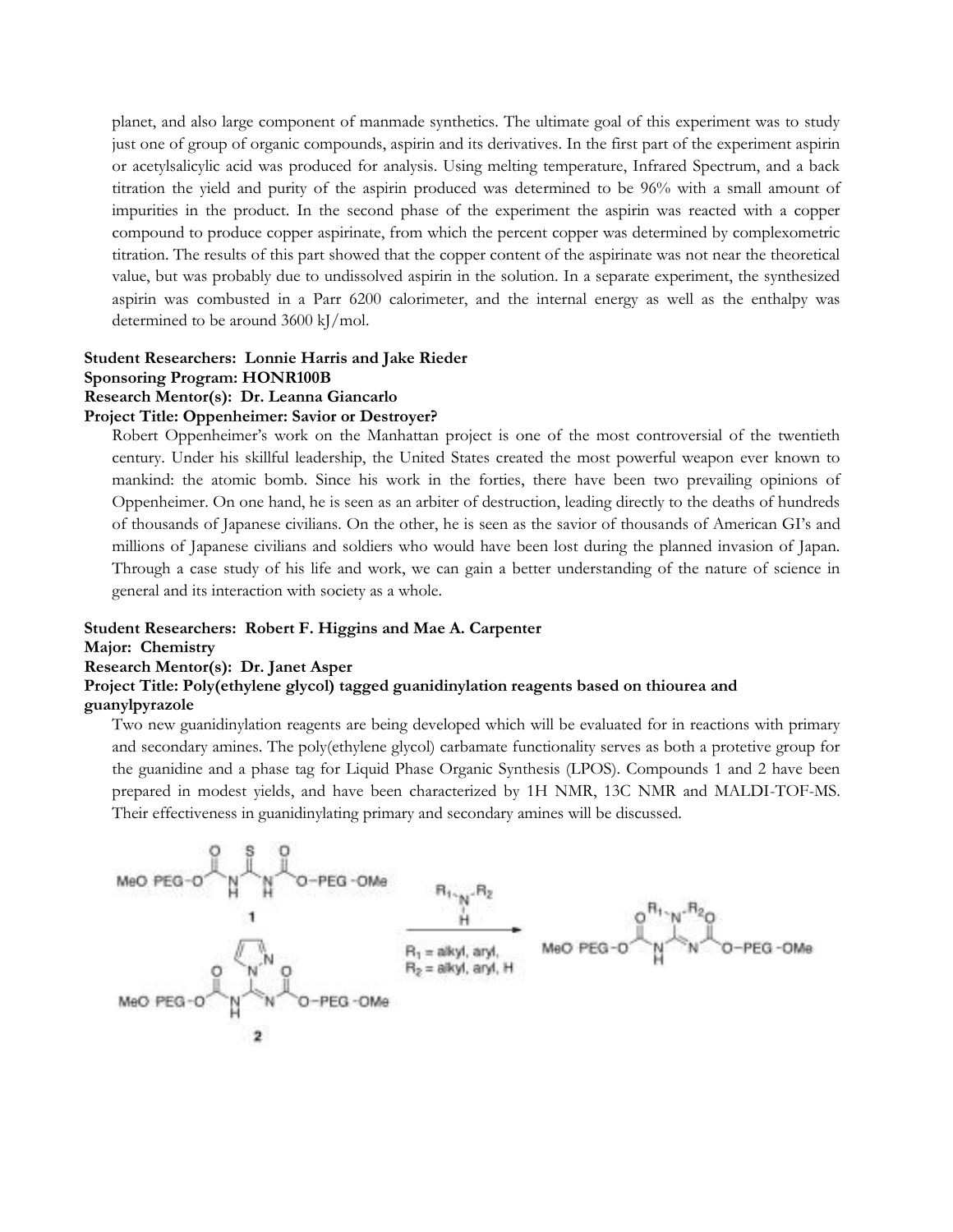## **Student Researchers: Robert F. Higgins, Jennifer Larson and Rafia Virk**

**Major: Chemistry**

#### **Research Mentor(s): Dr. Leanna Giancarlo**

## **Project Title: Viscosity of sugar solutions: dependence on concentration, temperature, and chain length**

Viscosity is an important chemical characteristic of a liquid or solution that can be directly and quantitatively measured. The viscosity of sugar solutions has been investigated as a function of concentration, chain length, and temperature. According to the particle theory of matter, as the number of particles (here, sugar molecules) increases in solution, the internal resistance between particles is raised, which in turn increases their resistance to flow resulting in a more viscous solution; therefore, the density and viscosity of a solution are directly proportional and can be directly compared. The viscosity of glucose (monosaccharide), maltose (disaccharide) and raffinose (trisaccharide) solutions has been determined at concentrations ranging from 0 to 0.25 M and temperatures of 25 °C, 50 °C, and 75 °C using an Ubbelohde viscometer. A direct correlation between the concentration of solution and viscosity has been experimentally observed. Viscosity is expected to be highest for the longer-chained polysaccharide solution versus the shorter mono- and disaccharides due to the particle theory of matter.

## **Student Researcher: Alexandra M. Hoenscheid Sponsoring Program: HONR100**

**Research Mentor(s): Dr. Nina Mikhalevsky**

## **Project Title: Equally Human: On Whether Canonical Text Supports the Ordination of Women in the Roman Catholic Church**

For my expanded Honors research project for my Introduction to Feminism class, I have conducted field research to address the issue of whether the Roman Catholic Church's stance on women's ordination reflects Biblical intent. My research, overseen by Professor Nina Mikhalevsky, incorporates books, scholarly articles, primary documents, and notably interviews with Dr. Dorothy Irvin, an archeologist specializing in artifacts pertaining to women's ordination, Sister Maureen Fiedler, host of the radio show Interfaith Voices, and Dr. Rosemary Radford Ruether, a famous feminist scholar and activist.

To discern the reasons behind the Church's refusal to ordain women, I have, in addition to my field research, studied Pope John Paul II's Ordinatio Sacerdotalis and the 1976 Declaration on the Question of the Admission of Women to the Ministerial Priesthood by the Sacred Congregation for the Doctrine of the Faith. I have also reviewed the inconclusive report of the Pontifical Biblical Commission on women's ordination, relevant Biblical passages, archeological evidence of female priests, and arguments from religious and feminist theorists, including Simone M. St. Pierre and Mary Daly. Through my findings, I have reached the final conclusion that the exclusion of women from the priesthood does not reflect scripture, but rather arbitrary hierarchy, sexist attitudes, and the twisting of Biblical text.

I believe that the public is largely unaware of the archeological evidence of validly ordained women in the early Catholic Church, the Church's Byzantine-era shift in women's ordination policy, official reports declaring no scriptural basis for excluding women, and the Bible's teachings of equality. It is my aim to craft a readable, comprehensive overview of the struggle for women's ordination and highlight the weaknesses inherent in the Church's traditionalist argument so that this issue may be brought to the forefront of public debate.

**Student Researcher: Andrew N. Hogan Major: Biology Research Mentor(s): Dr. Rosemary Barra**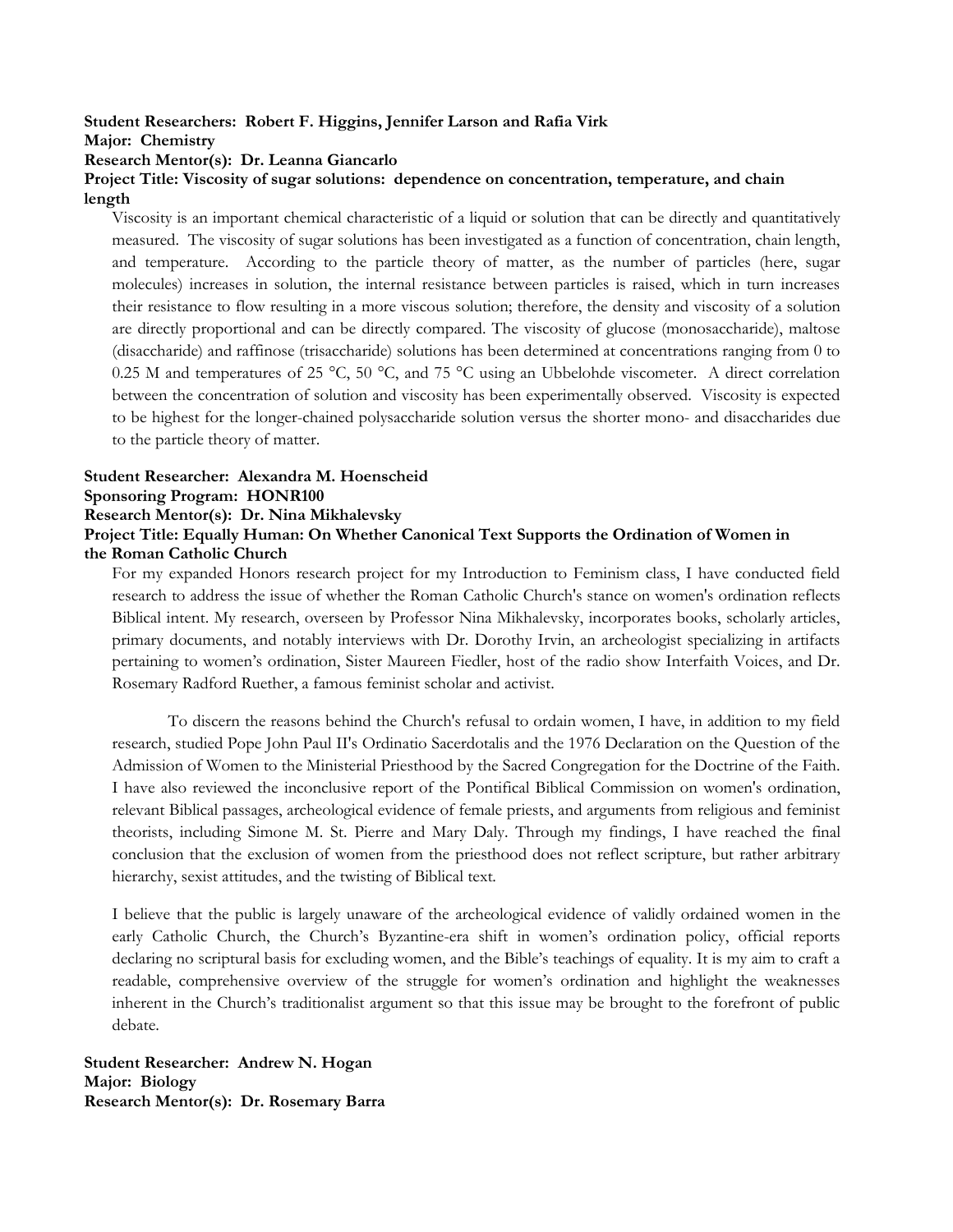## **Project Title: The Effects of Brain Derived Neurotrophic Factor on Y79 Retinoblastoma Cells**

Retinoblastoma is a rare form of cancer that affects the retina of the eye, occurring in approximately 1 in 15,000 live births, and it is also the most common type of inherited malignancy. Although current treatments including chemotherapy and surgical procedures have been successful, there is still a high rate of reoccurrence in patients. Recent research on neural cancers has focused on the neurotrophin receptors and their corresponding ligands. This study was designed to evaluate the role of the p75 neurotrophin receptor (p75NTR) in retinoblastoma cells. The receptor and its ligand are known to play a role in the regulation of programmed cell death in neural tissues. Brain derived neurotrophin factor (BDNF) is a neural ligand typically associated with neurotrophin receptors. Retinoblastomas have been found to express low levels of p75NTR, leading to an increase in cell growth. The primary cell line used in this study was the Y79 human retinoblastoma cell line. The cells were cultured in RPMI media with 10% fetal bovine serum, and 1% penicillin-streptomyocin. Initial immunocytochemical studies using an anti-p75 NGF receptor antibody (ab8874) demonstrated the presence of the p75NTR on the retinoblastoma cells. The Y79 cells were then incubated for 24 hours at 37oC with various concentrations of BDNF (0.02ng/mL, 0.2ng/mL, and 2.0ng/mL) and a MTT viability assay was performed. Contrary to current literature, the MTT assay showed a decrease in overall cell viability. A human 3 – caspase ELISA assay was conducted to determine whether the decrease in viability was caused by caspase 3 mediated apoptosis. Preliminary results indicate that BDNF treatment does effect caspase 3 activity. Studies are continuing to determine the exposure time required for the maximum effect.

## **Student Researcher: Ngoc Quyen Huynh Major: Physics Research Mentor(s): Dr. Hai Nguyen**

## **Project Title: Saturated Spectroscopy of Rubidium**

Rubidium is widely used in atomic clocks and GPS's, as well as in many other applications. My research involves optimizing an external-cavity, grating-feedback diode laser and a simple optical set-up of the saturated absorption spectrometer for rubidium atom excitation. Laser excitation, cooling, and trapping enable us to study the physical chemistry and properties of atoms, allowing us to manipulate their properties to better their current applications and to use it for future experimentations. Because of its hyperfine energy structure, rubidium is easily excited by the frequency from our diode laser, therefore it is easier to cool and trap. I will present in detail the set-up and results of my experiment.

## **Student Researchers: Karmel James and Brooke A. Andrews**

## **Major: Chemistry**

## **Research Mentor(s): Dr. Nicole Crowder**

## **Project Title: Modification of bipyridine ligands for the development of a tethered carbon dioxide reduction catalyst**

Polypyridyl ligands in combination with certain ruthenium complexes can serve as catalysts to lower the potential needed to chemically reduce carbon dioxide. Modified bipyridine compounds were synthesized as a means to bind the electrocatalyst to an electrode surface via a phosphonate monolayer. Lithium diisopropylamide was used in both a 1 and 2.5 molar equivalence to remove a proton from the methyl groups on 4,4'-dimethyl-2,2'-bipyridine. Following the proton removal, 1,9-dibromononane was added to the solution to form the products 4-(10-bromodecyl),4'-methyl-2,2'-bipyridine and 4,4'-(10-bromodecyl)- 2,2' bipyridine respectively. Thin-layer chromatography and nuclear magnetic resonance spectroscopy confirmed production of the modified bipyridine compounds. Purification of the compounds was achieved via flash chromatography. Following purification, a Michaelis-Arbuzov rearrangement was conducted with triethyl phosphite yielding 4-(diethyl[decyl]10-phosphonate),4'-methyl-2,2'-bipyridine and 4,4'-(diethyl[decyl]10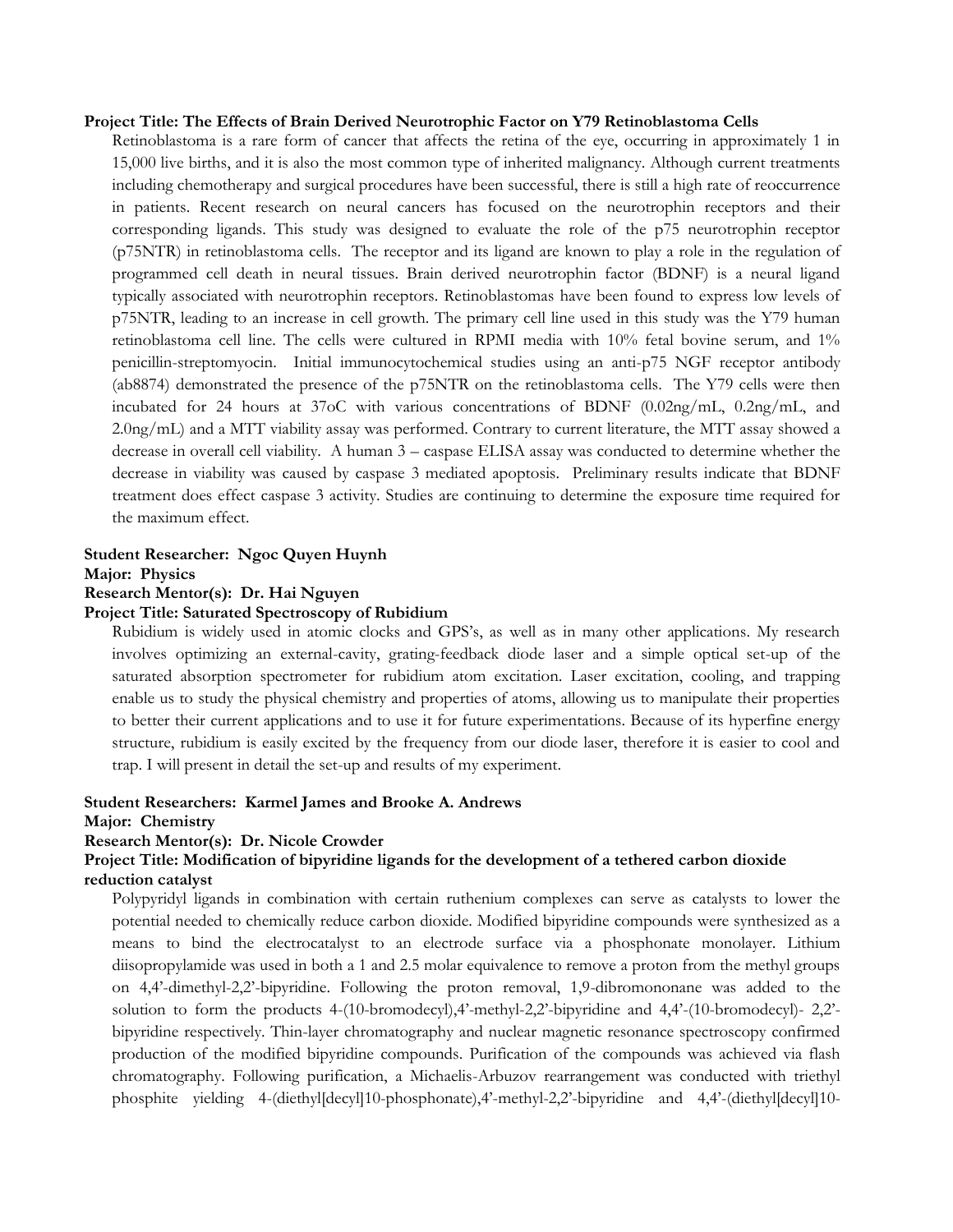phosphonate)-2,2'-bipyridine respectively. Deprotection of the phosphonate yielded the corresponding phosphonic acids which were used to modify electrode surfaces; subsequent reaction with [Ru(CO)3Cl2]2 resulted in the tethered catalyst.

## **Student Researchers: Karmel James and Monica Chiu Major: Chemistry**

## **Research Mentor(s): Dr. Leanna Giancarlo**

**Project Title: Equilibrium determination of Bromocresol-Green using Beer's Law and Ionic strength**

A real solution differs from an ideal one, since the former experiences attractive and repulsive forces due to charged ions in solution. Mathematically, the attractive/repulsive forces are accounted for through the activity coefficient in order to describe the equilibrium of the system. Debye-Hückel theory evaluates the activity coefficient in terms of the ionic strength of the solution which is dependent on the concentration of ions and their respective charges. Due to these charges, the equilibrium of a solution relies on the interaction of ions rather than the overall concentration of the solution. Using UV-Vis spectroscopy, the concentration of monoanionic and dianionic bromocresol-green (BCG) in salt solutions can be evaluated by measuring absorbance via Beer's Law; this yields information on the effect of ionic strength as the ratio of dianionic to monoanionic BCG stays constant. The activity coefficient can be determined to establish a relationship between the changes in the ionic strength of the solution and their effect on the equilibrium concentration quotient, Kc. In general, an increase in the ionic strength leads to a decreasing linear trend with respect to Kc.

## **Student Researchers: Yireda Jilili, Rohina Shafiq and Kristin Frye Sponsoring Program: HONR100B**

#### **Research Mentor(s): Dr. Leanna Giancarlo**

## **Project Title: The Birth of the Mad, Bad and Evil**

Here, we will present a comparison between mad and bad fictional and actual scientists. Both the personal and professional lives of al the scientists will be examined in depth. The mad fictional characters, Dr. Jekyll and Dr. Moreau, will be compared to actual scientists, Stubbins Ffirth and Vladimir Demikhov, whose experiments have qualified them as mad scientists as well. Successful scientists, Maria Mitchell and Kevin Warwick, will also be discussed in contrast to the mad scientists. Through comparison of these different scientists, we hope to uncover the origins of the mad scientist stereotype and draw attention to how scientists are exaggerated in literature. Each scientist's characteristics and extent of research will be reported to strengthen our argument.

## **Student Researcher: Charlotte A. Johnson**

**Major: International Affairs / German**

## **Research Mentor(s): Dr. Jason Davidson and Dr. Marcel Rotter**

## **Project Title: US and EU Food Security Policy**

Why do U.S. and EU food security policies differ with respect to developing countries? This paper provides an explanation as to why the U.S. and EU choose to pursue diverging food security policies. This study looks at both short- and long-term food security policy objectives that each actor has implemented. It seeks to explain why the policies differ with the goal of providing answers on how each actor could improve its policies and how the U.S. and EU can coordinate and thus work more efficiently toward achieving stated global food security goals.

**Student Researcher: Eric M. Johnson Major: Chemistry - ACS**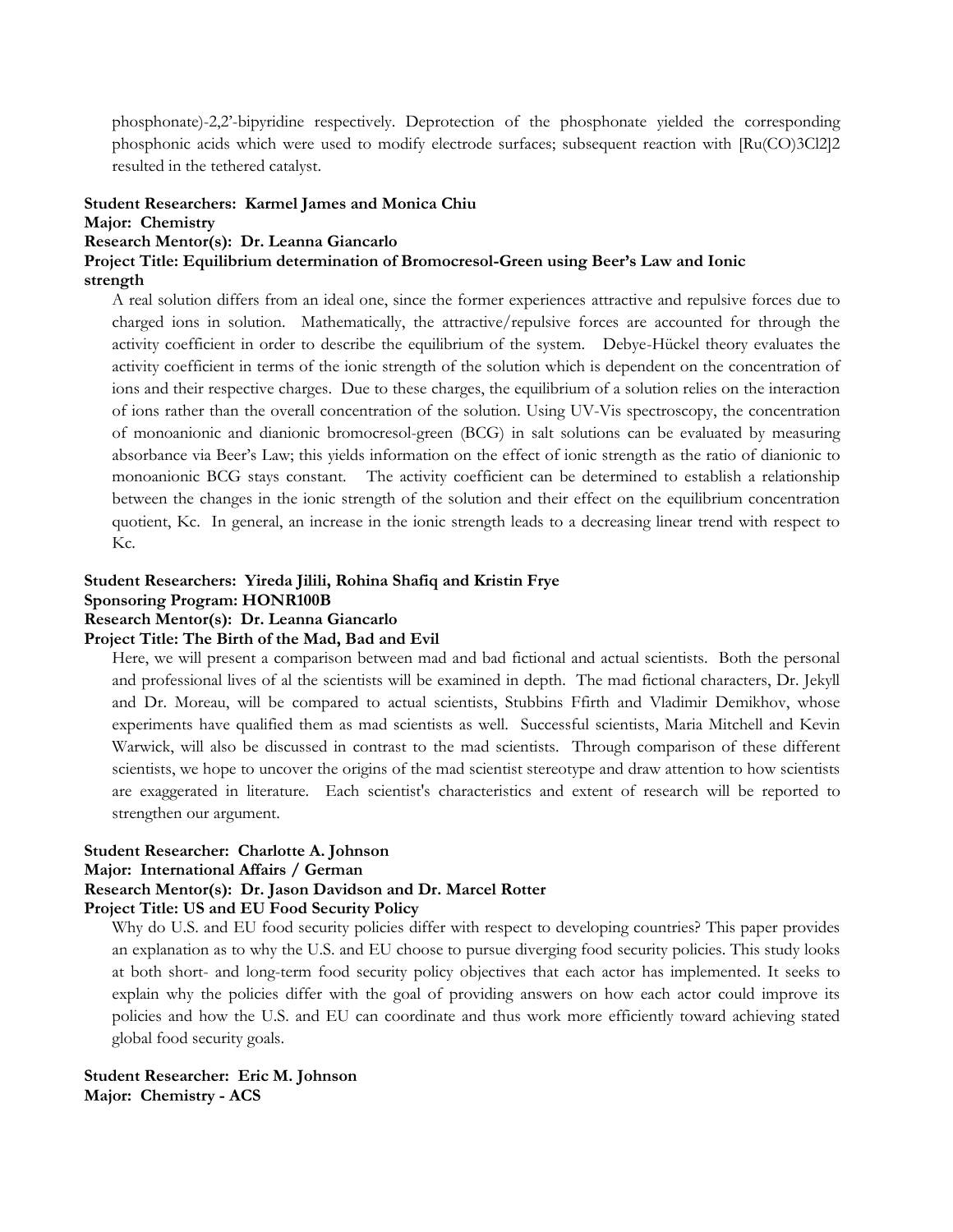#### **Research Mentor(s): Dr. Nicole Crowder**

## **Project Title: Modifying copper surfaces with azide-terminated phosphonic acids: A platform for surface functionalization via click chemistry**

A platform on metal oxide surfaces suitable for copper-catalyzed azide-alkyne cycloaddition (CuAAC), or click chemistry, provides a route to many future reactions. To this end, diethyl 2-bromoethyl phosphonate is used in a series of reactions to yield a phosphonic acid and an azide on opposing ends of the molecule: the azide allows for the click reaction, while the phosphonic acid allows for the molecule to bond to a metal oxide surface. Deprotection of the phosphonate yields the phosphonic acid, which is then attached to a copper oxide surface by a Tethering By Aggregation and Growth (TBAG) deposition method. The azide is attached to the surface-bound phosphonate by performing a backside attack on the terminal bromine using sodium azide. A CuAAC click reaction is used to react the azide with a model terminal alkyne to form the 1,4-substituted 1,2,3-triazole. Surface modification is confirmed via specular reflectance infrared spectroscopy.

## **Student Researcher: Anna K. Kania**

## **Major: Biology**

## **Research Mentor(s): Dr. Theresa Grana**

## **Project Title: Improving efficiency of genomic sequencing from Nematode species**

Even though nematodes are one of the most abundant organisms on the plant, their phylogenic history is lacking a lot of information due to the fact that only few thousand out of the estimated million species have been identified and characterized. Thus to truly understand the evolutionary patterns that have taken place in the very large and diverse phylum of Nematoda, more species need to be described and sequenced.

The primary goal of this project is to improve the efficiency and quality of genomic sequencing of new nematode species. The DNA sequences obtained through the process are used to place those new species in context of their evolutionary history on the phylogenic tree.

The genomic sequencing process is challenging, however. It consists of multiple steps, each with alternative ways of accomplish the same task. The principal objective is to determine the optimal way of accomplishing each and every step and therefore maximize the overall efficiency. While progress has been made and now we are able to obtain sequences from 60% of strains, further improvements are necessary. Our goal is to obtain a good DNA sequence from 90% of the new nematode species collected.

## **Student Researcher: Virginia L. King Sponsoring Department: Biology Research Mentor(s): Dr. Deborah O'Dell Project Title: Effects of Bisphenol A on Wnt Gene Expression in Developing Rats**

The two cell signaling pathways which regulate the development of both the nervous systems and the reproductive systems in vertebrates are the Wnt pathway and the estrogen pathway. Aberrant expression of certain Wnt proteins has been linked to cancers of the reproductive systems in males and females. The Wnt pathway has been demonstrated to interact with the estrogen pathway, indicating that stimulation of the estrogen pathways can change the transcription of Wnt proteins. Bisphenol A (BPA) is a xenoestrogen which interacts with the estrogen receptors, and has been linked to abnormal development and cancers of the reproductive systems. We examined whether the Wnt pathways could be affected by exposure to BPA during development. The experimental group consisted of neonates ( $n=23$ , male=10, female = 13) from mothers fed BPA (100 mcg/L) in the drinking water throughout their gestation. The control group consisted of neonates from females which were not exposed to BPA  $(n=26)$ , male = 11and female=13 ). Brains, gonads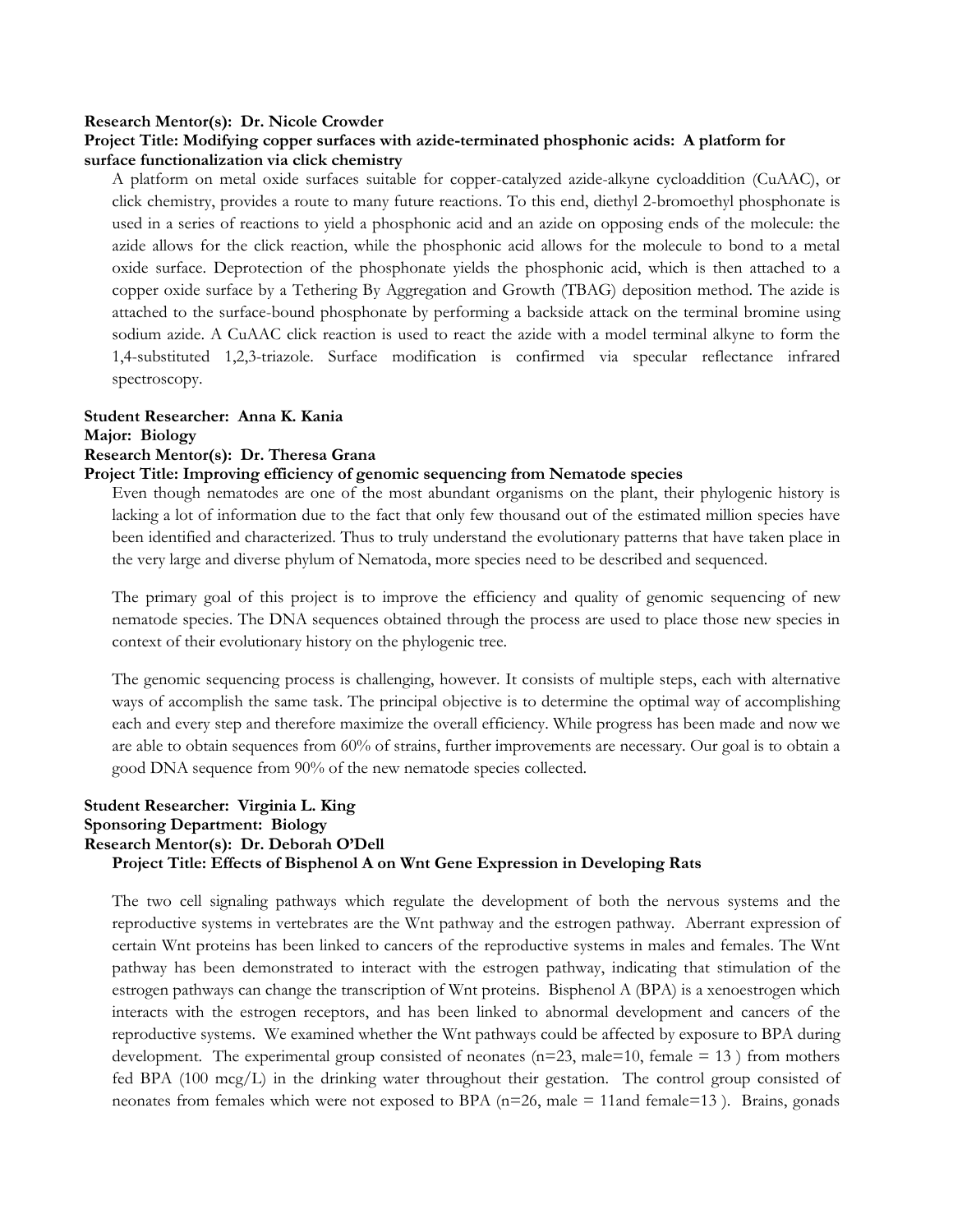and reproductive tracts were dissected, pooled by sex, and divided into two samples. One sample was analyzed for levels of Wnt7a and Wnt 5a, and the other sample was analyzed for levels of BPA. The tissues for Wnt analysis were homogenized and levels of Wnt7a and Wnt5a were measured using a Sandwich ELISA. The tissues for BPA analysis were frozen, and manually ground in methanol before extraction with dichloromethane/methanol. The samples were evaporated and resuspended in methanol/hexane before separation on a SEP-Pak NH2 column. The BPA was desorbed with methanol, and evaporated to dryness before re-suspension in methanol. Levels of BPA were then measured using HPLC. The results were analyzed and are presented.

## **Student Researchers: Susanna N. Kirschner, Jenna C. Stockton and Teresa E. Fenn Major: Environmental Sciences**

## **Research Mentor(s): Dr. Melanie Szulczewski**

## **Project Title: Fractionation of Metal Contaminants in Acid Mine Drainage-Impacted Soil and the Effects on the Surrounding Ecosystem**

Anthropogenic activity can adversely affect an environment even long after the harmful activity has ceased. Contrary Creek is an 8-km stream located in Louisa County, Virginia, and the site of a few abandoned pyrite mines that closed almost a century ago. The surrounding ecosystem is still exhibiting strong signs of acid mine drainage (AMD) impacts as a result of the mining operations and leftover waste piles. After three years of studying several parts of this ecosystem, it is clear that AMD continues to affect the soil, water, and the area as a whole with very little improvement despite past attempts of remediation. Streamwater, sediment, soil, and vegetation samples were collected from sites that extend upstream and downstream along Contrary Creek as well as at an abandoned mine shaft about 50 m away from the creek. The samples were analyzed for trace metals, pH, and other factors. The soil, sediment, and vegetation samples were acid digested to determine total metal content. A sequential extraction was also performed on the soil and sediment samples to differentiate the distribution of metals. Although the pyrite mines closed in the 1920s, pH values in the soil, water, and sediments are still very low and total and soluble trace metal concentrations are often above acceptable limits for a healthy ecosystem. High bioavailable concentrations do not always correspond with high total metal concentrations, but they do show correlations with certain ecosystem effects.

## **Student Researcher: Taylor L. Knight**

#### **Major: Economics**

## **Research Mentor(s): Dr. Steven Greenlaw and Dr. Margaret Ray**

## **Project Title: Money, the Way to a High School Diploma**

This paper examines the affect of income and unemployment on educational attainment in the United States. The author compares how disadvantaged families' education achievement compares with those of more affluent members of society. She does this though looking at how their income and the county unemployment rates affect their educational attainment. The results showed that her hypothesis was wrong, but the author concluded that the results were inconclusive because she was not convinced that her data was adequate for what she was attempting to test. The author believed that it was necessary to do more research to see if her original conclusion was correct or if there was more persuasive data proved her hypothesis correct.

## **Student Researcher: Sebastian Langenberg**

## **Major: Classics**

## **Research Mentor(s): Dr. Liane Houghtalin**

## **Project Title: Plutarch's Perceived Leadership of Pericles, as Read in the Pericles**

Plutarch wrote to teach virtues to his readers and to teach how to lead a good and happy life. But what does he say about leadership in the *Pericles*? By writing his biography of the great Athenian, Plutarch presents an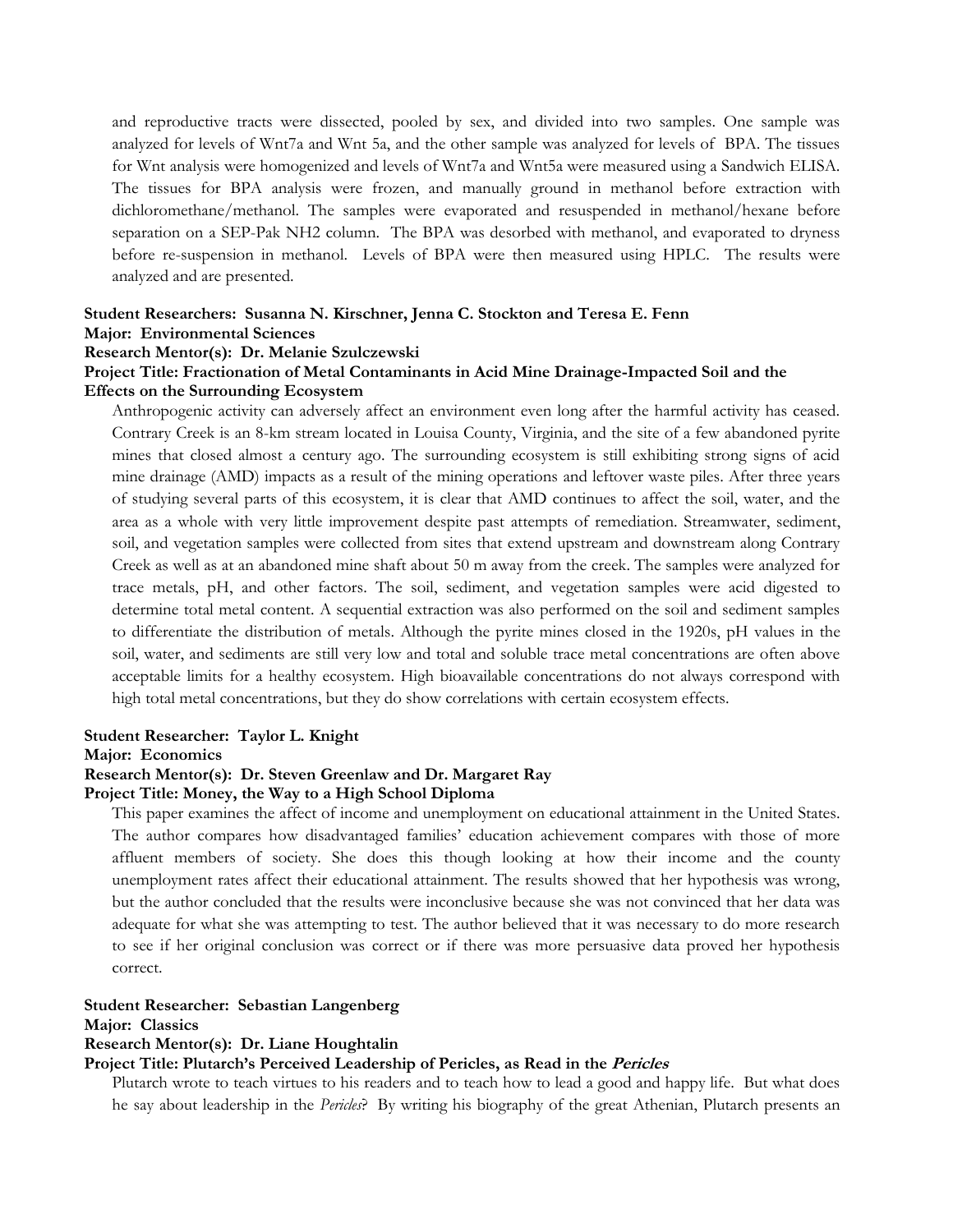argument about how he believed Pericles performed as a leader as well as a moral agent. Furthermore, he indicates that the reader should emulate this portrait of Periclean leadership and moral agency. Key methods of leadership that Plutarch describes Pericles as using are how he set up his career, his use of ostracism, his control of the mob, and specifically how he used the fear of war to dispel personal attacks.

## **Student Researchers: William K. Langston, David Maguire and Raihana Sherdil Major: Chemistry**

## **Research Mentor(s): Dr. Leanna Giancarlo**

**Project Title: Kinetic and Thermodynamic Investigation of Binding between Lysozyme and Eosin-**

## **Y**

Protein-ligand binding is a ubiquitous chemical reaction in biological systems. Diverse processes such as enzyme catalysis and oxygen transportation in blood are governed by protein-ligand binding. The protein and ligand, hen's egg white lysozyme (HEWL) and Eosin-Y, will be studied kinetically and thermodynamically using fluorescence spectroscopy. In the absence of Eosin-Y, HEWL exhibits strong fluorescence emission. Eosin-Y complexes with HEWL and through Resonant Energy Transfer reduces the intensity of HEWL fluorescence emission. Fluorescence data are obtained at different temperatures (5-35 oC) for solutions with constant HEWL (3  $\mu$ M) and varied Eosin-Y (0-100  $\mu$ M). These data are used to evaluate the reaction kinetically by determining the dissociation constant, KD. This kinetics determination provides information on the extent to which Eosin-Y binds to lysozyme in aqueous solution. Using the Arrhenius equation, thermodynamic parameters such as the free energy  $(\Delta G)$ , enthalpy  $(\Delta H)$  and entropy  $(\Delta S)$  of the reaction are determined. These thermodynamic data provide insight into the energetic barriers of Eosin-Y and HEWL binding. Previous work has determined KD,  $\Delta G$ ,  $\Delta H$  and  $\Delta S$  to be 28.25 µmol L-1, -26.04 kJ mol-1, -4.07 kJ mol-1 and 73.94 J mol-1 K-1.1 The empirically determined kinetic and thermodynamic parameters are discussed relative to these literature values.

#### References

1. Huisman, A. J.; Hartsell L. R.; Krueger B. P.; Pikaart, M. J. J. Chem. Educ., 2010, 87 (3), pp 299–302

### **Student Researcher: Isabelle J. Malouf**

### **Major: Biology**

## **Research Mentor(s): Dr. Janet Asper**

## **Project Title: Plasticizers, helpful or harmful?**

Plastic can be found everywhere and now so are plasticizers. Plasticizers, which consist of a class of chemicals called phthalates, have become almost as ubiquitous as plastic due to their ability to soften harder plastics such as polyvinylchloride and make them more flexible. However, recently research has connected several plasticizers as having endocrine disrupting effects, which interfere with certain hormonal pathways. Legislation has even been put in place in hopes to regulate certain plasticizer's potentially harmful effects. Plasticizers can behave as endocrine disrupters in a variety of ways, some act on hormone receptors blocking the active site of hormones produced in the body. Others can disrupt hormone signaling pathways, which can lead to a variety of medical ailments. However, the legitimacy of these claims is often criticized by citing the high concentration of phthalates used in studies as being unrealistic in comparison to real-life exposure as well as not differentiating between high molecular weight and low molecular weight phthalates. For my presentation I will attempt to provide some clarity in the debate over plasticizers as endocrine disruptors by exploring the scientific evidence behind claims on either side of the debate.

**Student Researcher: Patrick Marek Major: Economics**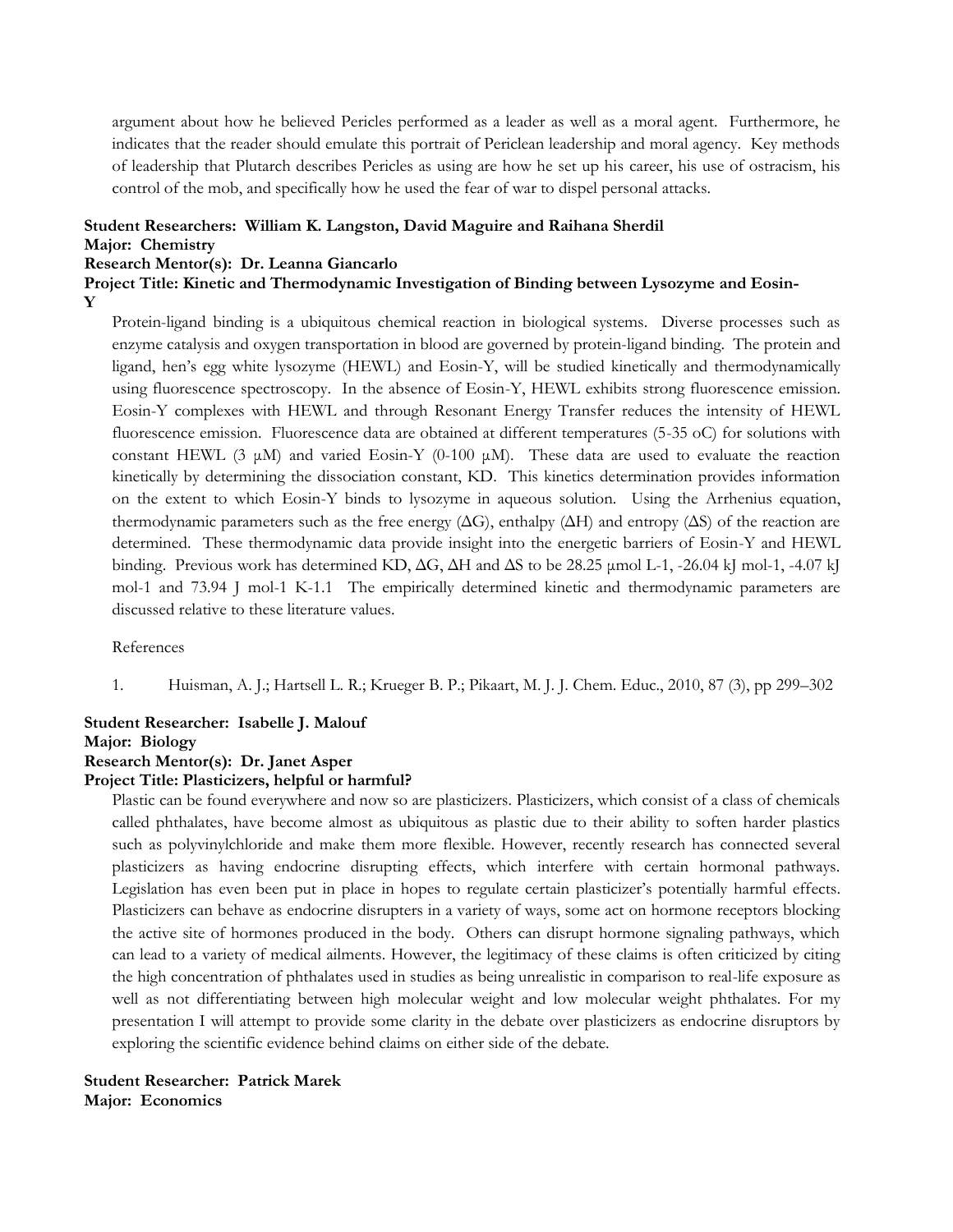#### **Research Mentor(s): Dr. Steven Greenlaw**

## **Project Title: Behavior of Modern Unemployment: A Disaggregated Analysis of the Growing Disparity between Output Growth and Employment Growth**

My study's aim is to compare the behavior of unemployment since 1990 to its long run, post-World War II, trend in relation to output growth. Building off previous research, I link Okun's Law to the output identity to explain why unemployment is taking increasingly longer periods of time to recover from recession. Testing Okun's Law through regression analysis is done to determine if a significant change has occurred in recent business cycles. Going further I disaggregate the labor force, the employment rate, and by extension the unemployment rate, into five separate skill levels. The skill levels are operationally defined by educational attainment and age. Disaggregating the labor force allows for further analysis of Okun's Law as it pertains to the skill levels of the workforce population. The results produce some unpredicted outcomes, with the unemployment rate of college graduates being less responsive to changes in the output gap than the overall unemployment rate, while the unemployment rate of high school dropouts are more responsive to changes in the output gap. The data shows that the slow reduction in the unemployment rate, and as a consequence an elevated unemployment rate for a protracted period of time, is not due to a lack of aggregate demand in the labor markets but due to a lack of appropriately skilled labor being supplied.

### **Student Researcher: Shirley N. Martey**

#### **Major: Political Science**

#### **Research Mentor(s): Dr. Elizabeth Larus**

## **Project Title: Thirty Year Plan for Efficient Use of Coal Energy in China**

China's reliance on coal for its energy has created a whole host of problems economically. This presentation offers a workable solution of coal cleaning to aid in alleviating China's inefficient use of coal which is compromising economic growth and development as a result of china's extravagant coal consumption and production. coal is a very important resource to china's economy and is readily available to china whereas other natural resources such as oil is not. with the change of new leadership in china, there have been reports that the new vice chairMAN of the National development reform commission (NDRC), vice chairman liu he, may be the catalyst for the policy change needed in order for the NDRC to get away from interest-based policy to planned policy for the good of china. the NDRC is the sector of china that is in charge of energy policy as well as the chinese economy. in this presentation, i will propose a 30 year plan in which china's leadership will begin to improve policy to apply clean coal technologies. phase 1 is "reForming and Planning, " Phase 2 is "Construction of New Technology Facilities," and Phase 3 is "Funding". the key to improve energy efficiency is government support. china has a strong opportunity to take meaningful steps toward improving energy policy to continue to maximize economic industrial growth in future years.

## **Student Researcher: Sarah R. Marzec**

#### **Major: Biology**

## **Research Mentor(s): Dr. Theresa Grana**

## **Project Title: Free-living Soil Nematode Population Dynamics at an Asimina tiloba site in Virginia**

Nematodes are microscopic roundworms that are highly successful in many environments. The model organism *Caenorhabditis elegans* is specifically a free-living nematode which can be found in soil but has been mostly isolated from anthropogenic habitats. Thus little is known about the environmental factors that affect *C. elegans* and where it is proliferate in nature. Information on ecological factors affecting *C. elegans* and other *Caenorhabditis* species will be useful in identifying selective pressures that can influence genomic changes. The goals of this study are to find *C. elegans* and other *Caenorhabditis* species and shed light on relationships between the ecological factors and proliferating populations of nematodes. An *Asimina tiloba* (paw paw tree) site provides a natural Virginian habitat with a food source for *Caenorhabditis* species. This site is sampled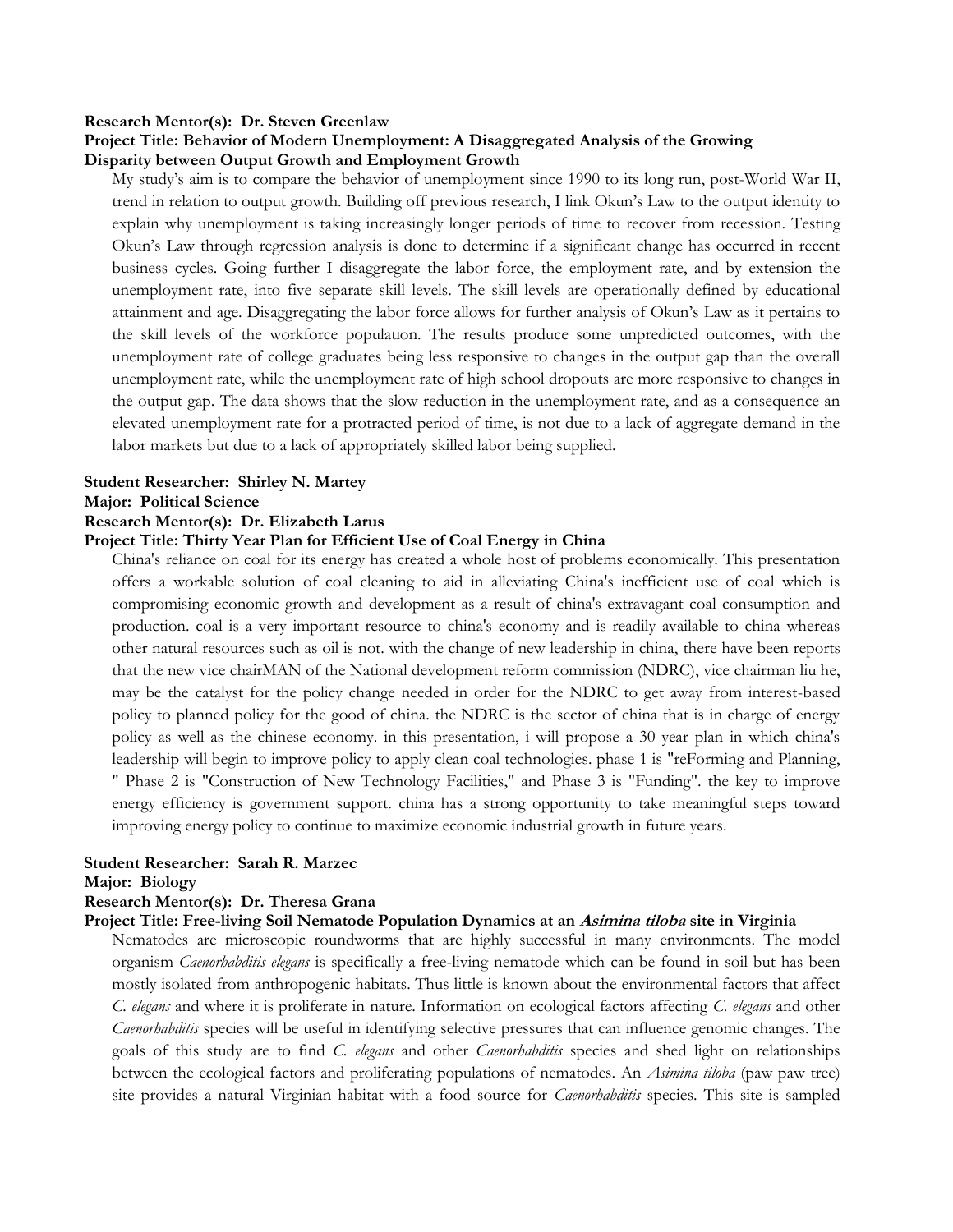every two weeks and any relevant ecological factors are recorded for the duration of a year. Nematodes are isolated from each soil sample and are separated based on morphology. The life stages of the nematodes from each sample are recorded and then the nematodes are sequenced for species identification. At present, four samples have been collected and several strains of nematodes have been isolated among and within the samples. All nematodes have shown to be in the dauer life-stage, a non-feeding migratory stage, showing that there are no established colonies. This is most likely due to the cold weather and we expect future results taken between the months of May through October to show proliferating populations.

## **Student Researchers: Kelsey B. Matthews, Kendall Simonpietri and Josephine Appiah Major: History**

#### **Research Mentor(s): Dr. Jess Rigelhaupt**

### **Project Title: Oral History Interviews of the World War II Homefront: Archived and Analyzed**

When thinking about World War II, there are many iconic images associated with the War. One of these symbols is Rosie the Riveter, which served as inspiration for this project. Our idea was to explore the popular conceptions of the home front during World War II and to examine how people who experienced the War conceptualized their experiences. The resulting product is a website at <rosietheriveter.umw.edu> consisting of 25 oral history interviews, 5 short documentaries, and other resources relating to World War II.

The papers presented will focus on the analysis involved after an oral history interview, as well as the process, archiving, and creating short documentaries from multiple interviews. Each paper presentation will last roughly 10 minutes, for a total of 30 minutes, in addition to a 5 minute documentary showing. These papers explore the role of gender, home life, and differing narrative style of the interviewees and seek to explain the results of the oral history taken.

## **Student Researcher: Luke M. Mendelsohn**

**Major: Economics**

#### **Research Mentor(s): Dr. Steve Greenlaw and Dr. Margaret Ray**

## **Project Title: How Economies Recover: A Closer Look at the Role of Federal Funds Rate in**

#### **Influencing Economic Recoveries**

What effect does the federal funds rate have on economic recovery times? The answer that I propose is that the federal funds rate does not have a significant impact on economic recovery times. Previous research that specifically looked at the federal funds rate, state that lowering the federal funds rate has a short term relatively quick effect of boosting a firms output and therefore decreasing economic recovery time. My argument is that time lags in federal funds rate effectiveness prevent the quick and effective result others have predicted. Previous monetary research has focused on the monetary base or money supply. This is not as indicative of how monetary policy is enacted as looking primarily at interest rate policies. Therefore I look at how the federal funds rate impacts the output gap, or in other words how the federal funds rate influences economic recovery time. In order to test my hypothesis I ran an ordinary least squares regression based on the IS-MP model. A major assumption that I prove is that the federal funds rate does not have an immediate impact on an economic recovery.

## **Student Researcher: Matthew Meyer**

#### **Major: Classics**

#### **Research Mentor(s): Dr. Liane Houghtalin**

#### **Project Title: The Emperor Who Never Was: Flavius Aetius**

The Western Roman Empire faced dissolution in the first quarter of the 5<sup>th</sup> century AD. The control of the center was slipping away, and Gaul, Britain, and Spain all seemed poised to slide out of Rome's reach forever. While the Empire would in fact crumble before the start of the  $6<sup>th</sup>$  century, the efforts of one man briefly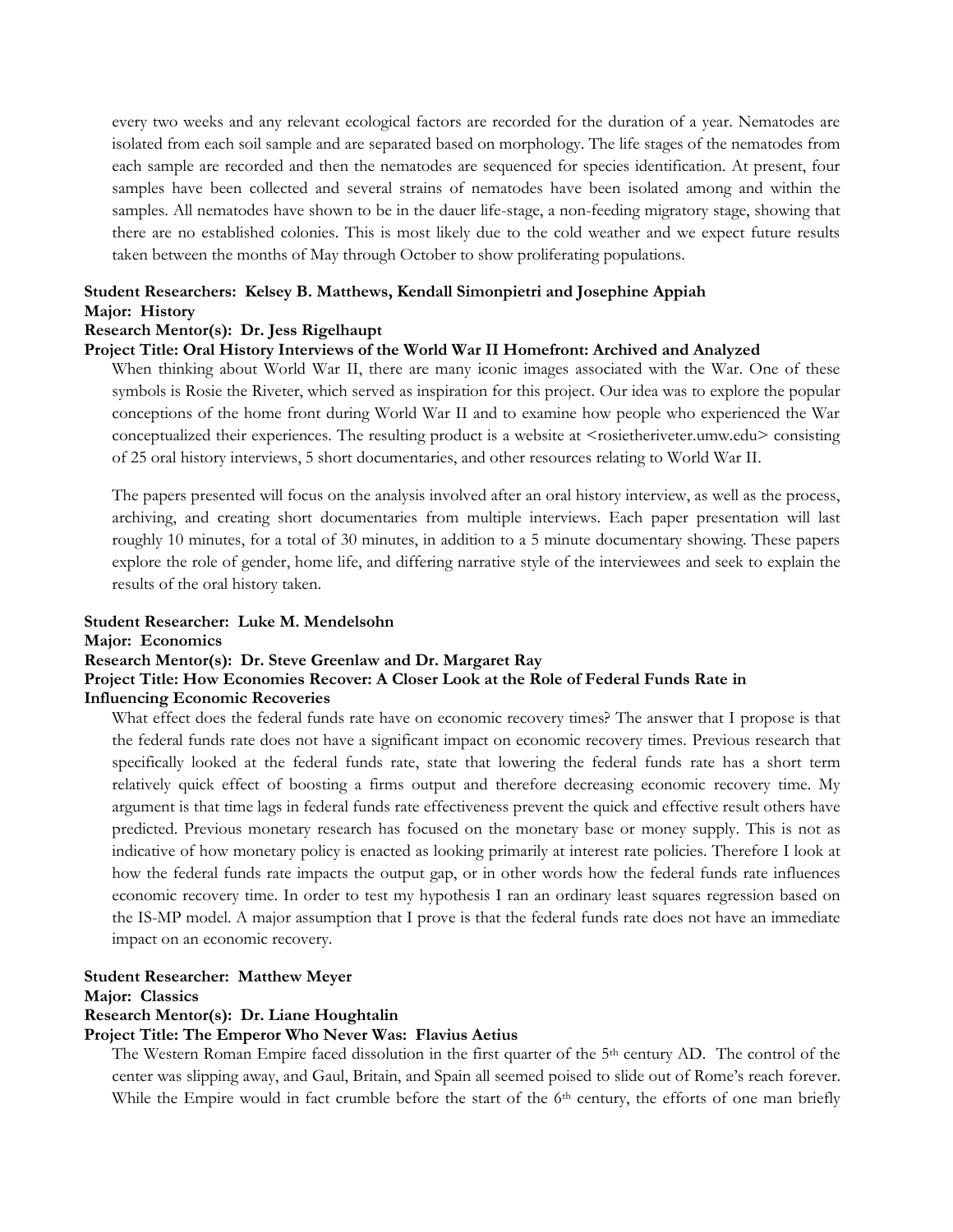stabilized it. Flavius Aetius, born around 396 AD, the son of a mid-ranking legionary and aristocratic Italian mother, would eventually scheme, intrigue, and conquer his way into commanding all of Rome's forces and would temporarily restore the Western Empire. Furthermore, he saved the West from Hunnic conquest by turning Attila back at the Battle of the Catalaunian Fields in 451 AD. Rome had a well-established pattern of a great general staging a coup to save the Empire in a time of crisis. Yet, despite being eminently qualified for the purple due to his military genius and unique ability to understand the various barbarian tribes roaming across the West, Aetius never made a move to take the throne and was assassinated by the emperor who feared such a ploy. By exploring Aetius' life, this presentation will examine how some of the causes of Aetius' success also explain why he died an underling rather than an emperor.

#### **Student Researcher: Kate L. Miceli**

**Major: Political Science**

## **Research Mentor(s): Dr. Rosalyn Cooperman**

## **Project Title: The Role of Republican Women Senators in the 112th Senate**

Despite the growing interest in research about American women's role in politics, there has been little attention paid to the influence of Republican women. Voters tend to generalize Republican women as liberal on social issues, especially issues relating to women, because there is little research on Republican women and their voting patterns. This study analyzes the legislative behavior on women's issues of five Republican women in the 112th Senate. For this study, the senator's legislative behavior was defined as their bill and resolution sponsorship and co-sponsorship, floor speeches and committee assignments. The main findings of the study concluded that three of the five senators were more likely to have a progressive stance on women's issues while two were more likely to have a conservative stance. Adding to the big picture, a slight shift to the right on women's issues is apparent among the junior Republican women in the Senate while the senior members are more progressive or centrist. This research adds to a growing body of work being completed as more women from both sides of the aisles are being elected to higher public office.

#### **Student Researcher: Russell D. Michelson**

## **Major: Communication**

## **Research Mentor(s): Dr. Esther Yook**

## **Project Title: Communication Center Consultation Methods**

I will be discussing methods for effective communication center consultations, including practicing with the feedback given, making the consultation more discussion-heavy, and making sure they leave knowing what to work on.

## **Student Researchers: Haley Miles-McLean, Caitlin Robertson, Charlotte Hagerman, Michelle Gnoleba and Leanna Papp**

## **Major: Psychology**

## **Research Mentor(s): Dr. Dr. Miriam Liss and Dr. Mindy Erchull**

## **Project Title: Conceptualizing Objectification as a Source of Insidious Trauma**

Interpersonal experiences of sexism and sexual objectification are known to lead to negative outcomes such as depression and anxiety (Fischer & Bolton Holz, 2007; Kozee et al., 2008; Moradi & Funderburk, 2006). Previous research has suggested that objectification can be viewed within the framework of insidious trauma (Erchull et al., 2012), a concept that proposes the development of trauma symptoms as a result of lifetime discrimination (Owen, Tao, & Rodolfa, 2010; Root, 1992). Whether or not experiences of sexism, interpersonal sexual objectification, and self-objectification specifically produce trauma symptoms has not been investigated. Our research sought to explore the relationships among these variables.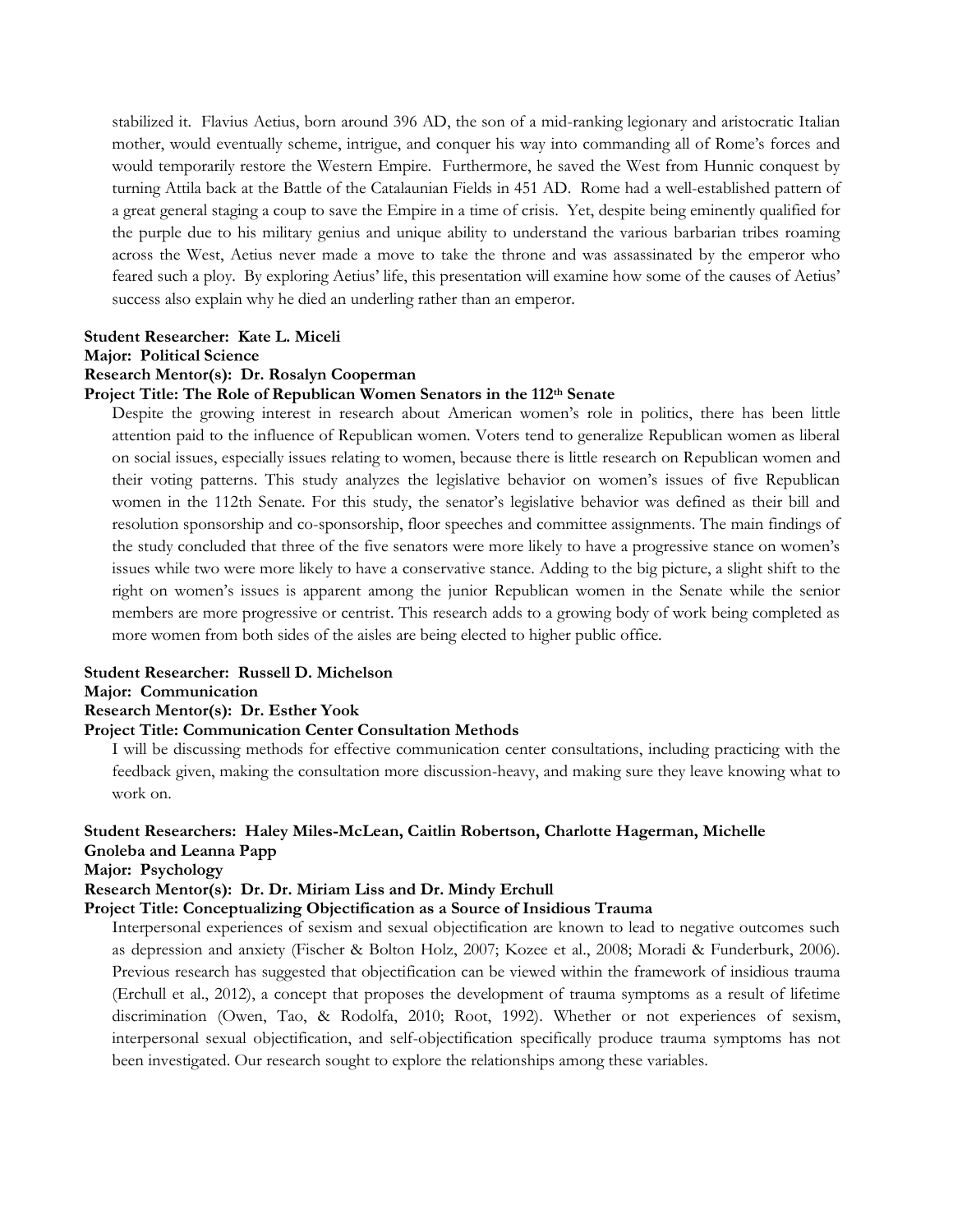In the current investigation, women completed an online survey measuring trauma history, objectification experiences, sexism, and mental health. Of these women 40% reported a history of sexual trauma, while 60% did not. The sample was diverse with approximately 50% being Caucasian.

In order to explore the interrelationships among the measured variables we developed and tested a path model. The model had good fit for both the traumatized and non-traumatized samples. We found that experiences of sexist events and unwanted sexual advances, an aspect of sexual objectification, led directly to trauma symptoms. Interpersonal experiences of sexual objectification also led indirectly to trauma symptoms through the mediators body surveillance and body shame. Both sexual objectification and sexist events led to anxiety and depression indirectly through trauma symptoms.

Our data support the conceptualization of interpersonal experiences of sexual objectification as forms of insidious trauma or microaggression. Objectification is known to be negative and our data suggest it may be more traumatic than previously believed. Researchers may benefit from conceptualizing the consequences of objectification through an understanding of trauma. Furthermore, clinicians may utilize this understanding to offer relevant treatments and interventions.

## **Student Researchers: Hannah J. Mills and Erin N. Keener**

#### **Major: Psychology**

#### **Research Mentor(s): Dr. Chris McBride**

## **Project Title: The Effect of Stress on Children's Eating Behavior**

Research has shown that different types of stressors may have different effects on the manifestation of stress eating in children. For this study, children were put under both a cognitive and social stressor, as well as in a control condition, and were given food after each task. Heart rates were recorded before, during, and after the task, and during eating. The amount of food eaten was recorded for each session. Children were asked to fill out an eating behavior questionnaire, with three subscales of external, emotional, and restrained eating. Both tasks were hypothesized to increase heart rate and induce stress. It was expected that emotional and restrained eaters would eat more, with no difference in the external eaters. Results showed that the social stressor produced greater increases in heart rate than both the cognitive stressor and the control. Because the cognitive stressor did not cause as much stress, further results focus on only the social stressor, which was perceived to be the most threatening, anxiety provoking, and stressful. Overall, children ate more during the control than during the social stressor, and did not eat more depending on whether or not they were external, emotional, or restrained eaters. It is possible that there were no significant differences between types of eaters because children cannot acknowledge the influence of external stimuli, they had more feelings of boredom than negative emotions, and/or the presence of the experimenters in the room caused them to eat less.

## **Student Researchers: James Moore, Nick Eghtessad and Christina Gaul**

## **Major: Sociology**

## **Research Mentor(s): Dr. Nora Kim**

## **Project Title: Campus Racial Climate at University of Mary Washington: Interacting with Professors**

We surveyed Mary Washington students to explore how they perceive the campus racial climate of Mary Washington. Students are asked to evaluate their interactions with faculty members to explore whether race plays a role in determining the nature of the interactions.

**Student Researcher: Chelsea L. Neal Major: Art History Research Mentor(s): Dr. Marjorie Och**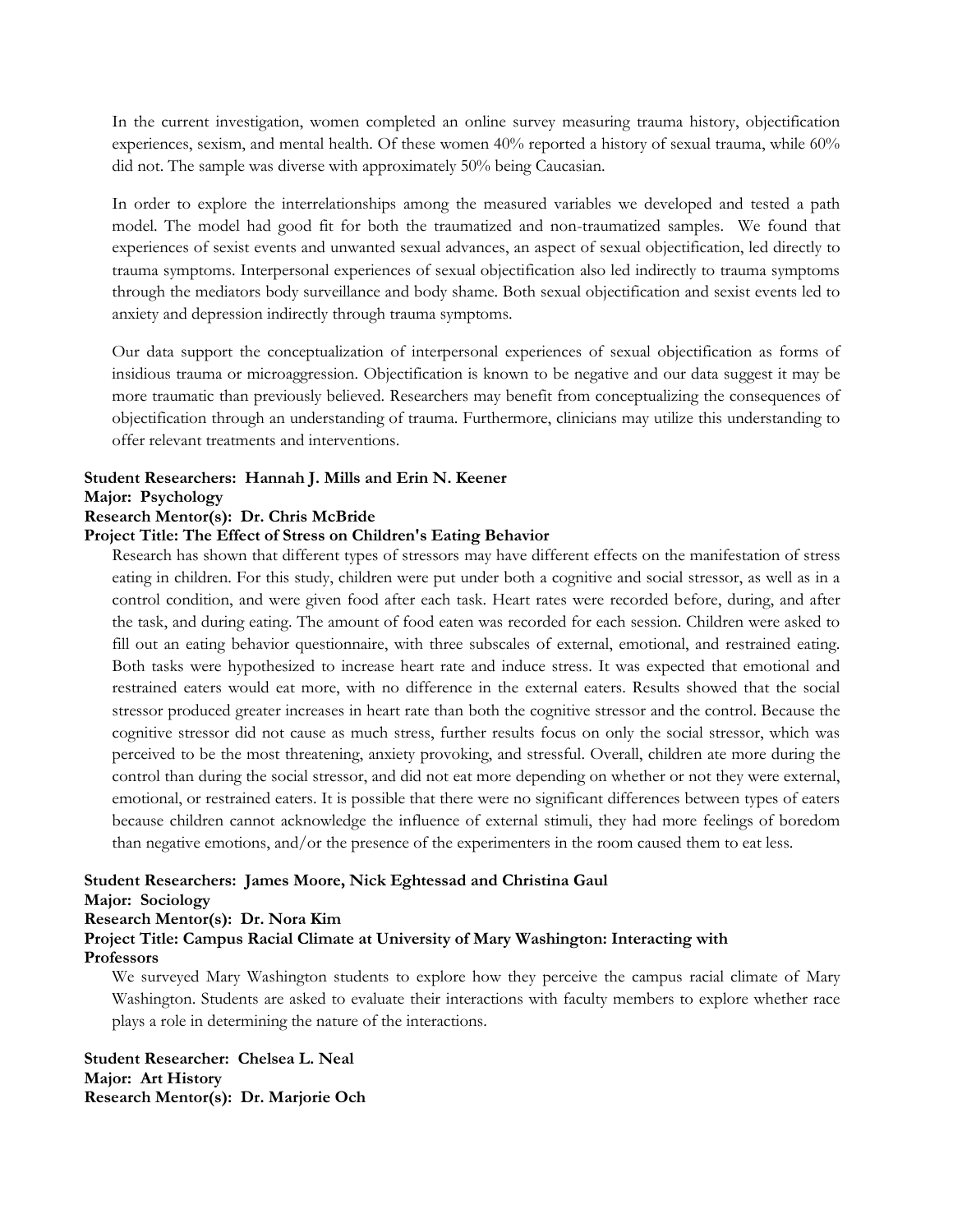#### **Project Title: Renaissance Self-Fashioning and the Antiquities Collection of Isabella d'Este**

For the Renaissance elite, arguably the most effective form of propaganda was the studiolo, or the study. Originally intended as a space for private contemplation and retreat from the outside world, the studiolo had, by the early modern period, taken on a much more significant political role. The decoration and the objects chosen for display in these spaces were thought of as a reflection of the owner's cultural tastes and moral values, and studioli therefore became spaces dedicated to self-promotion through the blending of splendor and statecraft. One of most unique examples of this type of propaganda occurs in the studiolo of Isabella d'Este, the Marchesa of Mantua. Although she was not the first woman to set aside a private study for her own use, she was first to employ the studiolo as an integral part of her own program of self-fashioning and to include in that program types of art that had previously been the prerogative of male patrons: namely mythological paintings and Greco-Roman antiquities. Isabella's collection served as a reflection of the dual role she played within the Mantuan court, innovatively designed to promote her capabilities as a ruler while at the same time working to ensure that she remained within the prescribed social boundaries of the Renaissance court lady. While the mythological paintings in the Marchesa's collection have long been a subject of careful analysis, this project will highlight her collection of Greco-Roman antiquities and examine the part these precious objects played in defining Isabella's role within the court.

#### **Student Researcher: Laura Nelson**

## **Major: Physics**

## **Research Mentor(s): Dr. Hai Nguyen**

## **Project Title: Lunar Spectroscopic Experiments**

Experimental activities in the undergraduate physics curriculum often suffer from a lack of connection with the courses they are designed to support. This project applies the underlying physical principles to a set of experiments in atomic spectroscopy based on a commercially available discharge tubes and spectrometers to astronomical spectroscopy. The experiments take students through several important topics including atomic spectroscopy of commonly used elements in first year undergraduate physics courses (H, He, Ne, Hg, and Kr). In a subsequent experiments, the optical fiber from the spectrometer connects to a reflector telescope. The spectrum of sunlight reflected off the moon can be recorded with this set-up and compared to a direct sunlight spectrum sample from another day. Teaching methodologies and experimental expectations from the moon absorption will be presented. This project provides a recipe for easy integration of atomic spectroscopy into existing courses throughout undergraduate curriculum from University Physics and Astronomy to Quantum Mechanics.

## **Student Researcher: Michael P. Nolan**

## **Major: Art History**

## **Research Mentor(s): Dr. Joseph Dreiss**

## **Project Title: Napoleon Bonaparte and the Art of an Empire**

On the subject of Napoléon Bonaparte and his effect on art in France, the famous nineteenth-century French Romantic painter Eugène Delacroix wrote in his journal in the year 1824, "The life of Napoléon is our century's epic for all the arts." Perhaps no single artist, painter, sculptor, architect, or craftsman had a bigger effect on art and architecture in late eighteenth-century and early nineteenth-century France than the Corsican born soldier who rose to become the leader of the First French Empire, Napoléon Bonaparte. My paper investigates Napoléon Bonaparte's influence on art and architecture in Paris during his over 14 year reign as leader of the First French Empire.

**Student Researcher: Jacqueline H. Nova Major: Geography**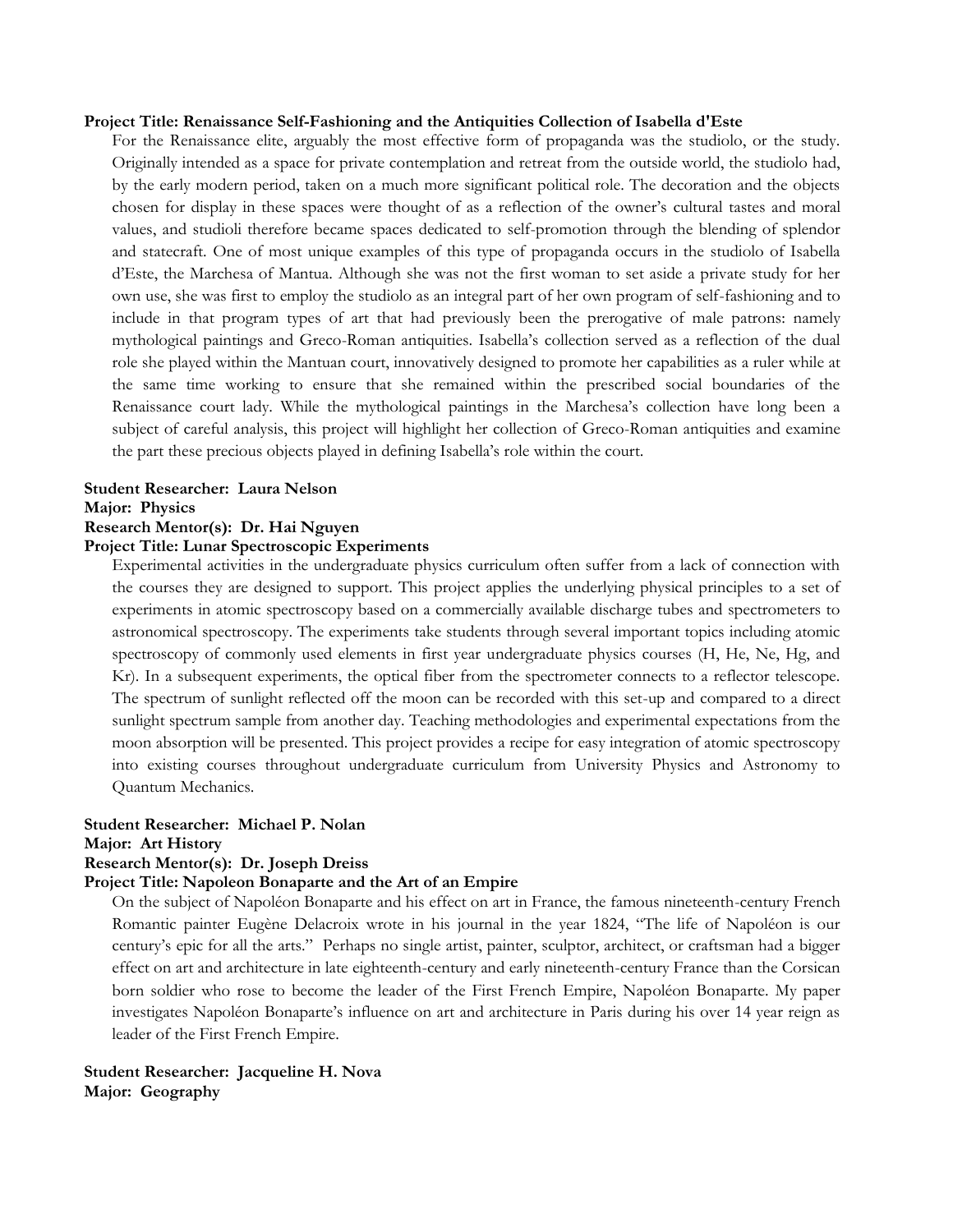#### **Research Mentor(s): Dr. Brian Rizzo**

## **Project Title: The Geospatial Analysis of the Marcellus Shale and Utica Shale Subsurface Geological Formations**

The U.S. Geological Survey (USGS) has been researching the potential of geological storage of carbon dioxide (CO2) within depleted oil and gas reservoirs in the United States. This paper illustrates the subsurface temperatures of the geological formations of Marcellus Shale and Utica Shale. The subsurface temperatures of these geological formations were investigated in order to provide and improve upon the geospatial data used to evaluate the sequestration potential within western New York State. Data on Marcellus Shale and Utica Shale formation depths, bottom hole temperatures and locations were integrated into a Geographic Information System (GIS) to produce sufficient geospatial data that will be used to determine the potential of geological storage of carbon dioxide within these geological formations.

## **Student Researcher: Thomas Papeco Sponsoring Program: UMW Speaking Center Research Mentor(s): Dr. Esther Yook**

## **Project Title: Overcoming the Theory-Practice Problem of Empowerment in Speaking Centers**

The purpose of this article is to review and extend the issue of student empowerment originally addressed in the article entitled "The Communication Center: A Critical Site of Intervention for Student Empowerment" by Sandra Pensoneau-Conway and Nick Romerhausen (2012). Consultations can have educational benefits for students coming to communication centers, but the article overlooks the critical role that the consultant plays in a consultation. This paper will first extend the main arguments made in the Pensoneau-Conway and Romerhausen piece. The importance lies in the conclusion where the authors admit conditions may exist for empowerment for students, but communication centers do not necessarily result in empowerment for students. Theoretically, students can utilize the communication center for the sake of empowerment, but admittedly in practice this does not always result. In reading Pensoneau-Conway and Romerhausen against themselves, this paper will demonstrate how their article glaringly overlooks the role of the consultant in the communication center. In order for a consultation to have an empowering effect, it is necessary for consultants to reorient how they understand their role in the consultation. Bridging the theory-practice problem of empowerment in communication centers will require critical reflection and understanding consultations as mutual exchanges from the perspective of the consultant. Finally, this paper will also reveal how the experience of a consultation empowers not only the students coming to communication centers, but the consultants as well. This paper in no way claims to have a one-fix solution to the problem of student empowerment and communication centers' roles in that process, but any discussion on this topic without the perspective of the consultant has limited utility toward empowering students.

## **Student Researchers: Leanna Papp, Michelle Gnoleba, Charlotte Hagerman, Caitlin Robertson and Haley Miles-McLean**

## **Major: Psychology**

## **Research Mentor(s): Dr. Miriam Liss and Dr. Mindy Erchull**

## **Project Title: Exploring the Sexual Double Standard through Slut-Shaming on Facebook**

Research regarding the sexual double standard and slut-shaming has focused primarily on the expression and inhibition of female sexuality as it attempts to work within a society with a double standard. Research has found support for the sexual double standard (Clayton, 2007; Hamilton, 2009; Lai & Hynie, 2011; Marks, 2008; Milhausen & Herold, 2001; Ratter & Riccioli, 2009; Sakaluk & Milhausen, 2012). Propelling our use of a male "slut" target, some research suggests the existence of a reverse sexual double standard held by women (Milhausen & Herold, 1999; Milhausen & Herold, 2001; Sakaluk & Milhausen, 2012; Sprecher, McKinney, & Orbuch, 1991). The reverse sexual double standard was typically found while measuring social distancing,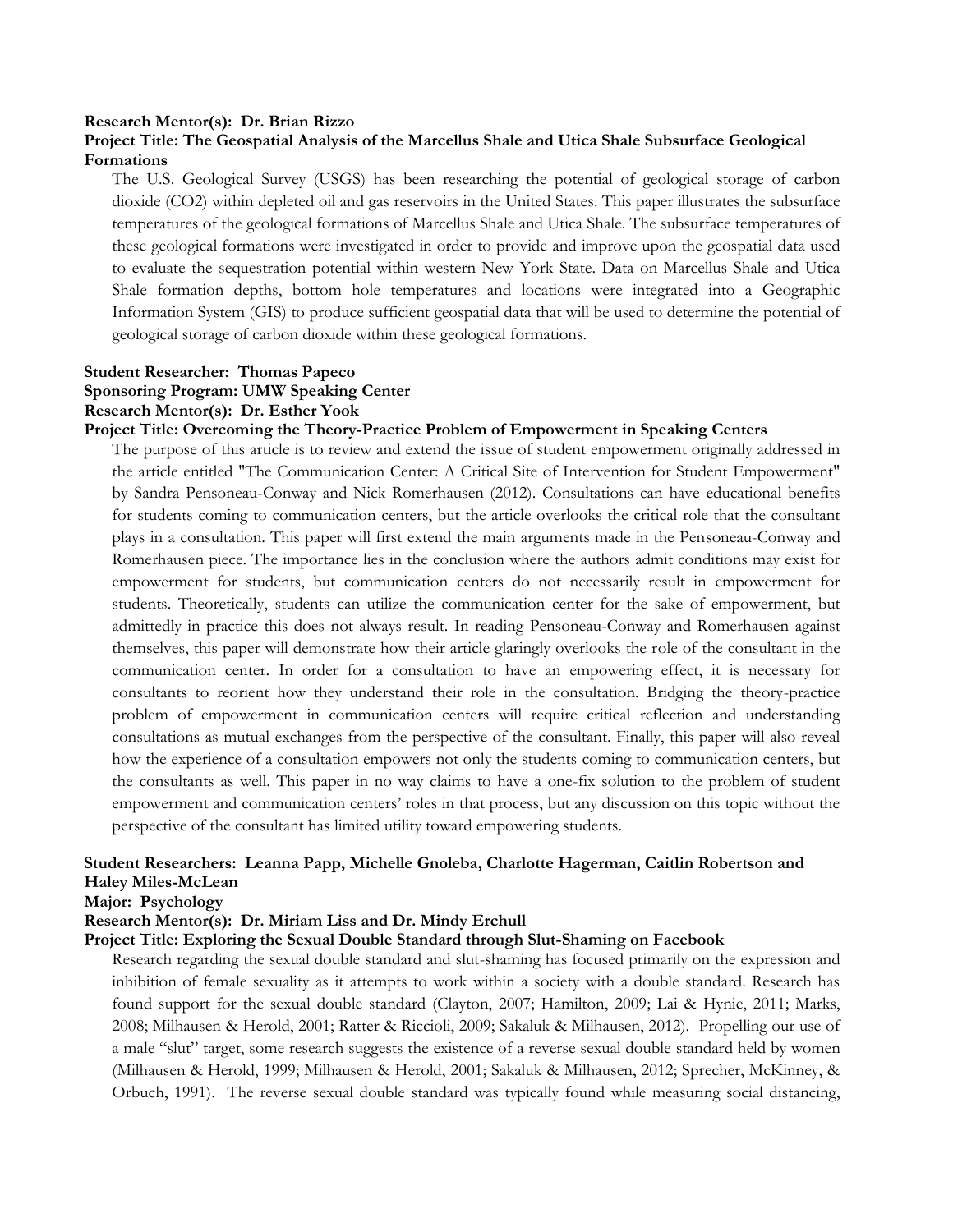suggesting that women do not want themselves or their friends dating a man who has had many partners. However, other studies have illustrated a lack of the double standard (Kelly & Bazzini, 2001; Marks & Fraley, 2005; Marks & Fraley, 2006; O'Sullivan, 1995).

For our study, male and female college students saw Facebook conversations involving a "slut" and "slutshamer;" sex was varied for each role. Perceptions of "sluts" and "shamers" were assessed through measures evaluating person perception, social distancing, and assumed tone. Results show a reverse double standard with regard to the sex of the "slut." Male "sluts" were rated as less appealing and were evaluated more negatively than were female "sluts;" participants also desired greater social distance from male "sluts." In assessing the attitudes toward the "shamer," we found that the "shamer" was viewed more negatively if he or she was shaming a female "slut;" this finding was particularly prevalent if the condition was a female "slut" and a male "shamer." We also hope to share some finding from a qualitative analysis of open-ended responses about what participants believe that "shame" actually saw the "slut" do.

## **Student Researcher: Amanda Parker**

**Major: Geology**

## **Research Mentor(s): Dr. Neal Tibert**

## **Project Title: Paleoecological Succession of Reef and Lagoonal Deposits in the Dominican Republic Approaching the Middle Holocene Thermal Maximum**

The southwestern region of the Dominican Republic contains well-preserved reef and lagoon deposits that have been the focus of numerous paleoclimatic studies. During the Early-to Middle Holocene, the Enriquillo Valley was an extension of the Caribbean Sea where a fringing coral reef thrived until alluvium deposits separated the lagoon from the sea creating the modern saline lake. Our objective herein is to use ostracodes and stable isotopes (δ18O, δ13C) to document the paleoecological succession of a stenohaline reef to oligohaline lagoon that was potentially forced by the northern migration of the Intertropical Convergence Zone (ITCZ) with increased northern hemispheric warmth during the Early-Middle Holocene time interval.

The stratigraphic section at Las Clavellinas comprises an upward fining sequence of alternating calcarenite and micrite that grades up-section into a thick grey mudstone. We observe three microfossil associations. Biofacies A is characterized by the stenohaline marine ostracode Bairdia victrix associated with a relatively rich foraminiferal assemblage. This facies is associated with Acropora cervicornis and Montastraea annularis corals accordingly. Biofacies B is characterized by the mesohaline ostracoda Loxoconcha fisheri in association with Loxoconcha levis(?) and the coral Acropora cervicornis. Biofacies C contains mesohaline Loxoconcha sp. and brackish Cyprideis salebrosa. The Acropora cervicornis coral bed pinches out laterally up-section into a clastic shell bed.

The paleoecological succession indicates a transition from dry/cool conditions in a marine lagoon that gave way to warm/wet conditions and increased freshening in the lagoon. These past climate reconstructions in the Dominican Republic provide another perspective into tropical climate evolution during development of the Middle Holocene Thermal Maximum and the impact on the ecology of marine reefs during this important time interval.

**Student Researchers: Susanna Parmelee, Rebecca McGillicuddy, Krysha Snyder, Rob Tsyzka, Melissa Arrowsmith, Emily DelRoss and Betsy Caulfield Major: Historic Preservation Research Mentor(s): Dr. Andrea Livi Smith Project Title: Bike|Ped|Fred, a Bicycle and Pedestrian Plan for the City of Fredericksburg**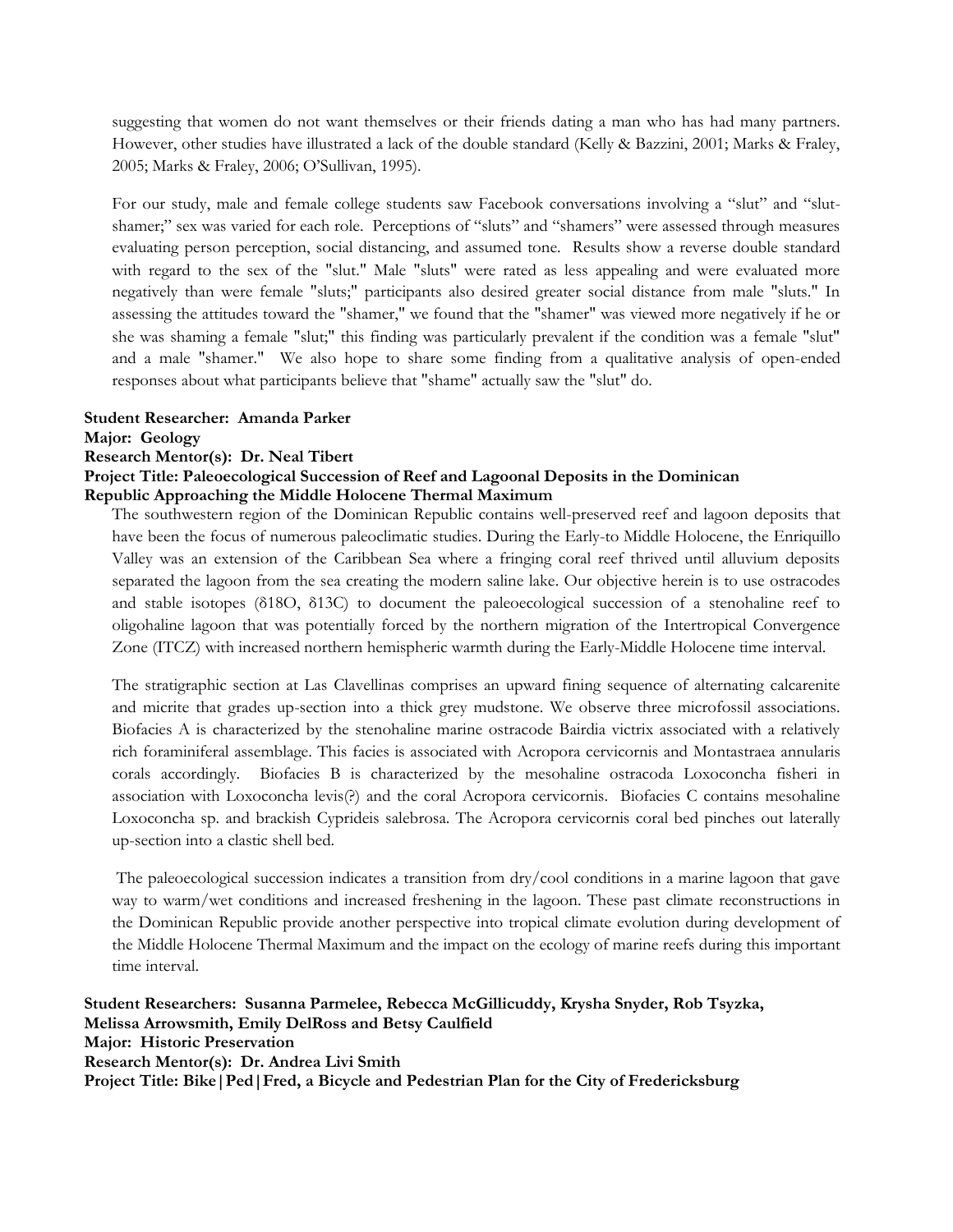This spring, eleven Historic Preservation majors in the Laboratory in Preservation Planning class worked together to develop Bike|Ped|Fred, a bicycle and pedestrian plan for the city of Fredericksburg, Virginia. This plan assesses the current conditions of bicycle and pedestrian facilities in the city and suggests policy and design improvements to address insufficient areas. Students gathered objective data through the Pedestrian Environmental Data Scan (PEDS) and pedestrian counts, and charts and Geographic Information Systems (GIS) maps were produced to illustrate the results. This information was used to craft policy and design solutions that aim to improve safety, network completion, awareness, and placemaking (SNAP), the four priorities of the plan. These priorities respond to the plan's goals to complete the vision of Bike|Ped|Fred, which is to increase transportational and recreational bicycle and pedestrian activity for residents and students living in Fredericksburg, Virginia.

## **Student Researcher: Jessica L. Patterson Major: Spanish**

## **Research Mentor(s): Dr. Jose Sainz**

## **Project Title: The Integration of Moroccans in Spain**

My independent study focuses on the process of integration of Moroccans in Spain. In order to know whether they are well integrated or not I focus on three aspects. First I focus on any government policies and any organization that helps with the integration of immigrants. Second, through various case studies on Moroccans in Spain, I look to see whether Moroccans wants to integrate in to the Spanish culture and if so what are their difficulties. Lastly, I look at how Spaniards have reacted to Moroccans immigrants, by analyzing various newspaper articles.

## **Student Researcher: Chris F. Petroff**

## **Major: Geology**

## **Research Mentor(s): Dr. Neil Tibert**

**Project Title: Lower Cretaceous Nonmarine Ostracodes from the Cedar Mountain Formation, Utah**

Lower Cretaceous nonmarine ostracodes serve as a basis for biostratigraphy and paleoenvironmental analysis in Western Europe yet they remain largely underutilized in North America. Utah's Cedar Mountain formation contains an exceptional fossil record of both vertebrates and invertebrates. The early Cretaceous dinosaur fossils are significant given the diversification of species at the Jurassic-Cretaceous boundary, though the age of the deposits in which they are located remain in question. Early ostracode studies in North America by Peck et al. (1941) and Sohn (1979) highlighted the potential for Lower Cretaceous biostratigraphic application of ostracodes in the Lakota Formation and Rocky Mountain Region. The purpose of this study is to illustrate the Lower Cretaceous ostracodes and charophytes from Cedar Mountain Formation deposits that are referred to as Lake Madison and Lake Carpenter. Our primary objective is to illustrate and identify well known Cyprideidae ostracodes that can be used to constrain the age and environment of dinosaur-bearing deposits. Our preliminary results indicate several species of ostracodes occur in stratigraphic succession that includes Cypridea setina (Anderson), Candona spp., Pontocypris (?) and previously unreported charophytes. Sames (2011) argued that the age of the Cedar Mountain Formation is Berriasian-Valanginian which is significantly older than the supporting biostratigraphic and radiometric dates reported in Kirkland and Madsen (2007). Our data reported herein indicate that Cypridea setina occurs in both the Poison Strip and Ruby Ranch Members that indicates that this long ranging taxon is likely not individually adequate to constrain the age of the Cedar Mountain Formation to the early Lower Cretaceous. The newly reported ostracode taxa herein may better able the ostracodes to serve as biostratigraphic markers.

**Student Researchers: Emily C. Pineiro and Justin E. Sahs Major: Biology Research Mentor(s): Dr. Janet Asper**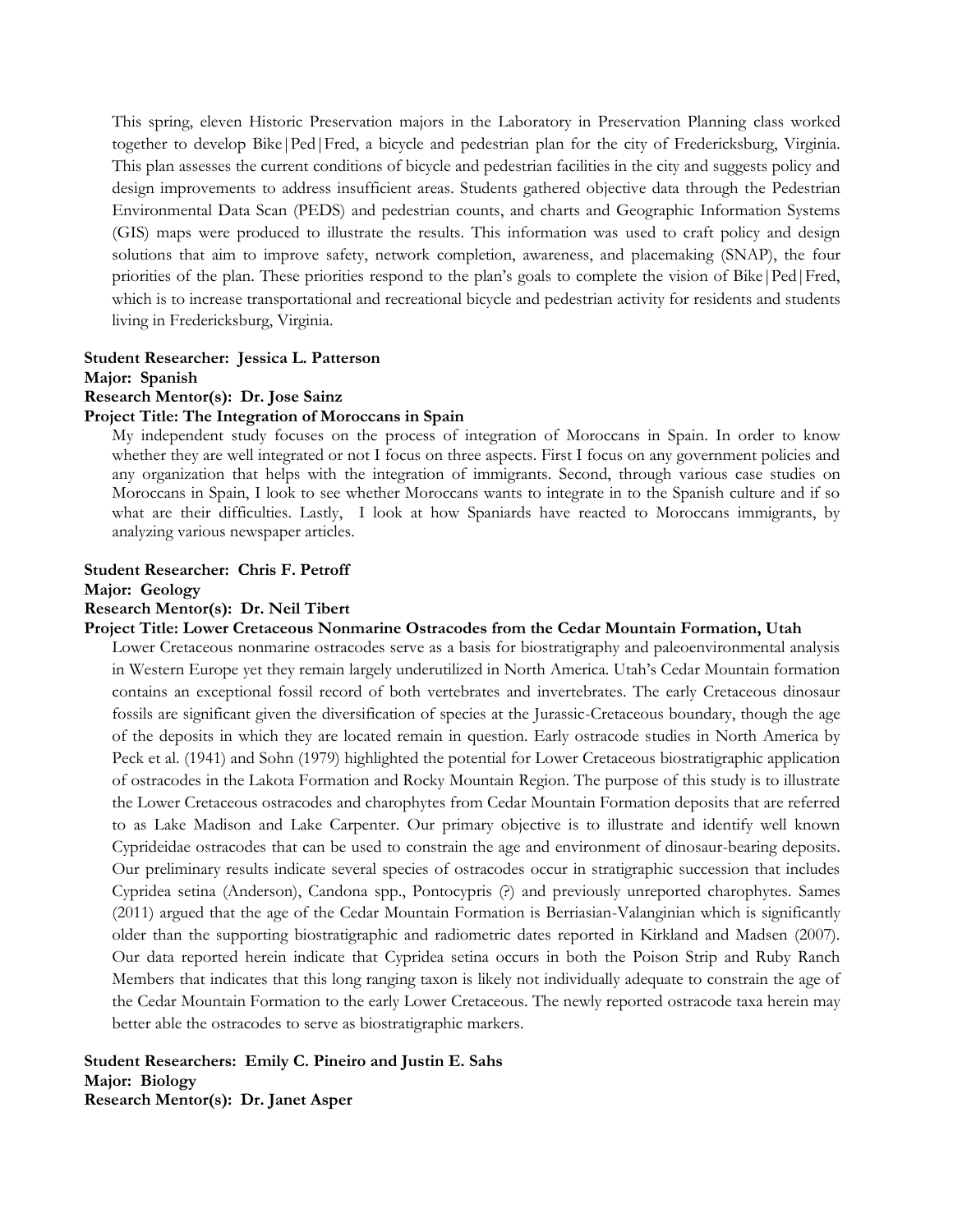## **Project Title: How Polymer Chemistry Has Revolutionized Medicine Since WWII**

Polymer science has been used vastly in the biomedical field since World War II. During that era polymers were being studied to a great extent. Due to this, it was discovered that polymethylmethacrylate (PMMA) was well suited to the human eye, which led to the idea of creating an artificial cornea using polymers. Eventually, these ideas led to a widespread movement to use polymer science in the medical field. Today, polymers are used in not only our everyday life but also in medicine. Common procedures such as heart valve insertions, vascular graphs, kidney dialysis, and hip replacements all use polymers as a necessity.

There are also many more medical uses for polymers such as drug delivery devices, catheters, and pacemakers. Polymers have opened up a lot of doors for the medical fields and it's patients. In the past, many medical procedures were expensive and unattainable for many people due to the price of materials. Now, due to the low cost and easy of manufacturing these polymers there are many cheaper options available for patients. To this day polymer research is still affecting the medical field. Recently a student at New York University developed Veti-gel, a polymer gel capable of stopping the blood flow of an open wound. If approved, this could revolutionize the military and save a lot of lives. Polymer science is a very important part of everyone's life and should continue to be studied.

#### **Student Researcher: Jessica A. Queitzsch Sponsoring Department: Biology**

## **Research Mentor(s): Dr. Stephen Fuller**

## **Project Title: Inducing germination/propagation in Mountain Laurel, Kalmia latifolia L.**

Mountain Laurel, Kalmia latifolia, is a flowering shrub native to the Eastern United States. It thrives in acidic soil and shade, although during germination and propagation Kalmia latifolia enjoys constant sunlight. Mountain laurel is a popular landscaping plant but is difficult to cultivate in greenhouse and laboratory environments. This experiment attempts to propagate seeds and induce rooting in cuttings of Kalmia latifolia. Stem cuttings of Mountain Laurel plants, Kalmia latifolia L, failed to propagate in soil containing [1] 4 parts peat moss and 1 part perlite/ vermiculite , but appear to be successfully propagating in soils containing[2] 1 part potting soil, 1 part sand, 1 part peat moss, and 1 part perlite/vermiculite had 6 seedlings per tray, and [4] 1 part sand and 1 part peat moss. Seeds of Kalmia latifolia L appear to be successfully propagating in soil mixtures containing [1] 4 parts peat moss and 1 part perlite/ vermiculite, [2] 1 part potting soil, 1 part sand, 1 part peat moss, and 1 part perlite/vermiculite had 6 seedlings per tray, and [4] 1 part sand and 1 part peat moss , but not in soil [3] containing 1 part potting soil and 1 part peat moss. This would indicate that the best possible soil mixture for propagating Kalmia latifolia L changes depending on whether the plant is being propagated from seeds or stem cuttings.

## **Student Researcher: Chris Rieve**

#### **Major: Economics**

## **Research Mentor(s): Drs. Robert Rycroft and Bill Lofquist, Professor of Sociology, SUNY-Geneseo Project Title: Effects of State Welfare Spending on Violent Crime in the United States**

This project looks at the problem of violent crime and what are the most effective ways states can combat this problem. Welfare spending is analyzed to see what effects that it has on the murder rate in different states. Welfare spending is compared to protection spending and education spending; these are analyzed and it is decided which is the most effective use of state spending. The institutional anomie theory of Messner and Rosenfeld is used to predict how changes in spending will affect the violent crime rate. A panel study is done for the years 2000-2004 for fifty United States, and a difference in differences model is used.

## **Student Researchers: Danny Ryer, Bryanne Salazar, Faye Haymond, Anna Jopich and Margaret Murphy**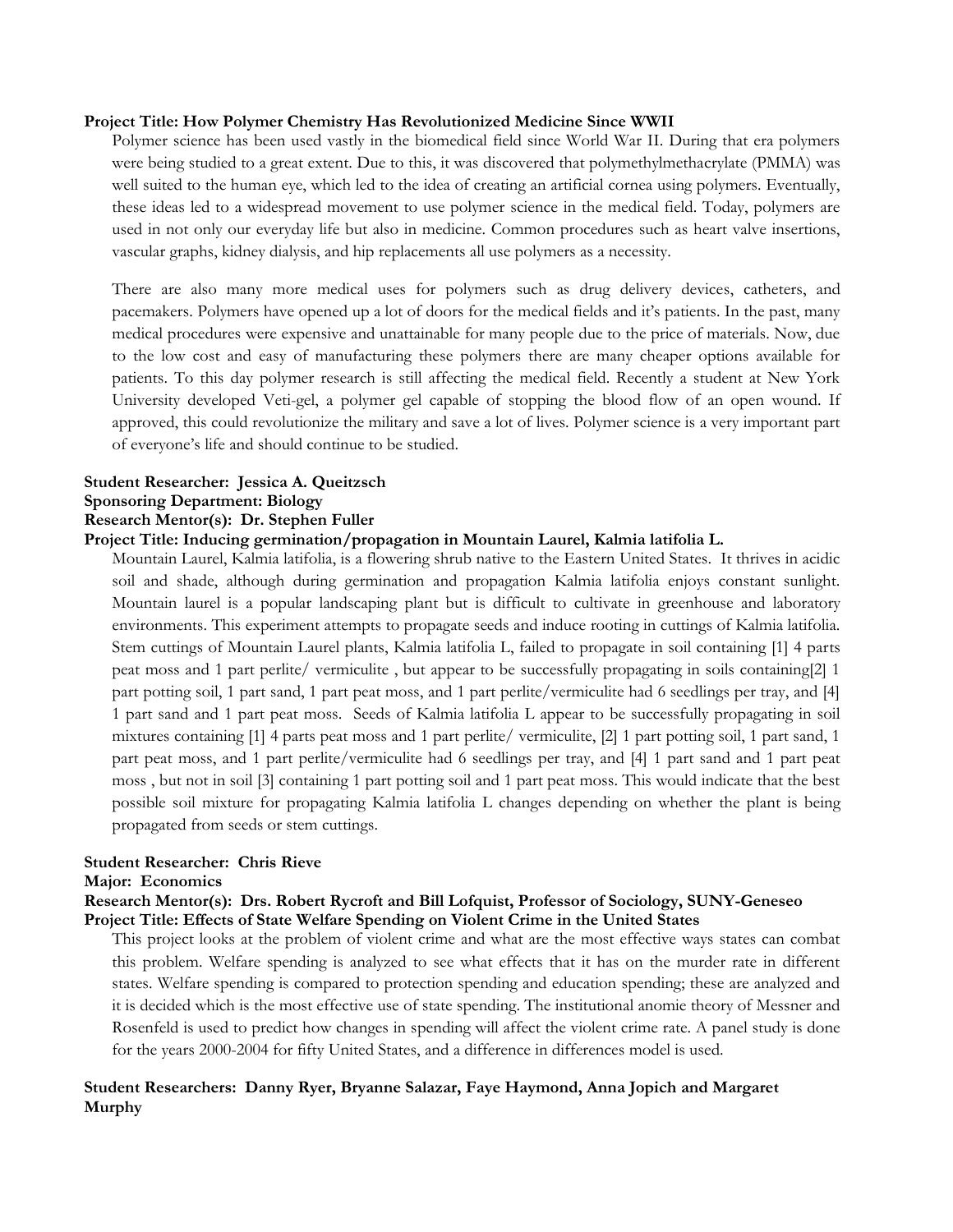## **Major: English**

**Research Mentor(s): Dr. Warren Rochelle**

## **Project Title: Stories and Storytellers: English 470B Fiction Seminar Students Read their Creative Work**

The capstone course for English majors who are concentrating in creative writing is a senior seminar in either fiction, poetry, or creative nonfiction. For the students in the fiction seminar, their final project is to complete 30-50 pages of polished prose that can be a novella, 1 or 2 chapters from a novel, or 2 short stories. This is a semester-long project that requires intensive workshops, many revisions, conferences, and a final oral presentation. For many students this is the longest sustained piece of fiction they have written. They write in multiple genres, including mainstream literary fiction and science fiction or fantasy. Students in this panel will be reading excerpts from their class projects.

## **Student Researcher: Shelby Sanders**

**Major: Geology**

**Research Mentor(s): Dr. Neal Tibert**

## **Project Title: Age and Paleo-environmental Significance of Upper Paleozoic Ostracodes from the Appalachian and Eastern Illinois Basins**

The Greene Formation of the Dunkard Group is the youngest Paleozoic stratigraphic unit in the Appalachian Basin. Given the absence of marine fossils, the age assignment of these strata has been contentious, although plant fossils indicate a position at or near the Pennsylvanian-Permian boundary. The recent discovery of ostracodes from the GIL 30 core in western Kentucky (Illinois Basin), bearing non-marine Permian fossil associations, is of significance for regional comparisons. The objective of this study, therefore, is to compare the non-marine ostracodes assemblages from the Dunkard to those in the Kentucky core, the goal being accurate age determinations for these rocks.

The GIL 30 core was recovered from a down-faulted block located near Sturgis, KY and contains strata deposited during the latest Pennsylvanian and earliest Permian. The Pennsylvanian Mattoon formation comprises mostly siltstone and shale layers with a few layers of coal, marine fossils such as Lingula and other brachiopods are found, along with plant remains. The overlying Permian Mauzy Formation lacks coal and contains a much higher proportion of non-marine limestone than the Mattoon. A single marine zone yielded fusulinids, which indicate Early Permian age according to R.C. Douglass of the U.S. Geological Survey.

We observed three ostracodes assemblages in the GIL 30 core: (A) a marine assemblage dominated by Hollinella sp.; (B) a brackish assemblage dominated by Geisina sp., Cavellina nebrascensis, and Velatomorpha sp.; and (C) a freshwater assemblage dominated by Whipplella cuneiformis. The freshwater assemblage in the GIL 30 can be correlated with confidene to the uppermost units of the Greene Formation (e.g., Windy Gap Limestone) of the Dunkard Group in the stratotype area of northeastern West Virginia and southwestern Pennsylvania. These findings confirm an Early Permian age for at least the uppermost Dunkard Group strata.

## **Student Researcher: Emily Scheuer**

## **Major: Spanish**

**Research Mentor(s): Dr. Ana Chichester Project Title: Don Junípero and El Moro Muza: Anti-Independence As Shown In Pro-Spanish Media in the 1860s**

Today, society has a general expectation that the press will be independent and unbiased, but during the turbulent decade of the1860s in Cuba, two well-known weekly newspapers, Don Junipero (1864-1869) and El Moro Muza (1861-1871) clearly took anti-independence stances against Cuba's fight to end Spain's colonial control over the island. Both Don Junipero and El Moro Muza showed pro-Spanish sentiments that, in the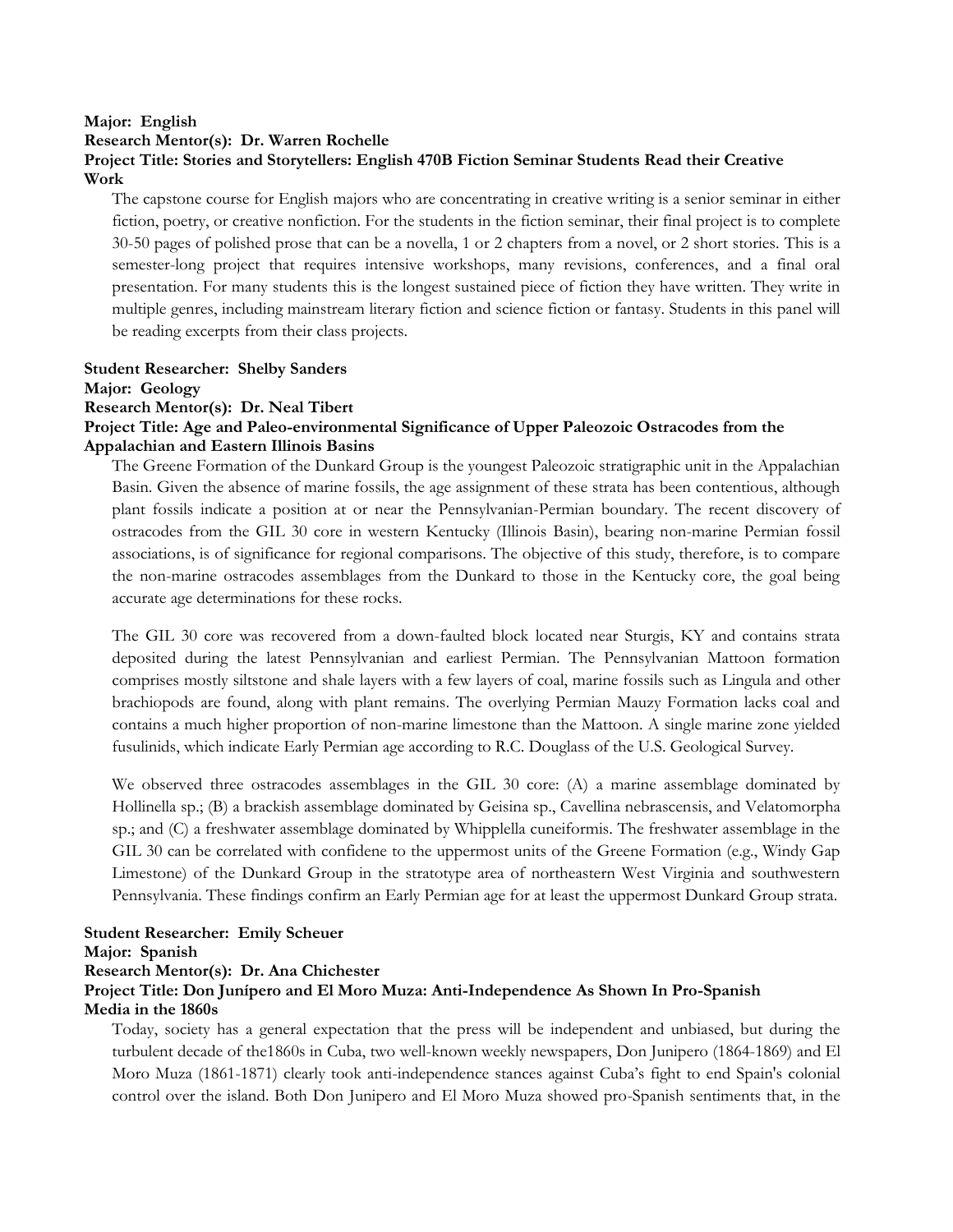case of Don Junipero, reflected the views of its publisher, Victor Patricio Landaluze. Landaluze was a Spanish-born painter from Bilbao and the cartoons that he drew for his paper and El Moro Muza, as well as those by other cartoonists published in the papers, clearly showed an anti-independence sentiment. In my presentation, I will give a brief history of Cuba's first war for independence, with a focus on the presence of Spaniards in Cuba and their perspective on Cuban independence. I will argue that Landaluze maintained the commonly held views of Spaniards living on the island and that each of the newspapers served as a mouthpiece to promote the continued colonial presence in Cuba.

## **Student Researchers: Rebekah Selbrede and Sally Brown Sponsoring Program: HONR100B**

## **Research Mentor(s): Dr. Leanna Giancarlo**

### **Project Title: Mad, Bad and Eccentric Scientists at Mary Washington**

There are all kinds of scientists in the world, some are good and some aren't. Some help cure horrific diseases for the sake of humanity while others cause chaos and destruction wherever they go. This presentation will be a display of the spectrum of scientists ranging from hero to pure evil with examples of everything in between. Each scientist has a defining action that they are known for and that determines where on the spectrum they fall, as well as which side of the "line" they land. There will be scientists who stay far away from the fabled line, as well as some who tip toe along the border, and even those who knowingly pole-vault over it into infamy.

## **Student Researchers: Grace Sey, David R. Elliott and Chad Hatch**

## **Major: Chemistry**

## **Research Mentor(s): Dr. Leanna Giancarlo**

## **Project Title: The Solvolysis of 2-chloro-2-methylpropane: A Kinetic Study**

Chemical kinetics is the study of reaction rates. The rate constants and activation energy, Ea, are determined from rate data. Using the activation energy, the Eyring parameters, ΔS† and ΔH† are then calculated. In this experiment, the rate of the solvolysis of 2-chloro-2-methylpropane is studied as a function of temperature and solvent composition. The reaction is performed at three different temperatures with a change in the solvent composition each time. Since there is the production of strong electrolytes from a mixture of nonelectrolytes, there is an increase in conductivity as the reaction progresses. By measuring conductivity at many times, the rate constant and activation parameters can be determined. The rate constant for 15%, 20%, and 25% (v/v) ethanol and water mixture at 298K were determined to be 0.01112 s-1, 0.00424 s-1, 0.00022 s-1, respectively. Previous studies have shown the activation energy and the pre-exponential factor were  $76 \pm 3$ kJ/mol and  $(2.4 \pm 1.2)$  \* 1011 s-1 respectively.1 Eyring parameters are the thermodynamic quantities,  $\Delta H\ddagger$ and ΔS‡, at the activation energy, which correspond to the enthalpy and entropy of activation respectively. The Eyring parameters were determined to be,  $73 \pm 3$  kJ/mol and -35  $\pm$  11J/mol K for  $\Delta H\ddagger$  and  $\Delta S\ddagger$ , respectively (1).

1. Marzluff, Elaine M.; Crawford, Mary A. and Reynolds, Helen. "Study of the Kinetics of an SN1 Reaction by Conductivity Measurement". J.Chem.Educ. 2011, 88, 1586 – 1588.

**Student Researchers: Jennifer Sherba, Andrew Moeller and Aisha Martin Major: Sociology Research Mentor(s): Dr. Nora Kim Project Title: Campus Racial Climate at University of Mary Washington: Interacting with Administrators and Staff Members**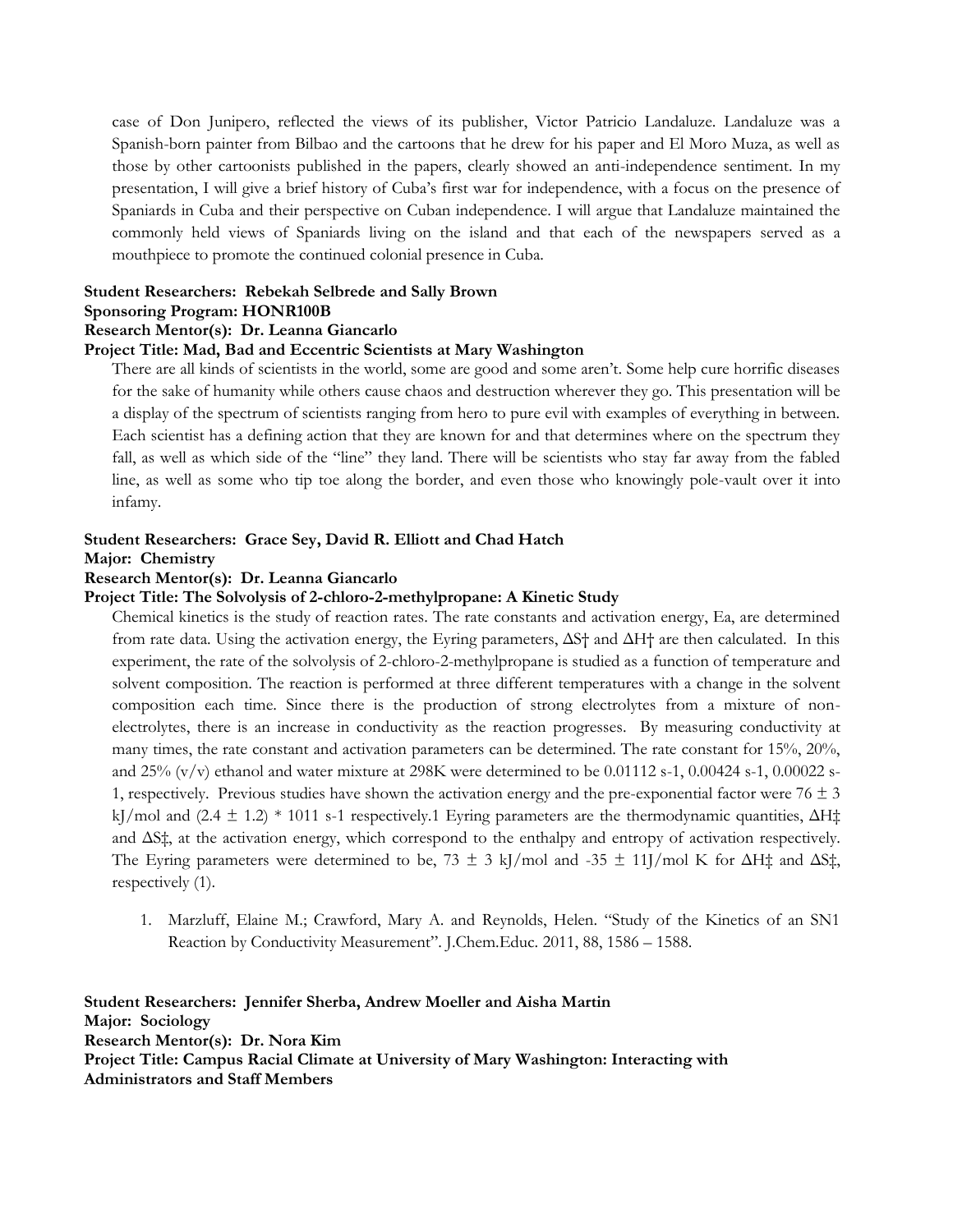We surveyed Mary Washington students to explore how they perceive the campus racial climate of Mary Washington. Students are asked to evaluate their interactions with administrators and staff members to explore whether race plays a role in determining the nature of the interactions.

## **Student Researchers: Matt Spaulding, Sam Clark and July Laszakovits**

## **Sponsoring Program: HONR100B**

## **Research Mentor(s): Dr. Leanna Giancarlo**

## **Project Title: Why's Really Behind the Lab Coat?**

In this documentary we focus on disproving the stereotypes of scientists. The documentary opens with videos of students creating the images that come to mind when they complete the sentence: "When I think of a scientist, I think of…" in light of Margaret Mead's 1957 study. Interviews of real life scientists, specifically the University of Mary Washington's science professors, will include questions about their discipline, research, classes, media portrayals, and hobbies. This will also include footage of the professor doing research in lab and teaching their classes. Common images of the scientist will be evaluated by discussions of the scientists interviewed think of when they imagine a scientist and their literal images.

#### **Student Researchers: Orlando C. Stewart, Jr. and Anisa Kaur**

#### **Major: Chemistry**

## **Research Mentor(s): Dr. Janet Asper**

## **Project Title: The Wonders of Superabsorbent Polymers**

Superabsorbent polymers (SAP) are employed in a variety of products that we use in our everyday lives. From diapers to potting soil, SAPs have taken the commercial world by storm. They are inexpensive both on the market and in production. The most common SAPs are produced by a radical polymerization of neutralized acrylic acid which has been introduced to a cross-linker. Once the SAPs have been polymerized, polar water molecules can then be attracted to the ionic centers of the polymer and thus readily absorbed into it. Due to the cross-linkage of the polymer, limits can be placed on the amount of water molecules that can be absorbed. However, water is not the only type of substance that SAPs can absorb. In addition to the hydrophilic polymers that absorb water, a class of hydrophobic polymers exist that bond to hydrocarbon chains, such as those found in oil.

For our presentation two demonstrations will be performed. The first will be a demonstration of the "diaper polymer," sodium polyacrylate. Using a Pampers baby diaper, a large amount of water will be added to demonstrate the swelling power of the hydrophilic SAP. In addition, we will show the effect of adding salt to the polymer after it has absorbed the water. The second demonstration will be one that demonstrates the absorbing power of hydrophobic SAPs. Using Enviro-Bond 403 and Mystery Marvel Oil, and water, the audience will witness the polymer's ability to separate oil from water. We hope to express how SAPs have become a great resource in everyday life and how they may change life in the future.

#### **Student Researcher: Kathryn Stiltz**

#### **Major: Classics**

#### **Research Mentor(s): Dr. Liane Houghtalin**

#### **Project Title: The Mystery of the Cult Statue of Artemis at Ephesus**

The cult statue of Artemis at Ephesus (modern Turkey) has puzzled scholars for years. The original Greek statue, studied primarily through its Roman copies, has a "multi-breasted" appearance that is quite different from typical Greco-Roman statues. Several hypotheses have emerged to explain the statue's unusual appearance. The most popular of these explanations is the thought that the nodules adorning her chest are actually breasts. Another popular explanation is that the nodules are bull testes. Both of these explanations arose from the close connection between Artemis Ephesia and the fertility goddess Cybele, whose origins lay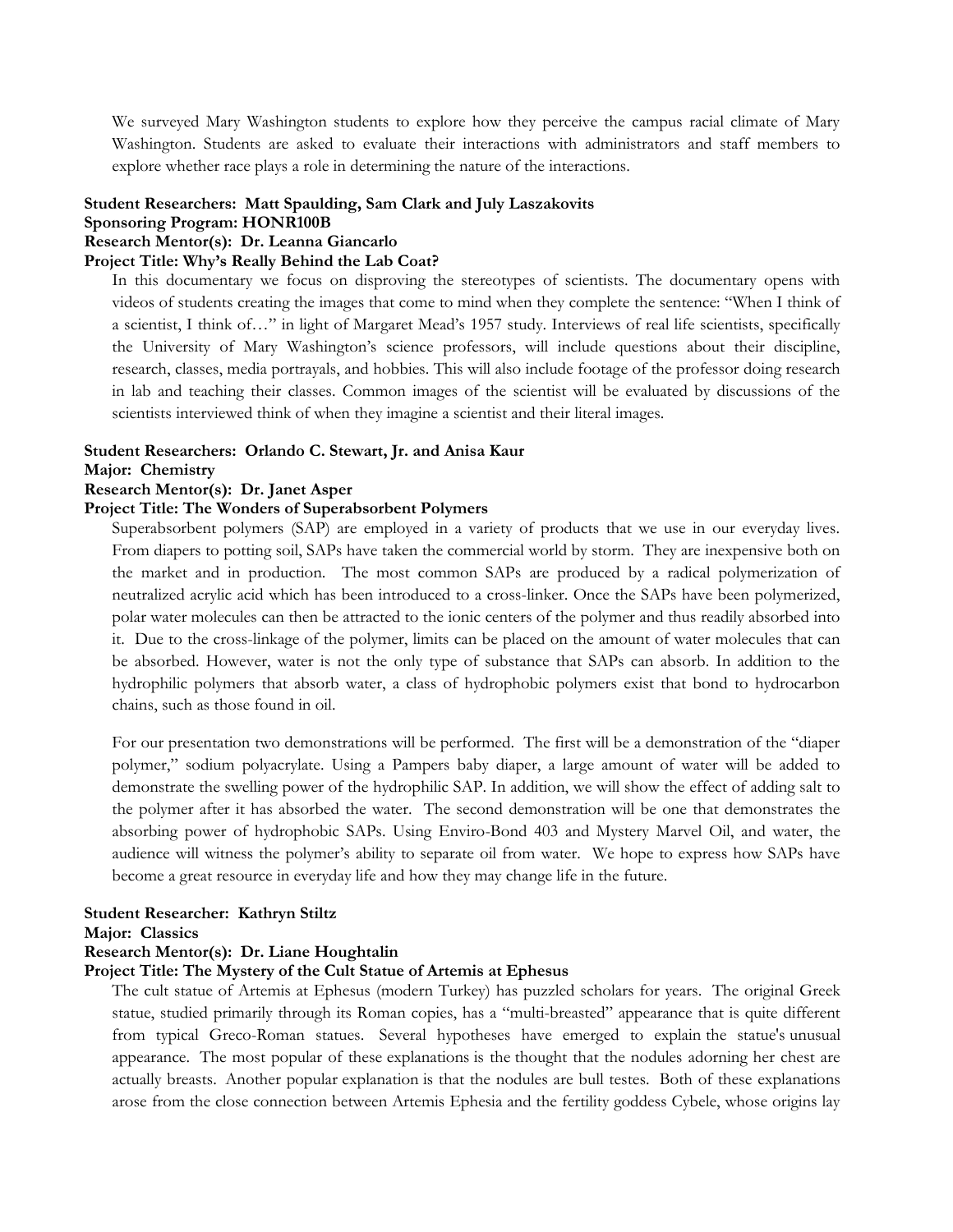in Anatolia. Yet a third popular explanation is that the protrusions from her chest are merely an Anatolian clothing motif. This presentation will affirm Artemis' appearance as developing from a clothing motif that evolved and was misinterpreted over the years as multiple breasts.

## **Student Researcher: Andrew Thomas**

#### **Major: Economics**

#### **Research Mentor(s): Dr. Robert Rycroft**

## **Project Title: North Dakota and the Effects of the Oil Boom**

North Dakota is currently experiencing a boom in its oil industry. This boom is having a large effect on North Dakota. For social problems to economic expansion, the oil boom is reshaping the North Dakota landscape, both figuratively and physically. The presentation will go over how the oil boom is changing North Dakota. The benefits and problems of the oil boom will be gone over. The presentation will also go over the public reaction of North Dakotans towards the oil industry. Newspaper articles will be presented to show exactly how North Dakotans are reacting.

## **Student Researcher: Aissata Traore**

## **Major: Women's and Gender Studies**

## **Research Mentor(s): Dr. Kristin Marsh**

## **Project Title: Women's Experiences in the American Legal Field**

This study centers on the experiences of female attorneys in the American legal field. Through ten semistructured interviews conducted in the Fredericksburg and D.C. area, this project seeks to discern the way issues of professional attainment and work-life balance manifest themselves in female attorney's careers. The presentation will center on a brief review of the literature surrounding women in the workplace, work-life balance, and female attorneys, followed by a presentation of the study findings.

#### **Student Researcher: Katherine E. Vanderpool**

## **Major: Chemistry**

## **Research Mentor(s): Dr. Janet Asper**

## **Project Title: Imbiber beads- A clean environmentally friendly absorbent polymer**

Imbiber beads are a commercially available oil absorbing polymer. The polymer has been designed to have an affinity for hydrocarbon compounds and is used as an absorbent to remove hydrocarbons. INTECH RESEARCH & DEVELOPMENT1 claims that pre-soaking the imbiber beads in hexane greatly increases their ability to soak up oil. Therefore, the aim of the project is to quantify their claim. Pre-soaked beads and dry beads were tested for their absorbance and the dry beads had negligible absorbance when oil was added. Two methods for oil absorbance were tested: the beads were presoaked and oil was added to the beads or beads were added to oil. Initial data shows that pre-soaked beads added to motor oil works the best, with the pre-soaked beads absorbing eight times their weight in oil. Future work includes varying the solvent and using a microscope to determine the bead diameter before and after oil absorbance.

## **Student Researchers: Jesse B. Vanous, Claire Growney and Melissa Peters**

#### **Major: Psychology**

#### **Research Mentor(s): Dr. Hilary Stebbins**

## **Project Title: The Effect of Arousing Emotional Facial Expressions on the Positivity Bias in Older Adults**

Findings from previous behavioral studies suggest an increased preference for positive over negative stimuli among elderly adults that is not present among young adults. This positivity bias is known to be a controlled, resource-demanding process that can be mediated by levels of arousal of emotional stimuli used. The purpose of this study is to investigate the role of arousal in the positivity bias using low and high arousal emotional faces. Young and old participants will complete a spatial cuing task to measure the attentional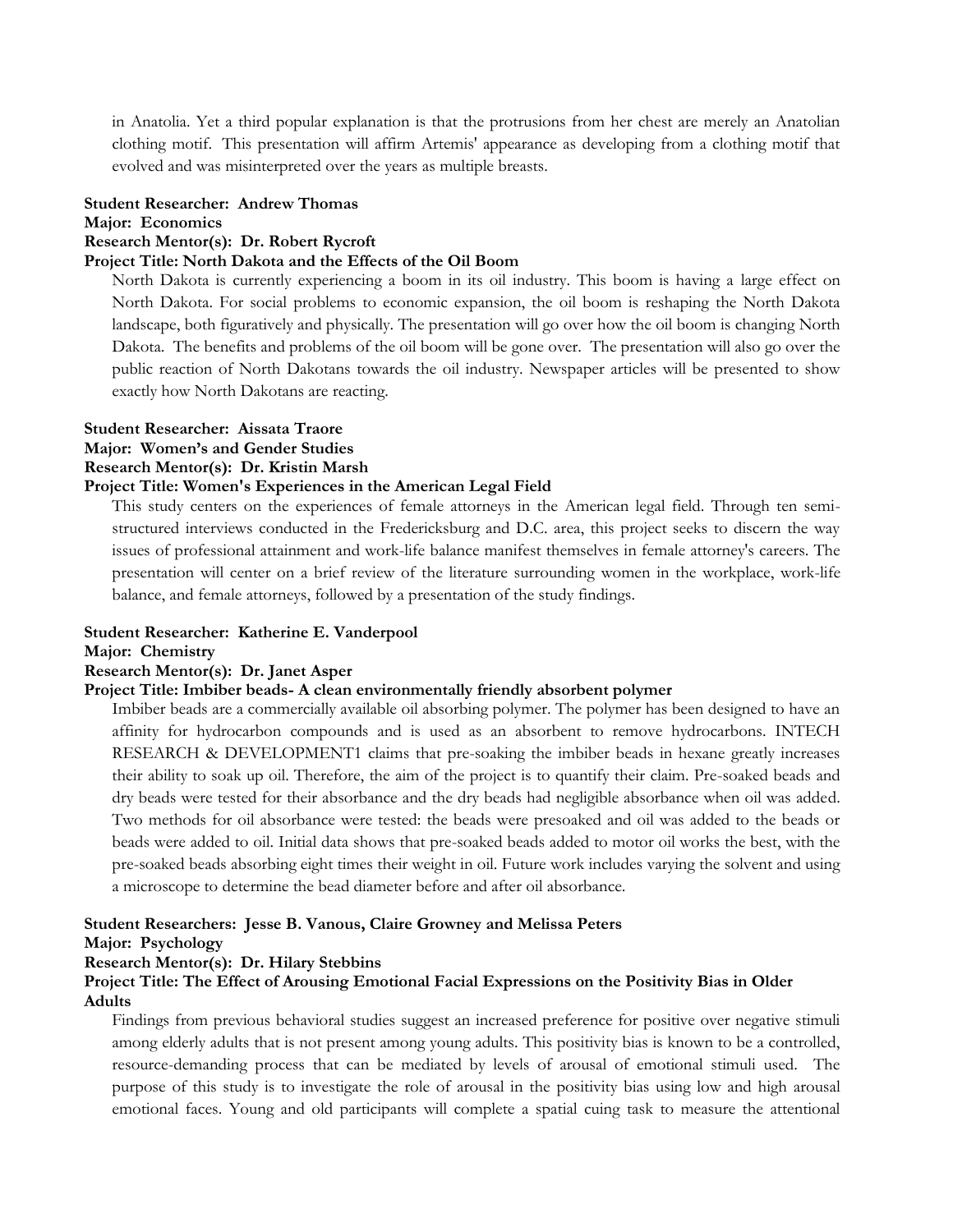processing of happy, sad, fearful, and neutral faces that are classified as either high or low arousal. We hypothesize that the positivity bias will occur only for elderly participants in low-arousal conditions. These findings could further clarify the extent of the positivity bias in aging participants.

## **Student Researchers: Hannah Walker, Virginia L. King and Alexa Faraone**

## **Major: Sociology**

## **Research Mentor(s): Dr. Nora Kim**

**Project Title: Campus Racial Climate at University of Mary Washington: Choosing Mary Washington**

We surveyed Mary Washington students to explore how they perceive the campus racial climate of Mary Washington. Students are asked to evaluate to what extent race is a factor in terms of their decision to come to and stay at Mary Washington.

## **Student Researcher: Margaret F. Walker Major: Biology Research Mentor(s): Dr. Alan Griffith Project Title: Effects of dam removal on riparian vegetation abundance, distribution, and**

## **biodiversity**

Dams only have a finite lifetime, and many must eventually be removed. Removal can change riparian areas in many ways, for example, pond levels can recede and soil can be uncovered. Two dams were removed in New Kent County, Virginia on a tributary of the Pamunkey River. After dam removal, species were planted in the area to help counteract the increase of growth of invasive species. Invasive species can thrive in this area because of the amount of nutrient rich soil, which has been uncovered. Percent cover data of species present was collected before and after dam removal. The data were collected along 6 transects throughout the pond area. On the transects ever 5 meters, 1 m2 quadrats were used to sample the vegetation. Several known invasive species were found in the area prior to dam removal. Microstegium vimineum and Murdannia keisak are the two known invasive species in the area. After dam removal M. keisak was found in wetter quadrats and was more abundant than M. vimineum, which was found in drier quadrats. Planted species dominated above the upper dam while invasive species dominated below the upper dam. In fall data collections, percent cover of invasive species decreased overall after dam removal. Biodiversity was higher downstream before dam removal, but was higher after dam removal upstream.

## **Student Researcher: Jessica N. White**

**Major: Computer Science**

#### **Research Mentor(s): Dr. Stephen Davies**

## **Project Title: A Computational Simulation to Study the Factors Impacting a College Student Body's Racial Diversity**

Despite many efforts to attract a more racially diverse population, UMW still maintains a vastly white student body. The perception of social estrangement (feeling isolated or disconnected from the larger population) is a key contributing factor to the attrition rate for minority college students. We have created a computational simulation of student interactions at UMW which enables us to observe any emergent macroscopic patterns that may arise from a large group of individuals behaving in psychologically predisposed ways. By altering certain policies (for example, how students are assigned to orientation groups), we can observe if these policy changes have an effect on how connected a student feels. If a policy change results in students feeling less alienated in the simulation, then the same policy could potentially be implemented in real life to reduce attrition rates.

#### **Student Researcher: Kristine S. Woeckener**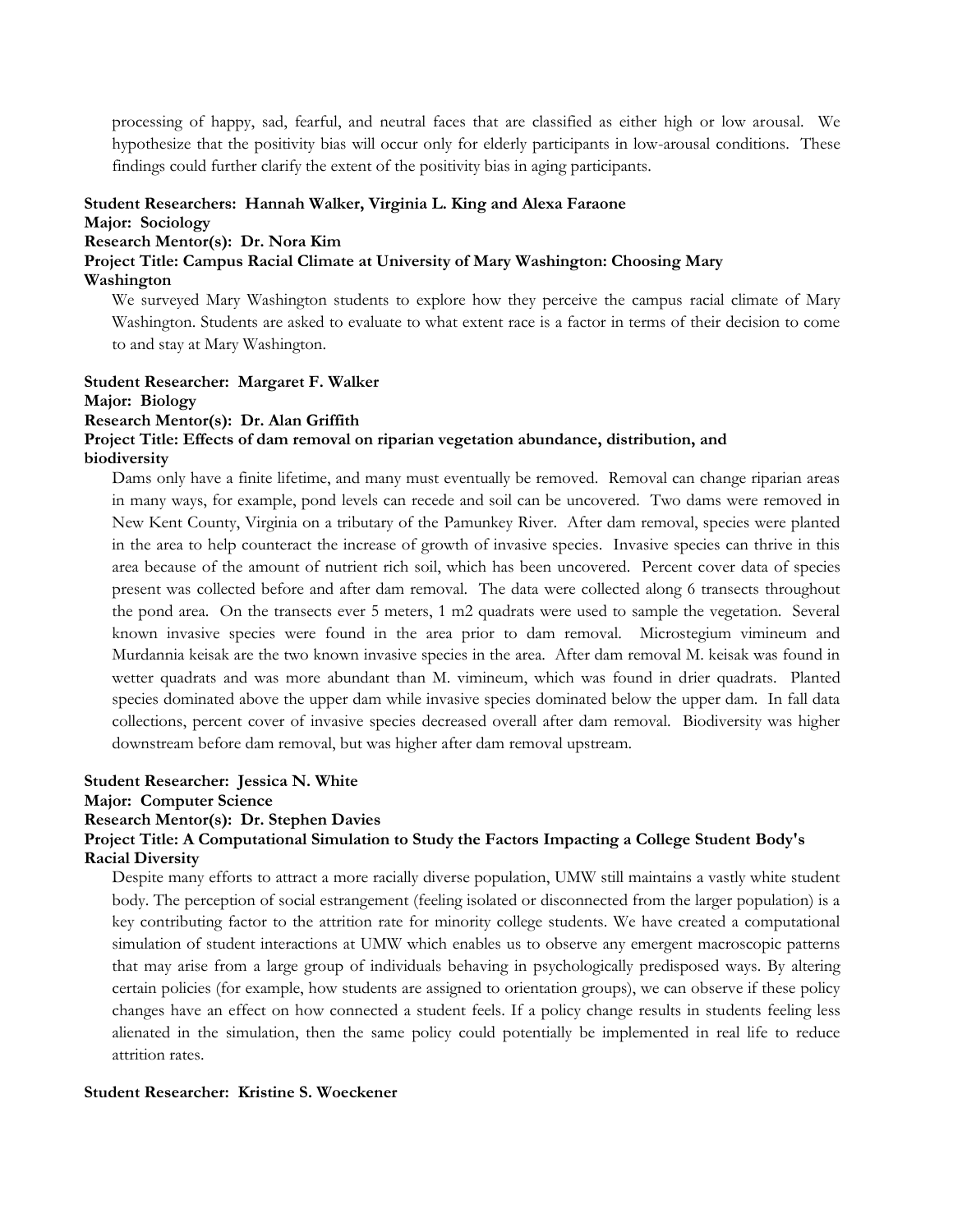## **Major: Art History and Spanish Research Mentor(s): Dr. Marjorie Och**

## **Project Title: The Influence of Titian and Rubens on the Equestrian Portraits of Velázquez**

This project is exploring the influence that Titian and Rubens may have had upon the style and career Diego Velazquez, court painter to Philip IV of Spain. My research is focused on the equestrian portraits of Velázquez and his symbolic representation of power and authority through his depiction of the horse. Of particular interest are the paintings of the royal family of Philip IV, consisting of Equestrian Portrait of King Philip IV of Spain (1635-1636), Equestrian Portrait of Queen Isabella of France (1635-1636), and Equestrian Portrait of Prince Baltasar Carlos (1635-1636). I am exploring the realistic portrayal of the horses as opposed to the often stylized equines shown by other artists of the era. The portraits were intended to promote the idea of the king's power, and I am looking at the relationship between Philip IV and Velázquez and how this influenced the artist's style. The painting of Philip was intended as an invocation of the past glory of Spain. I am comparing and contrasting his works with those of the painters Titian and Rubens and attempting to discern what force these artists' styles exerted over Velázquez's own portrayals. Specifically, Titian's The Emperor Charles V at Mulhberg (1548) and Rubens's Philip IV of Spain on Horseback (1628) would have been known to Velázquez before he executed his own equestrian portraits of the 1630s and may have played a role in the choices Velázquez made in his own works. Since the latter painting has been lost, I have included The Cardinal-Infante Fernando of Austria in the Battle of Nordlingen (ca. 1634-1640) by Rubens in my analysis and supplemented it with a copy of the lost 1628 painting by Rubens, made circa 1645, in his style.

## **Student Researcher: Frank Womble**

**Major: Biology**

**Research Mentor(s): Dr. Janet Asper**

## **Project Title: How Polymer Chemistry Makes Us Safer**

Polymers let police and firefithers do their jobs safely and help protect athletes from injury. But polymer chemistry isn't just important for athletic equiptment, firemens' suits and bullet proof vests - polymers make cars lighter and safer, help medical devices work better and protect the enviornment from hazardous chemicals. This presentation will demonstrate the life saving properties of polymers, showcasing basic polymer chemistry in several common applications, as well as more novel, cutting edge technologies.

## **Student Researcher: Thikiri L. Yee**

**Major: Chemistry**

## **Research Mentor(s): Dr. Janet Asper**

## **Project Title: A Greener Earth: The Latest Advancements in Green Polymer Chemistry**

Recently, an international conference held in Germany by a plastic production company focused on the recent developments in green polymer chemistry. Because synthetic polymers have become extensively incorporated in to everyday usage, from grocery bags to plasma TV screens, scientists have been trying to find ways to reduce the harmful environmental effects that polymer build-up could cause. For instance, BASF has now manufactured biodegradable plastic bags (Ecovio and Ecoflex) that will have numerous benefits for the environment in terms of health, space and cost. There is also research in finding ways to convert biosynthetic properties to those of synthetic polymers. Increasing awareness and educating people on the simple things that can be done to make the environment greener will slow down the rate and degree of environmental pollution.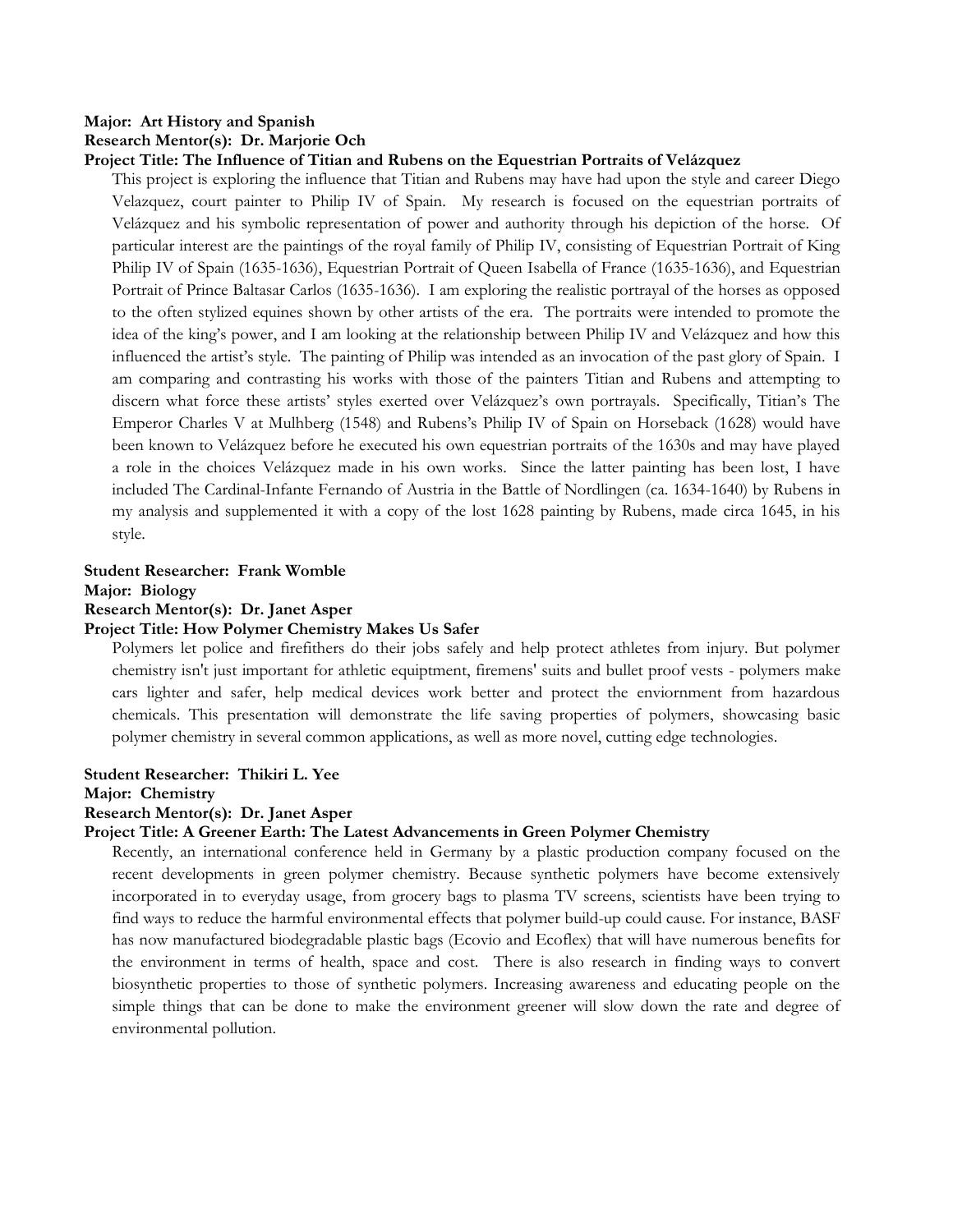

## **Acknowledgement**

Funding for this program has been generously provided by the Class of 1959 Endowment. The endowment was established in 2009 to express appreciation for the education, personal growth and enjoyment of Mary Washington's unique environment that was provided to members of the Class of 1959. The endowment supports activities such as the Research and Creativity Day Symposium, conferences or seminars that focus on research or improving instructional methods at the University of Mary Washington.



The Council on Undergraduate Research hosts a Registry of Undergraduate Researchers. The purpose of this registry is to facilitate matchmaking between undergraduates who have research experience and a desire to pursue an advanced degree, with graduate schools seeking high quality students who are well prepared for research. The Registry is open to students and graduate schools in the fields of Anthropology/Archaeology, Arts/Humanities, Biology/Biochemistry, Business, Chemistry/Biochemistry, Economics, Education, Engineering, English and Linguistics, Environmental Studies, Geosciences, Health Professions, History, Journalism and Communications, Mathematics/Computer Science, Physics/ Astronomy, Political Science, Psychology, Social Work and Sociology.

Any undergraduate may go to [https://www.cur.org/ugreg/reg1.asp](http://guest.cvent.com/events/mproc.aspx?m=3f340d41-bbbd-4ff6-a9a9-e0c6811bf720&t=https%3a%2f%2fwww.cur.org%2fugreg%2freg1.asp&s=https%3a%2f%2fwww.cur.org%2fugreg%2freg1.asp) to fill out a simple curriculum vitae form. There is no charge to the student or the student's institution and records will be made available to bona fide Graduate Schools that contract with CUR for this service. Organizations or companies seeking the students' information for other marketing purposes will not be granted access. Graduate School representatives may contact students to invite applications or visits to the campus and laboratory, or to share information about their research programs and financial support opportunities. Be sure to include a statement of your research interests, as this will be important for making the match. For more information or to login if you've already created a profile, please visit: [http://www.cur.org/ugreg/.](http://guest.cvent.com/events/mproc.aspx?m=3f340d41-bbbd-4ff6-a9a9-e0c6811bf720&t=http%3a%2f%2fwww.cur.org%2fugreg%2f&s=http%3a%2f%2fwww.cur.org%2fugreg%2f)